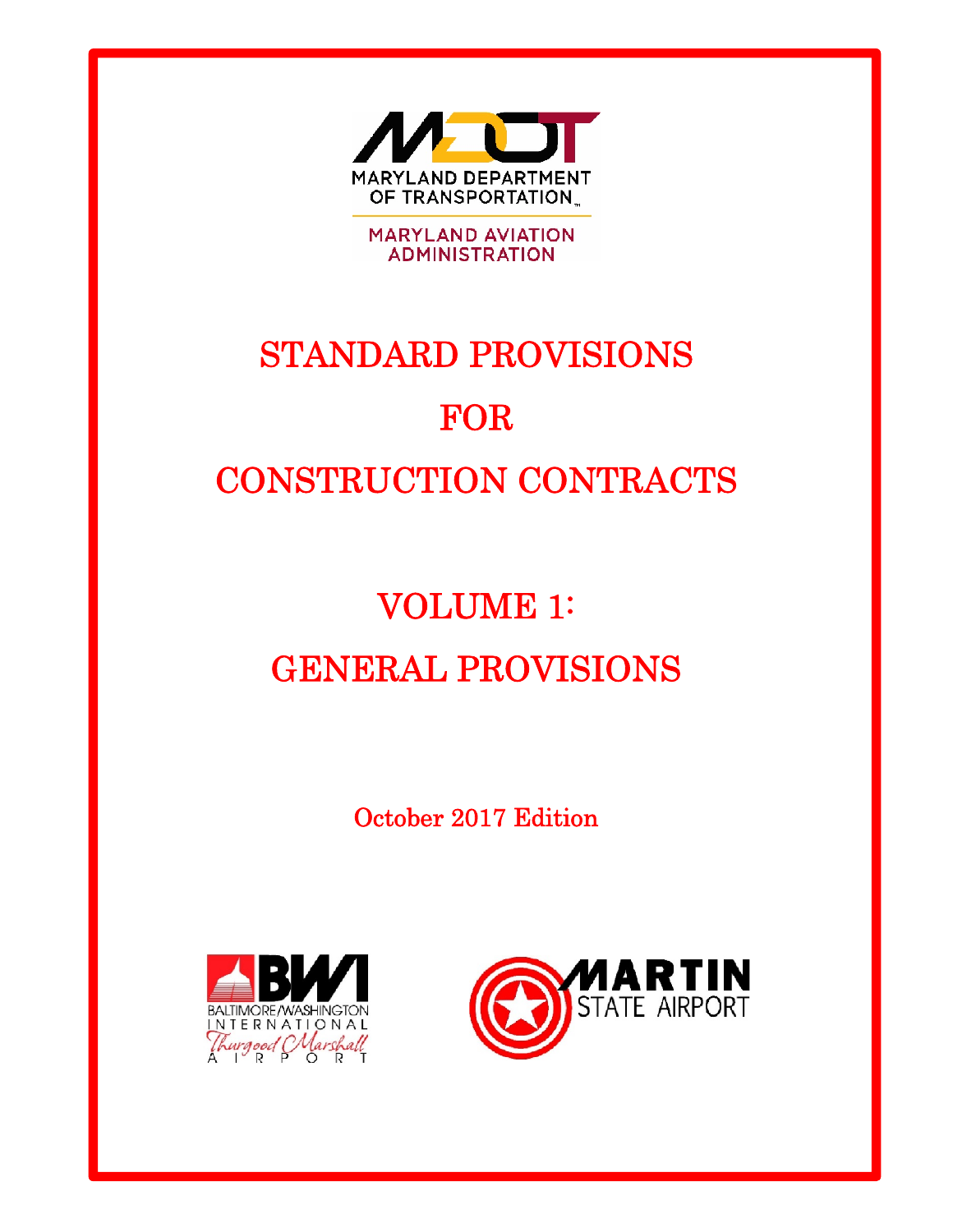#### **INTRODUCTION**

The *Standard Provisions for Construction Contracts,* consisting of *Volume 1: General Provisions and Volume 2: Special Provisions,* are intended to establish uniformity and consistency of specifications in matters of construction contracts. The *Standard Provisions* as referenced by edition date in the Technical Provisions and Bid Forms, are part of the Contract Documents and are binding upon the parties signatory to the Contract. By proposing to undertake a project and submitting a bid, the Contractor agrees that s/he has reviewed, is familiar with, and will abide by the requirements of these *Standard Provisions*.

If the *Standard Provisions* are revised, a new edition date will be provided on the contract CD. Accordingly, the Bid Proposal Section in the Contract Bid Forms will refer to the applicable edition of the *Standard Provisions* for that contract. The prospective contractor is advised to record the correct applicable version of the *Standard Provisions* in the Bid Proposal Section in the Contract Bid Forms.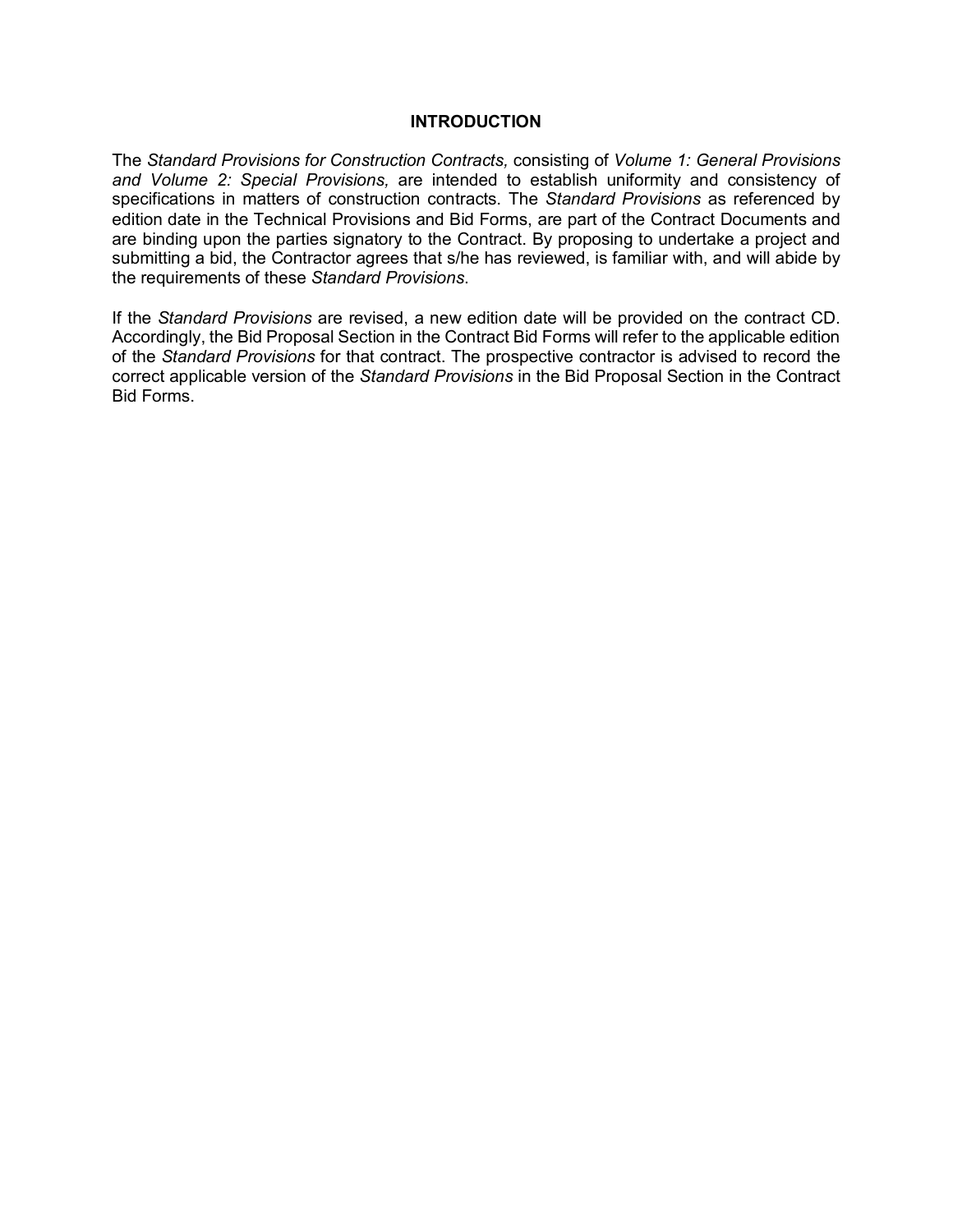#### **STANDARD PROVISIONS FOR CONSTRUCTION CONTRACTS GENERAL PROVISIONS**

#### **TABLE OF CONTENTS**

## **PART I GENERAL PROVISIONS**

#### **SECTION 1 DEFINITION AND TERMS**

#### **SECTION 2 BIDDING REQUIREMENTS AND CONDITIONS**

| GP-2.01   |  |
|-----------|--|
| GP-2.02   |  |
| GP-2.03   |  |
| GP-2.04   |  |
| GP-2.05   |  |
| GP-2.06   |  |
| GP-2.07   |  |
| $GP-2.08$ |  |
| $GP-2.09$ |  |
| $GP-210$  |  |
| GP-2.11   |  |
| GP-2.12   |  |
| GP-2.13   |  |
| GP-2.14   |  |
| GP-2.15   |  |
| GP-2.16   |  |
| GP-2.17   |  |
| GP-2.18   |  |
| GP-2.19   |  |
| GP-2.20   |  |
| GP-2.21   |  |
| GP-2.22   |  |
| GP-2.23   |  |
|           |  |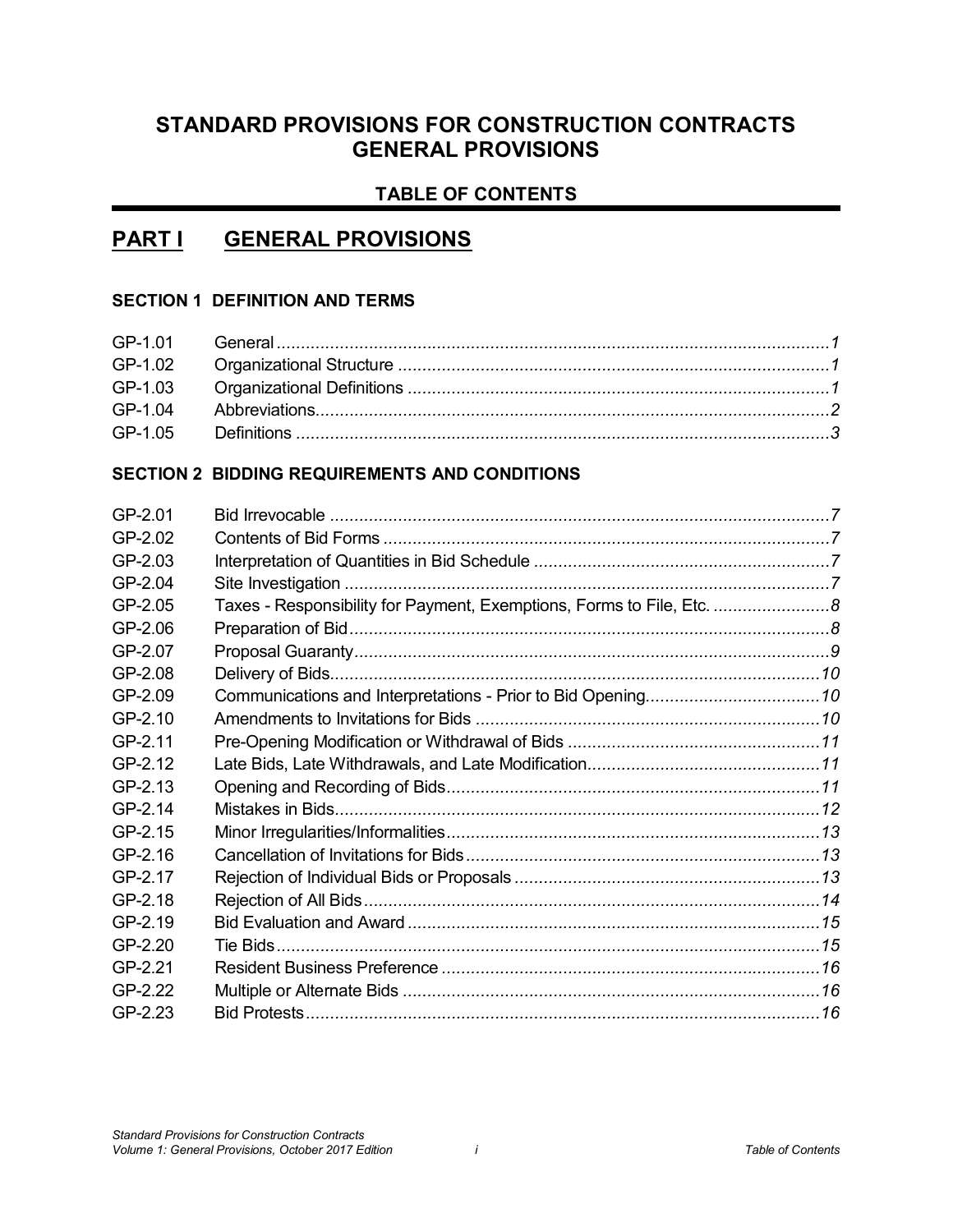#### **SECTION 3 AWARD AND EXECUTION OF CONTRACT**

| GP-3.01 |  |
|---------|--|
| GP-3.02 |  |
| GP-3.03 |  |
| GP-3.04 |  |
| GP-3.05 |  |
|         |  |

#### **SECTION 4 SCOPE OF WORK**

| GP-4.01 |  |
|---------|--|
| GP-4.02 |  |
| GP-4.03 |  |
| GP-4.04 |  |
| GP-4.05 |  |
| GP-4.06 |  |
| GP-4.07 |  |
| GP-4.08 |  |
| GP-4.09 |  |
| GP-4.10 |  |
|         |  |

#### **SECTION 5 CONTROL OF WORK**

| GP-5.01   | 25  |
|-----------|-----|
| GP-5.02   |     |
| GP-5.03   |     |
| $GP-5.04$ |     |
| GP-5.05   | .26 |
| GP-5.06   |     |
| GP-5.07   |     |
| GP-5.08   |     |
| $GP-5.09$ |     |
| $GP-5.10$ | .29 |
| $GP-5.11$ |     |
| GP-5.12   |     |
| GP-5.13   |     |
| $GP-5.14$ | 31  |
| GP-5.15   | 32  |
|           |     |

#### **SECTION 6 CONTROL OF MATERIAL**

| GP-6.03 |  |
|---------|--|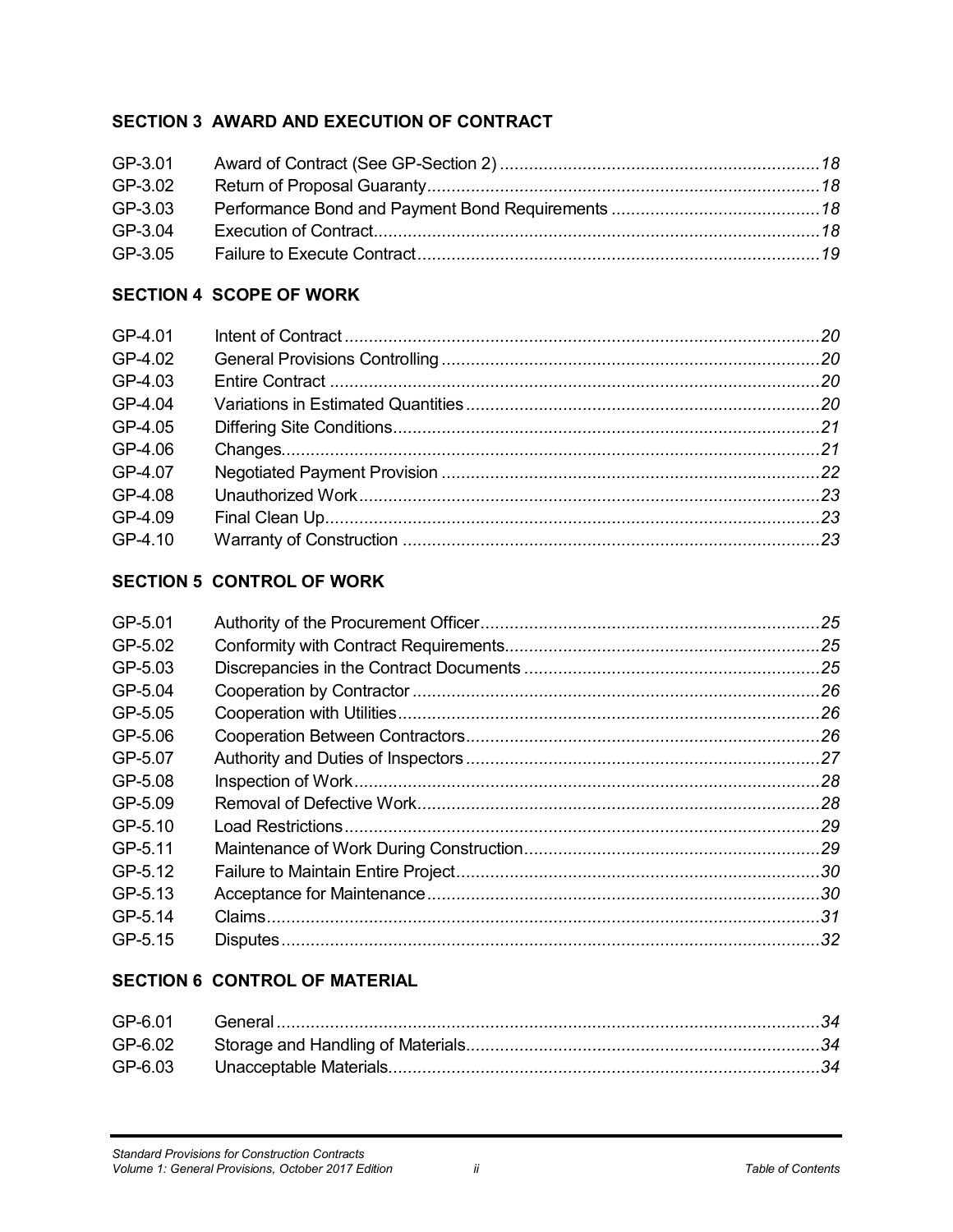| GP-6.04 |                                                                  |  |
|---------|------------------------------------------------------------------|--|
|         | <b>SECTION 7 LEGAL RELATIONS AND RESPONSIBILITY TO PUBLIC</b>    |  |
| GP-7.01 |                                                                  |  |
| GP-7.02 |                                                                  |  |
| GP-7.03 |                                                                  |  |
| GP-7.04 |                                                                  |  |
| GP-7.05 |                                                                  |  |
| GP-7.06 |                                                                  |  |
| GP-7.07 |                                                                  |  |
| GP-7.08 |                                                                  |  |
| GP-7.09 |                                                                  |  |
| GP-7.10 |                                                                  |  |
| GP-7.11 |                                                                  |  |
| GP-7.12 |                                                                  |  |
| GP-7.13 |                                                                  |  |
| GP-7.14 |                                                                  |  |
| GP-7.15 |                                                                  |  |
| GP-7.16 |                                                                  |  |
| GP-7.17 | Contractor's Responsibility for Utility Property and Services 43 |  |
| GP-7.18 |                                                                  |  |
| GP-7.19 |                                                                  |  |
| GP-7.20 |                                                                  |  |
| GP-7.21 |                                                                  |  |
| GP-7.22 |                                                                  |  |
| GP-7.23 |                                                                  |  |
| GP-7.24 |                                                                  |  |
| GP-7.25 |                                                                  |  |
| GP-7.26 |                                                                  |  |
| GP-7.27 |                                                                  |  |
| GP-7.28 |                                                                  |  |
| GP-7.29 |                                                                  |  |
| GP-7.30 |                                                                  |  |
| GP-7.31 |                                                                  |  |
| GP-7.32 |                                                                  |  |
| GP-7.33 |                                                                  |  |
| GP-7.34 |                                                                  |  |
| GP-7.35 |                                                                  |  |
| GP-7.36 |                                                                  |  |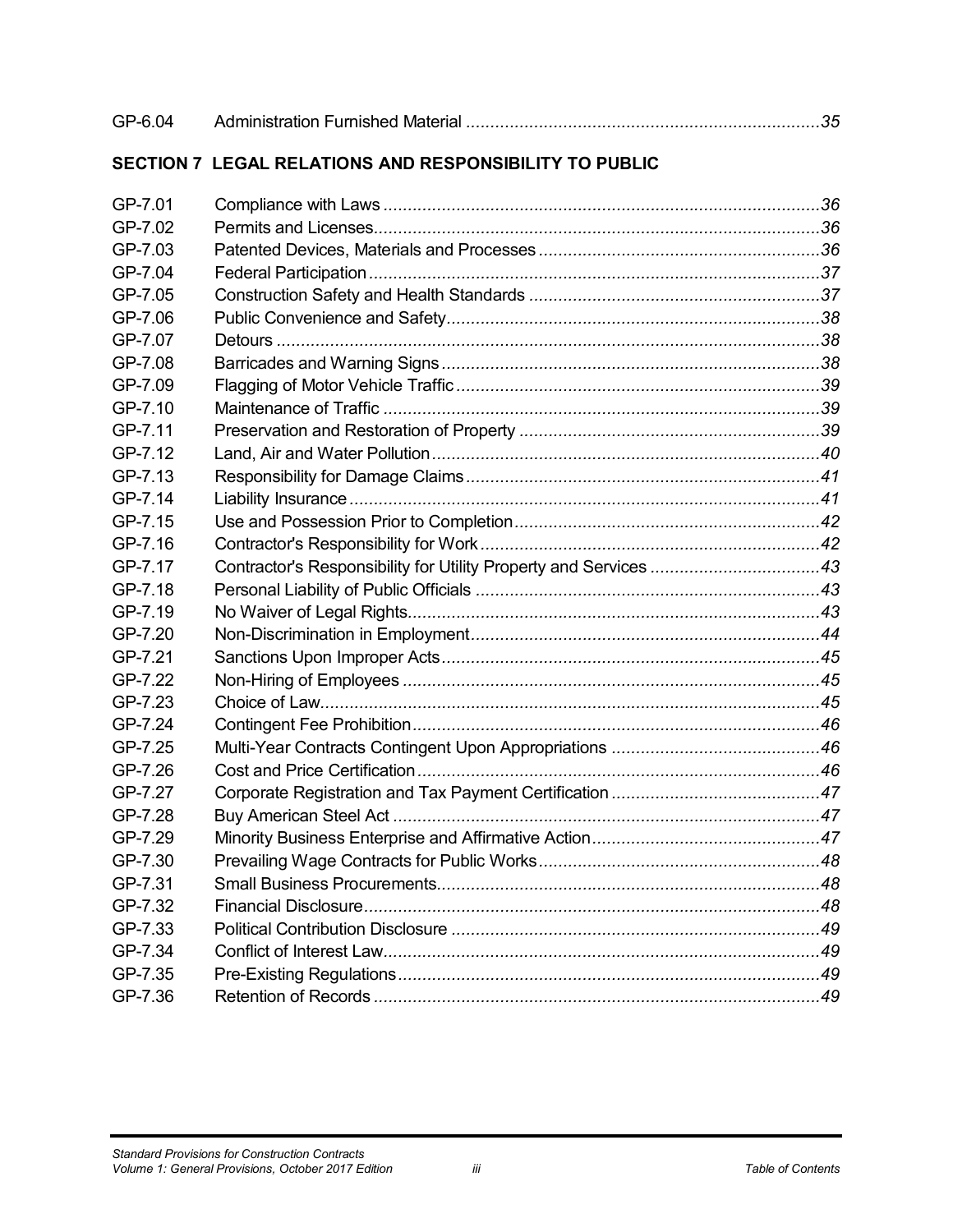#### **SECTION 8 PROSECUTION AND PROGRESS**

| GP-8.01 |                                                                 |  |
|---------|-----------------------------------------------------------------|--|
| GP-8.02 |                                                                 |  |
| GP-8.03 |                                                                 |  |
| GP-8.04 |                                                                 |  |
| GP-8.05 |                                                                 |  |
| GP-8.06 |                                                                 |  |
| GP-8.07 |                                                                 |  |
| GP-8.08 | Termination for Default - Damages for Delay - Time Extensions53 |  |
| GP-8.09 |                                                                 |  |
| GP-8.10 |                                                                 |  |
| GP-8.11 |                                                                 |  |

#### **SECTION 9 PAYMENT**

| GP-9.02 |  |
|---------|--|
| GP-9.03 |  |
| GP-9.04 |  |
|         |  |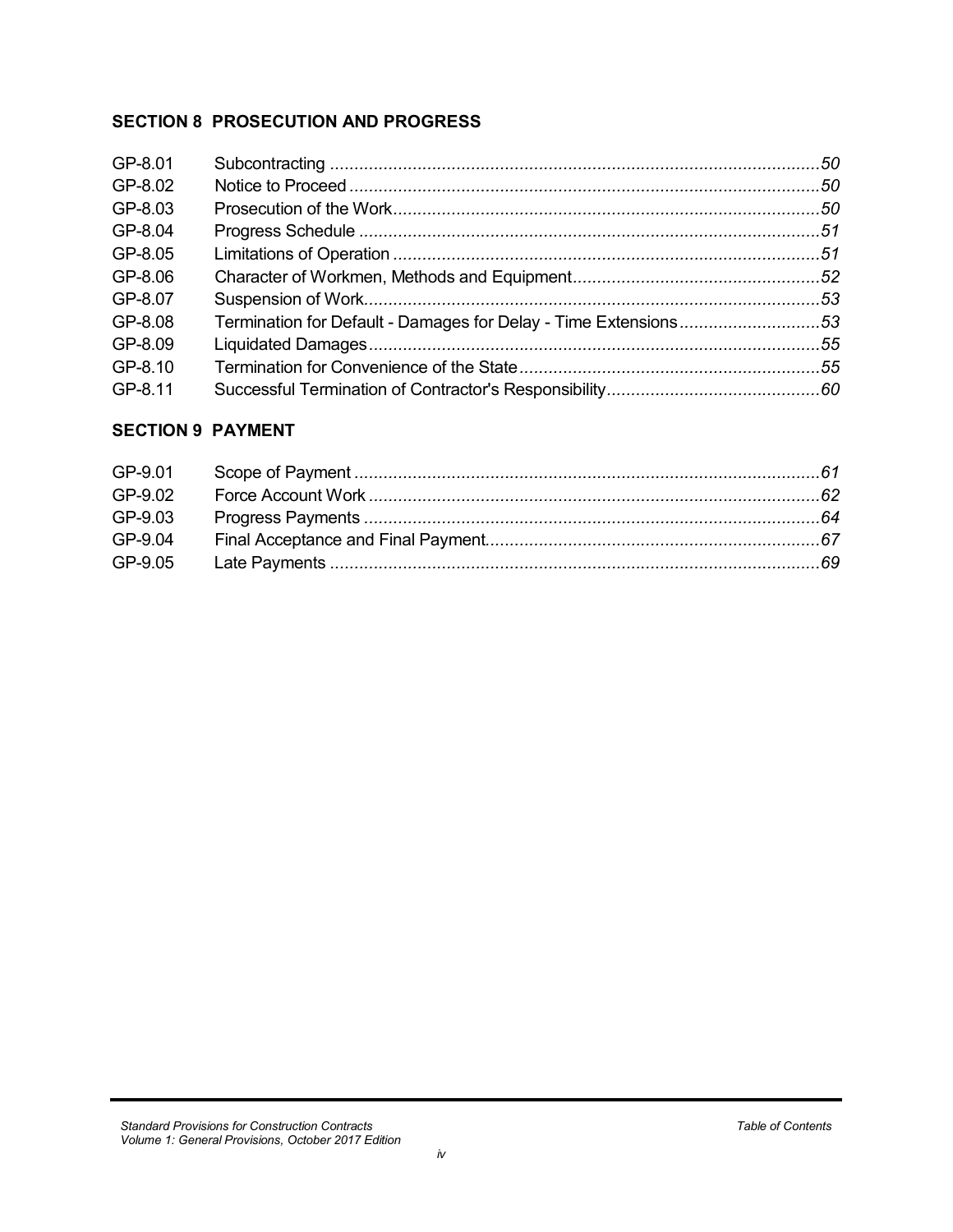STANDARD PROVISIONS FOR CONSTRUCTION CONTRACTS

# **PART I**

# **General Provisions**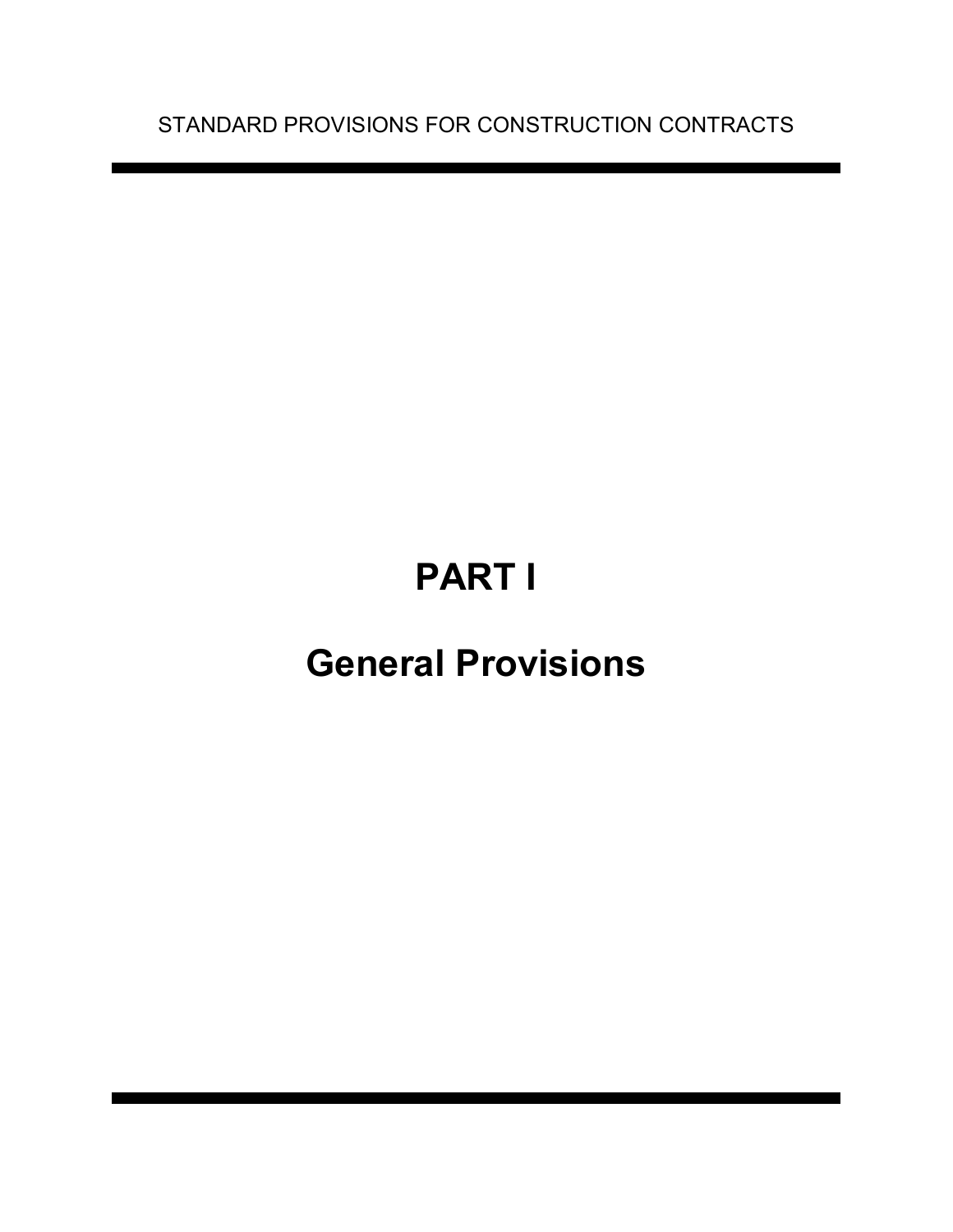#### **SECTION 1 DEFINITIONS AND TERMS**

#### <span id="page-7-0"></span>**GP-1.01 General**

Wherever in these General Provisions or in other Contract Documents the following terms or abbreviations are used, the meaning shall be as follows:

## <span id="page-7-1"></span>**GP-1.02 Organizational Structure**

The Maryland Department of Transportation is composed of the following Administrations:

- (i) Maryland Port Administration
- (ii) Mass Transit Administration
- (iii) State Highway Administration
- (iv) Maryland Aviation Administration
- (v) Motor Vehicle Administration
- (vi) State Railroad Administration; and
- (vii) Office of Assistant Secretary, Administration

#### <span id="page-7-2"></span>**GP-1.03 Organizational Definitions**

**Administration** The word "Administration" shall mean any one of the Administrations within the Maryland Department of Transportation, as listed in **GP-1.02.**

**Administrator** The chief executive officer of an Administration.

**Department** The word "Department" shall mean the Maryland Department of Transportation.

**Engineer** Any person designated by the Administrator or the procurement officer, acting directly or through his duly authorized representative, such representative acting within the scope of the particular duties assigned to him or of the authority given him.

**Inspector** The authorized representative of the Procurement Officer assigned to make detailed inspection of any or all portions of the work, or materials therefore.

**Procurement Officer** Any person authorized by a State agency in accordance with law or regulations to formulate, enter into, or administer contracts or make written determinations and findings with respect to them. The term also includes an authorized representative acting within the limits of authority.

**Secretary** The chief executive officer of the Maryland Department of Transportation.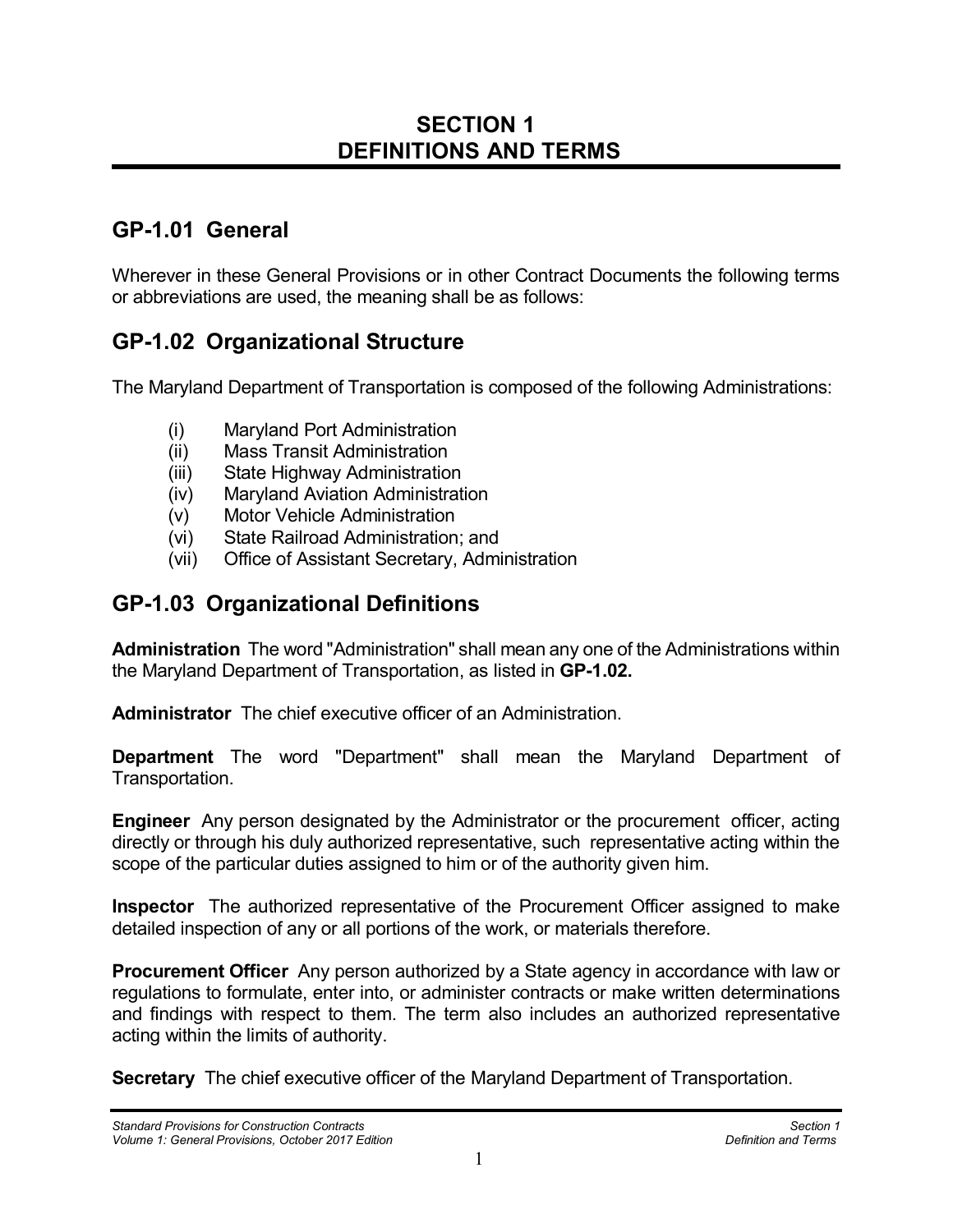## <span id="page-8-0"></span>**GP-1.04 Abbreviations**

| <b>AAN</b>    | American Association of Nurserymen                                                  |
|---------------|-------------------------------------------------------------------------------------|
| <b>AAPA</b>   | <b>American Association of Port Authorities</b>                                     |
| AAR           | <b>Association of American Railroads</b>                                            |
| <b>AASHTO</b> | American Association of State Highway and Transportation Officials                  |
| <b>ACI</b>    | American Concrete Institute                                                         |
| <b>AIA</b>    | <b>American Institute of Architects</b>                                             |
| <b>AIEE</b>   | American Institute of Electrical Engineers                                          |
| <b>AISC</b>   | American Institute of Steel Construction                                            |
| <b>AISI</b>   | American Iron and Steel Institute                                                   |
| <b>ANSI</b>   | American National Standards Institute                                               |
| <b>ARA</b>    | <b>American Railway Association</b>                                                 |
| <b>AREA</b>   | American Railway Engineering Association                                            |
| <b>ASCE</b>   | <b>American Society of Civil Engineers</b>                                          |
| <b>ASHRAE</b> | American Society of Heating, Refrigeration and Air-Conditioning Engineers           |
| <b>ASLA</b>   | American Society of Landscape Architects                                            |
| <b>ASME</b>   | <b>American Society of Mechanical Engineers</b>                                     |
| <b>ASTM</b>   | American Society for Testing and Materials                                          |
| <b>ATA</b>    | <b>American Transit Association</b>                                                 |
| <b>AWWA</b>   | American Water Works Association                                                    |
| <b>AWS</b>    | <b>American Welding Society</b>                                                     |
| <b>AWPA</b>   | <b>American Wood Preservers Association</b>                                         |
| <b>AGC</b>    | <b>Associated General Contractors of America</b>                                    |
| <b>BOCA</b>   | <b>Building Officials Conference of America</b>                                     |
| <b>COMAR</b>  | Code of Maryland Regulations                                                        |
| <b>CRSI</b>   |                                                                                     |
|               | <b>Concrete Reinforcing Steel Institute</b>                                         |
| EEI           | <b>Edison Electric Institute</b>                                                    |
| <b>EIA</b>    | Electronic Industries Association                                                   |
| <b>EPA</b>    | <b>Environmental Protection Agency</b>                                              |
| FAA           | Federal Aviation Administration, U.S. Department of Transportation                  |
| <b>FCC</b>    | <b>Federal Communications Commission</b>                                            |
| <b>FHWA</b>   | Federal Highway Administration, U.S. Department of Transportation                   |
| <b>FRA</b>    | Federal Railway Administration, U.S. Department of Transportation                   |
| <b>FSS</b>    | Federal Specifications and Standards, General Services Administration               |
| <b>IEEE</b>   | Institute of Electrical and Electronic Engineers                                    |
| <b>IES</b>    | <b>Illuminating Engineers Society</b>                                               |
| <b>IPCEA</b>  | <b>Insulated Power Cable Engineers Association</b>                                  |
| <b>IRT</b>    | Institute for Rapid Transit                                                         |
| <b>MBMA</b>   | <b>Metal Building Manufacturers' Association</b>                                    |
| <b>MSMT</b>   | Maryland Standard Method of Test (as developed by the State Highway Administration) |
| <b>MUTCD</b>  | <b>Manual on Uniform Traffic Control Devices</b>                                    |
| <b>NBFU</b>   | <b>National Board of Fire Underwriters</b>                                          |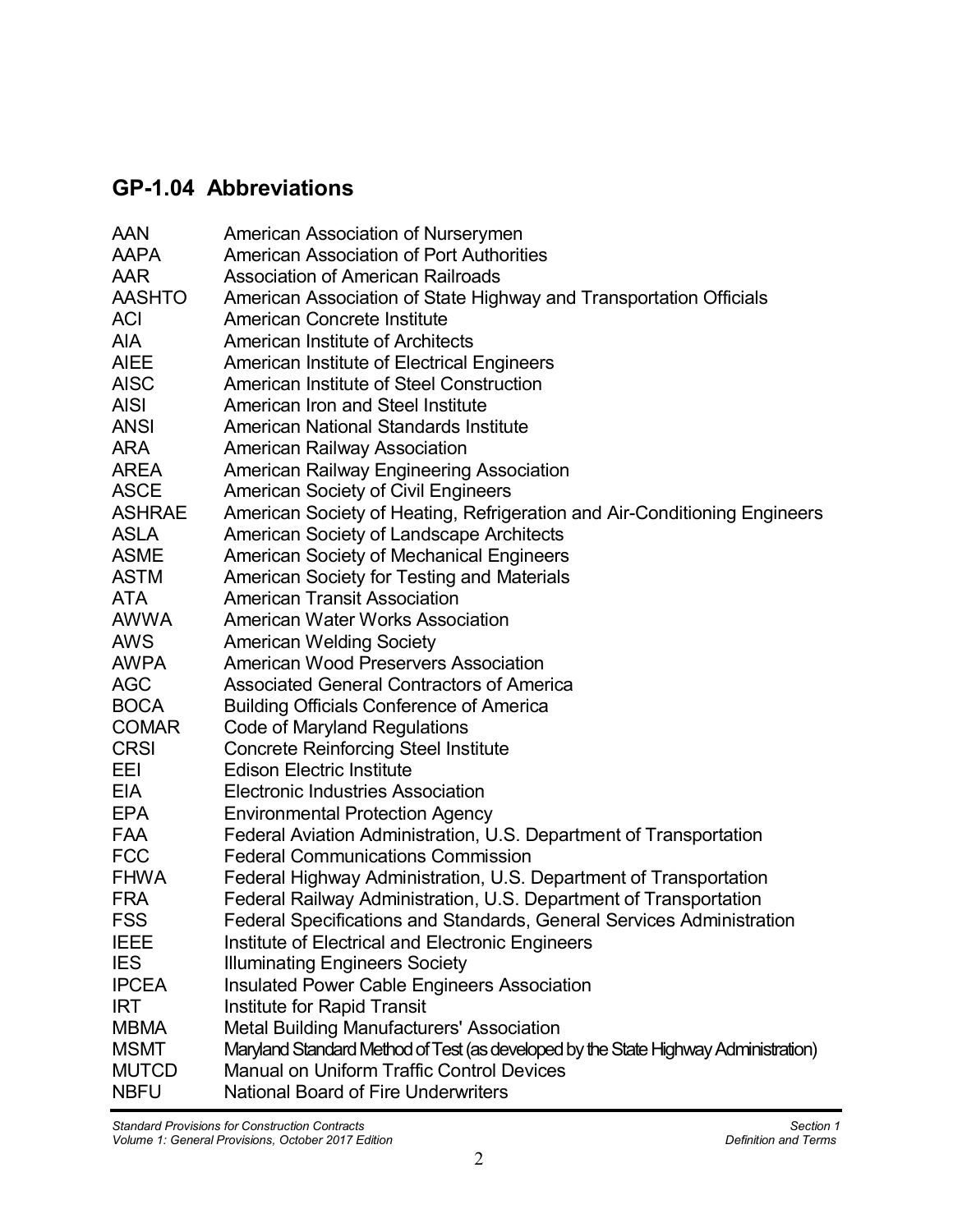| <b>NBS</b>  | <b>National Bureau of Standards</b>                          |
|-------------|--------------------------------------------------------------|
| <b>NEC</b>  | <b>National Electric Code</b>                                |
| <b>NEMA</b> | National Electrical Manufacturers' Association               |
| <b>NFPA</b> | <b>National Fire Protection Association</b>                  |
| <b>OSHA</b> | Occupational Safety and Health Administration                |
| <b>RLMI</b> | Reflector and Lamp Manufacturers' Institute                  |
| <b>SAE</b>  | Society of Automotive Engineers                              |
| <b>SAWP</b> | Society of American Wood Preservers                          |
| ULI         | Underwriters Laboratories, Inc.                              |
| <b>UMTA</b> | Urban Mass Transportation Administration, U.S. Department of |
|             | Transportation.                                              |

#### <span id="page-9-0"></span>**GP-1.05 Definitions**

**Award** The decision by a procurement agency to execute a purchase agreement or contract after all necessary approvals have been obtained.

**Bid** A statement of price, terms of sale, and description of the supplies, services, construction or construction-related services offered by a bidder to the State in response to an Invitation for Bids.

**Bid Bond** See Proposal Guaranty.

**Bid Form** The approved form on which an Administration requires bids to be set forth and submitted.

**Bidder** A person formally submitting a bid for the work contemplated, acting directly or through a duly authorized representative.

**Board** The Board of Public Works of the State of Maryland.

**Business** A corporation, partnership, individual, sole proprietorship, joint venture, or any other legal entity through which commercial activity is conducted.

**Calendar Day** Every day shown on the calendar, Saturdays, Sundays and holidays included.

**Change Order** A written order signed by the responsible Procurement Officer, directing a Contractor to make changes which the changes clause of a contract authorizes the Procurement Officer to order with or without the consent of the Contractor.

**Construction** The process of building, altering, repairing, improving or demolishing any structure, building, or other improvement to real property.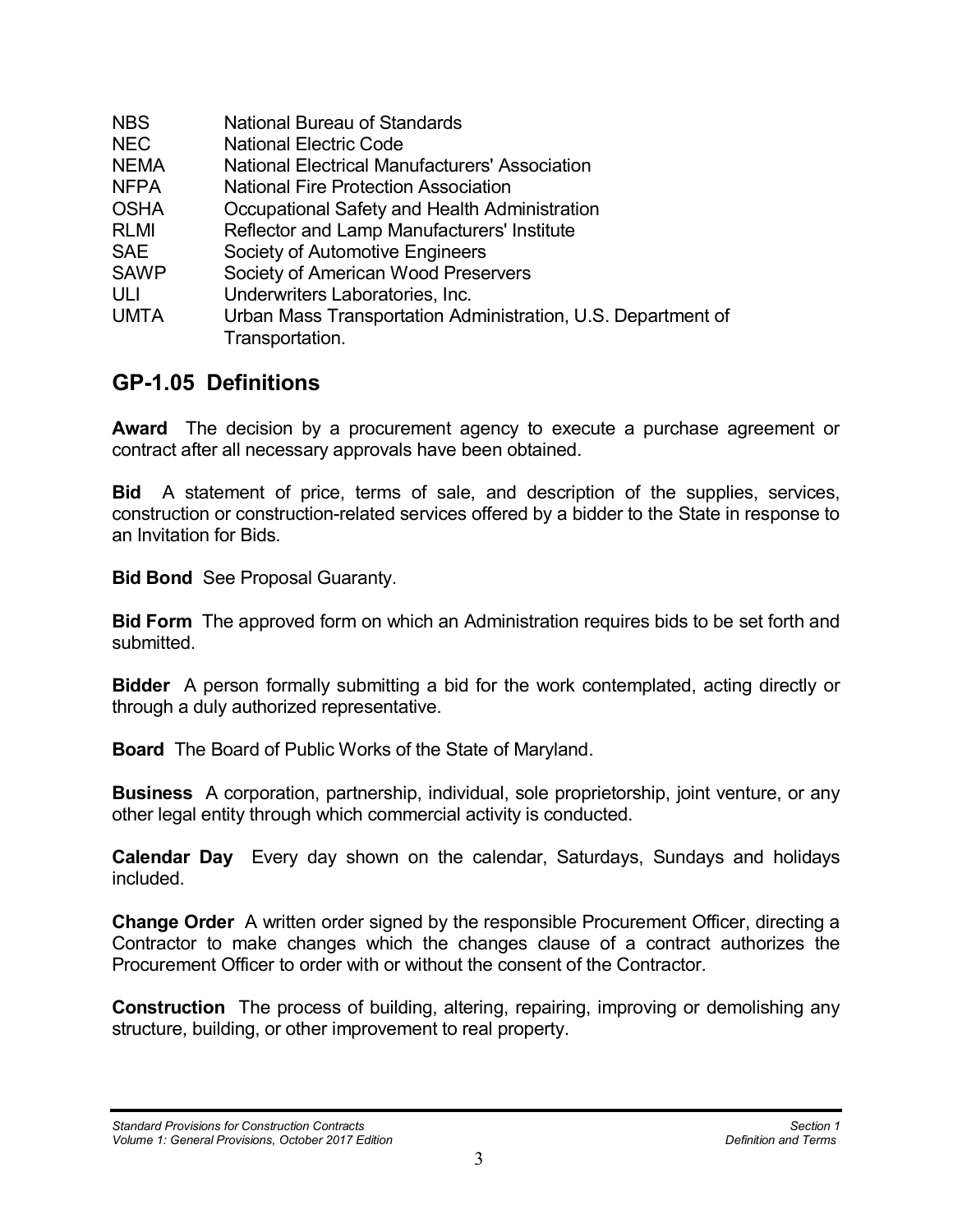**Contract** Any agreement entered into by a procurement agency for the acquisition of supplies, services, construction, construction-related services, architectural services or engineering services.

Contract does not include:

- 1. Collective bargaining agreements with employee organizations or agreements creating employer-employee relationships, as defined in **Article 64A, Section 15A(a)(3)**, Annotated Code of Maryland.
- 2. Medicaid, Medicare, Judicare, or similar reimbursement contracts for which user eligibility and cost are set by law or regulation.

**Contract Documents** The written agreement executed between an Administration and the successful bidder, covering the performance of the work and furnishing of labor, equipment and materials, by which the Contractor is bound to perform the work and furnish the labor, equipment and materials, and by which the Administration is obligated to compensate him therefore at the mutually established and accepted rate or price. The Contract shall include the Invitation for Bids, Notice to Contractors, Instructions to Bidders, Proposal, Contract Forms and Bonds, General Provisions, Specifications, Supplemental Specifications, all Special Provisions, all Technical Provisions, all Plans and Notices to Proceed, also any written Change Orders and Supplemental Agreements that are required to complete the construction of the work in an acceptable manner, including authorized extension thereof.

#### **Contract Drawings** See definition of "Plans".

**Contract Item (Pay Item)** An item of work specifically described and for which a price, either unit or lump sum, is provided. It includes the performance of all work and the furnishing of all labor, equipment, and materials, described herein or described in any Technical Provisions or Supplemental Specifications.

**Contract Modification** Any written alteration in the specifications, delivery point, date of delivery, contract period, price, quantity, or other provision of any existing contract, whether accomplished in accordance with a contract provision, or by mutual action of the parties to the Contract. It includes change orders, extra work orders, supplemental agreements, contract amendments, or reinstatements.

**Contractor** Any person having a contract with a procurement agency. Contractor does not include an employee with an employment contract, or an employee organization with a collective bargaining agreement.

**Day** Calendar day unless otherwise designated.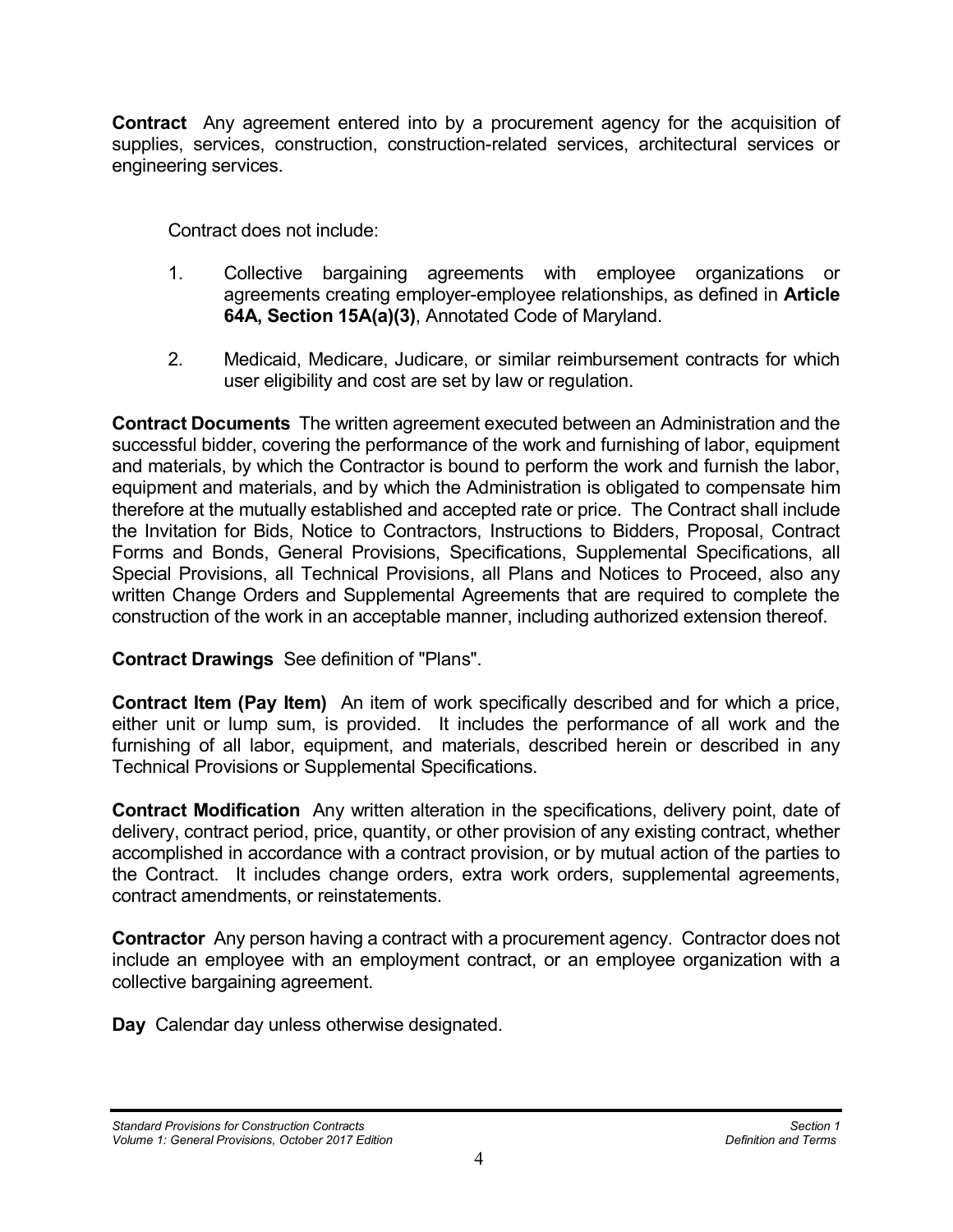**Invitation for Bids** Any document, whether attached or incorporated by reference, used for soliciting bids under procurement by competitive sealed bidding and small procurement procedures including requests for quotations.

**Materials** Any substances specified for use in the construction of the project and its appurtenances.

**Notice to Contractors** The advertisement for Bids for all required work or materials. Such advertisement will indicate the location and magnitude of the work to be done or the character and quantity of the material to be furnished and the time and place of the opening of bids.

**Notice to Proceed** A written notice to the Contractor of the date on or before which he/she shall begin the prosecution of the work to be done under the Contract.

**Payment Bond** Security as stated in **COMAR 21.06.07.01B** as a guarantee that Contractor will pay in full all bills and accounts for materials and labor used in the work, as provided by law.

**Performance Bond** Security as stated in **COMAR 21.06.07.01B**, guaranteeing complete performance of the Contract.

**Person** Any individual or a corporation, partnership, sole proprietorship, joint stock company, joint venture, unincorporated association, union, committee, club, or other organization or legal entity.

**Plans** The official drawings issued by the Administration as part of the Contract documents, including those incorporated in the Contract documents by reference.

**Proposal** The response by an offeror to a request for proposals issued by a procurement agency to obtain goods or labor. The response may include but is not limited to an offeror's price and terms for the proposed contract, and description of technical expertise, work experience and other information as requested in the solicitation. As used herein the word "proposal" means "bid".

**Proposal Guaranty** The security, in the form stated in **COMAR 21.06.07.01B**, designated in the Proposal, to be furnished by the offeror as a guaranty of good faith to enter into a contract with the State, if the work of constructing the improvement is awarded to him.

**Responsible Bidder or Offeror** A person who has the capability in all respects to perform fully the Contract requirements, and the integrity and reliability that shall assure good faith performance.

**Responsive Bid** A bid submitted in response to an Invitation for Bids that conforms in all material respects to the requirements contained in the Invitation for Bids.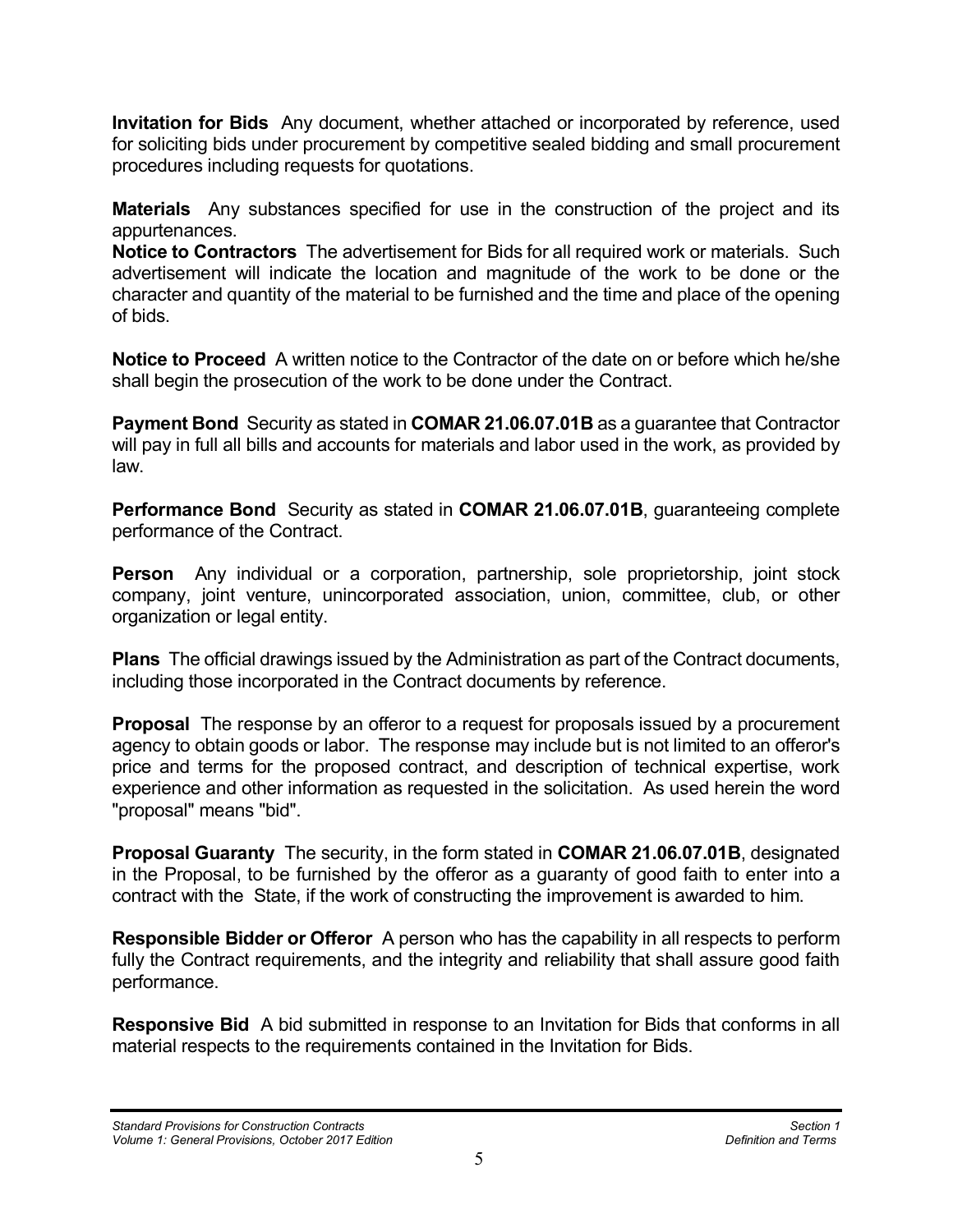**Specification** A written description of functional characteristics, or the nature of a construction item to be procured. It may include a statement of any of the user's requirements and may provide for inspection, testing, or preparation of a construction item before procurement.

**State** The State of Maryland acting through its authorized representative.

**Subcontract** Any agreement entered into by the Contractor or a subcontractor for a portion of the construction or any other part of the work in connection with, and under the terms of the Contract.

**Subcontractor** Any person undertaking a portion of the construction or any other part of the work under the terms of the Contract, by virtue of an agreement with the Contractor or a subcontractor, who, prior to such undertaking, has received the consent of the surety and the approval of the Administration. Subcontractor does not include an employee with an employment contract, or an employee organization with a collective bargaining agreement.

**Superintendent** The executive representative of the Contractor authorized to receive and execute instructions from the Procurement Officer, and who shall supervise and direct the construction.

**Supplemental Specifications** Additions and revisions to the State Highway Administration's Standard Specifications. Generally include new or improved procedures, construction items or materials developed subsequent to the publication of the State Highway Administration Standard Specifications.

**Surety** The corporate body bound with and for the Contractor, for the full and complete performance of the Contract, and for the payment of all debts pertaining to the work. When applying to the Bid Bond, it refers to the corporate body which engages to be responsible in the execution by the bidder of a satisfactory contract.

**Third Tier Contracting** The process in which the Contractor subcontracts a portion of the Contract to a subcontractor who in turn subcontracts a portion of a subcontract to a third party. This latter action is termed entering into a third tier contract.

**Work** Work shall be understood to mean the furnishing of all labor, materials, equipment, and other incidentals necessary to the successful completion of the project and the carrying out of all the duties and obligations imposed by the Contract.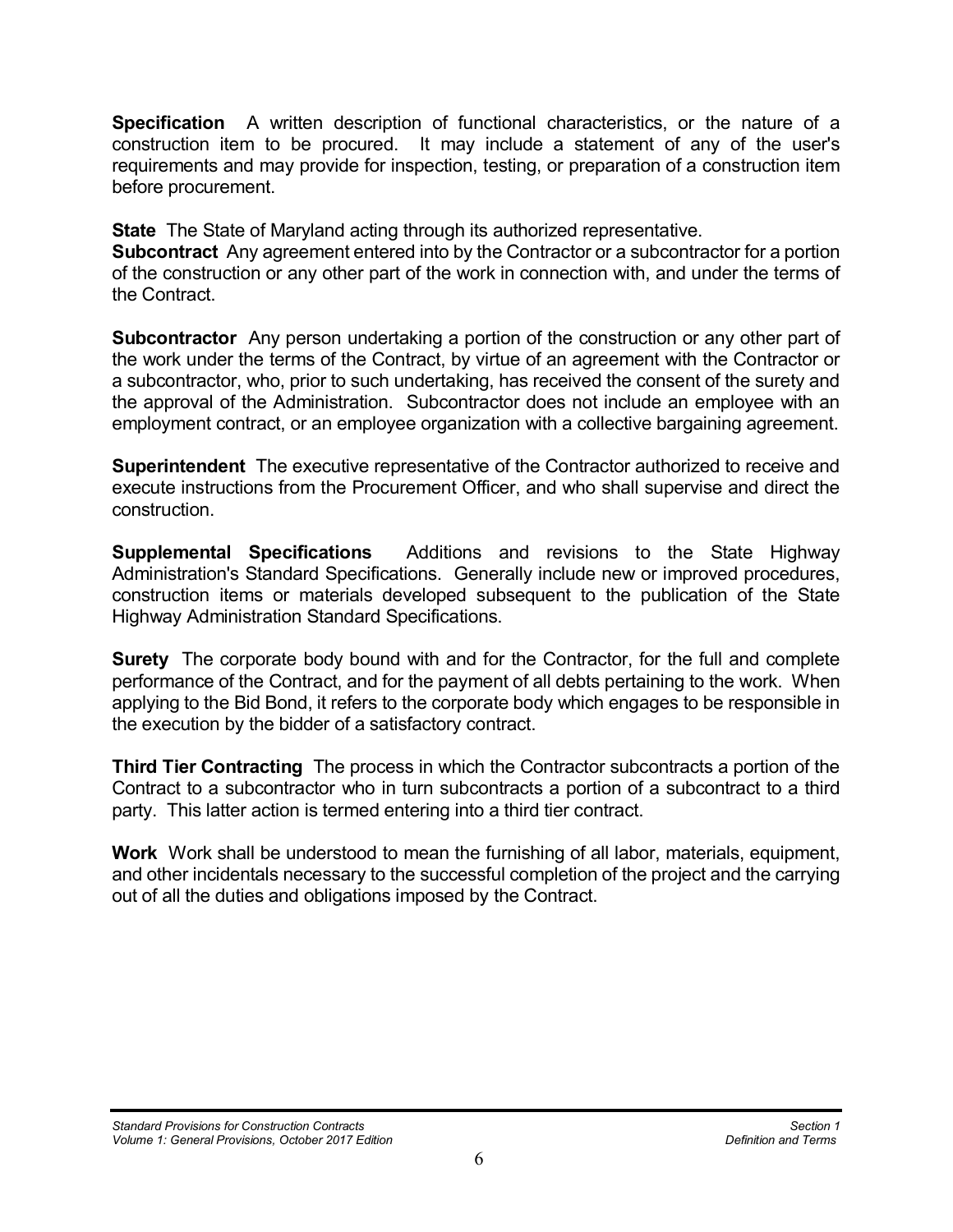## **SECTION 2 BIDDING REQUIREMENTS AND CONDITIONS**

## <span id="page-13-0"></span>**GP-2.01 Bid Irrevocable**

Unless otherwise provided in the invitation for bids, bid prices are irrevocable for 90 days following bid opening.

#### <span id="page-13-1"></span>**GP-2.02 Contents of Bid Forms**

All papers included in, bound thereto or attached to the bid form are necessary parts thereof and shall not be detached, separated or altered. The plans, specifications, supplemental specifications, referred to in the specifications, and all other contract documents will be considered a part of the bid form whether attached thereto or not.

#### <span id="page-13-2"></span>**GP-2.03 Interpretation of Quantities in Bid Schedule**

Where designated as estimated quantities, the quantities in the prepared bid schedule are approximate only. Payment to the Contractor will be made only for the actual quantities of work performed or materials furnished in accordance with the Contract and as provided in **GP-4.04**, Variations in Estimated Quantities.

#### <span id="page-13-3"></span>**GP-2.04 Site Investigation**

The Contractor acknowledges that he/she has investigated and satisfied himself as to the conditions affecting the work, including but not restricted to those bearing upon transportation, disposal, handling and storage of materials, availability of labor, water, electric power, roads and uncertainties of weather, river stages, tides or similar physical conditions at the site, and confirmation and conditions of the ground, the character of equipment and facilities needed preliminary to and during prosecution of the work. The Contractor further acknowledges that he/she has satisfied himself as to the character, quality and quantity of surface and subsurface materials or obstacles to be encountered insofar as this information is reasonably ascertainable from an inspection of the site, including all exploratory work done by the State, as well as from information presented by the drawings and specifications made a part of this Contract. Any failure by the Contractor to acquaint himself/herself with the available information may not relieve him/her from responsibility for estimating properly the difficulty or cost of successfully performing the work. The State assumes no responsibility for any conclusions or interpretations made by the Contractor on the basis of the information made available by the State.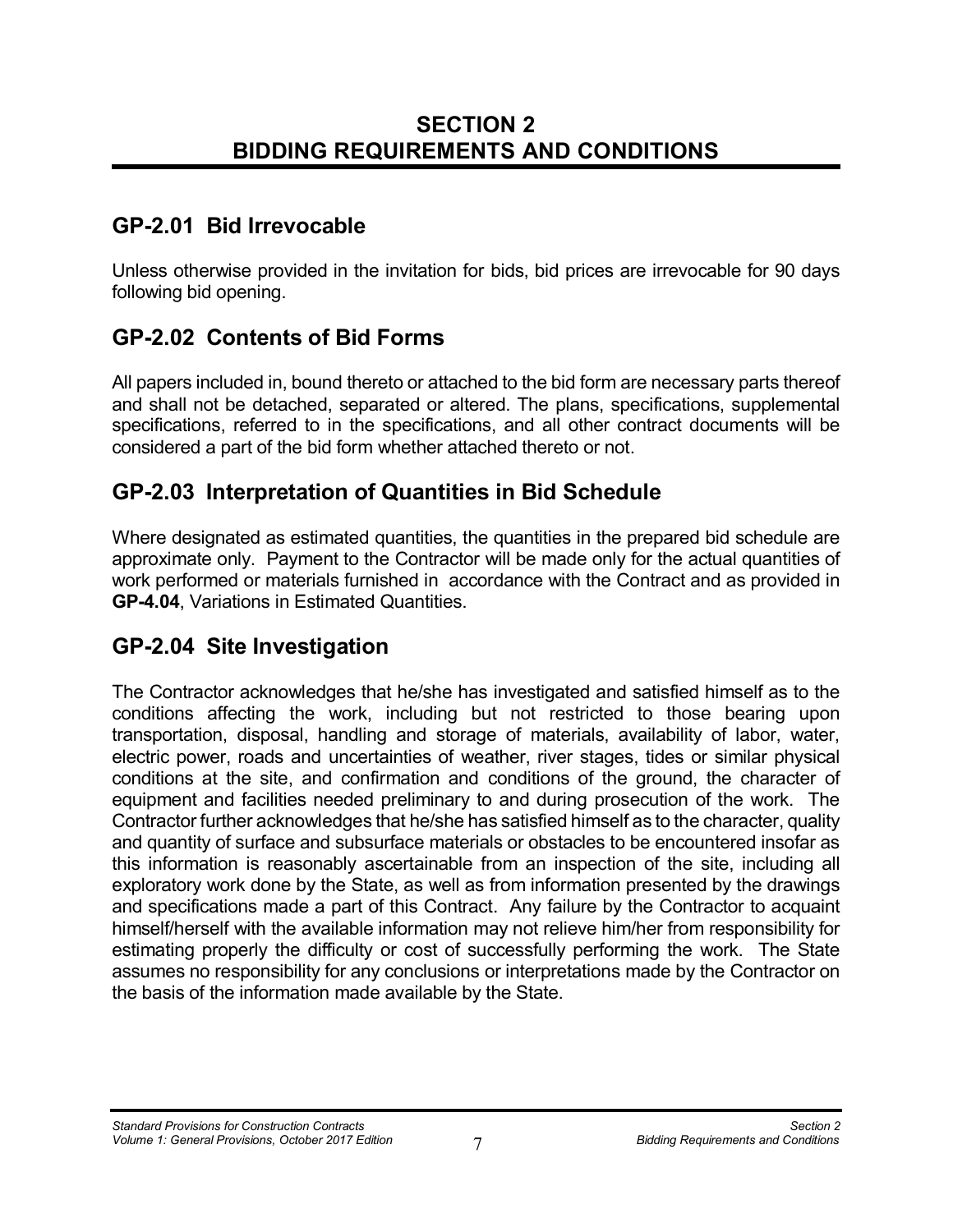#### <span id="page-14-0"></span>**GP-2.05 Taxes - Responsibility for Payment, Exemptions, Forms to File, Etc.**

- A. The Contractor is responsible for, and by submitting a bid agrees to pay, all retail sales, income, real estate, sales and use, transportation and special taxes applicable to and assessable against any materials, equipment, processes and operations incident to or involved in the construction. The Contractor is responsible for ascertaining and acquainting himself with such taxes and making all necessary arrangements to pay same.
- B. The Contractor shall indicate its Federal Tax Identification or Social Security number on the face of each invoice billed to the Administration.
- C. The Administration or the Comptroller of the Treasury may withhold any payment under this Contract until the Contractor and any subcontractors performing any duties under this Contract have paid all State taxes or other obligations due the State of Maryland. The taxes or other obligations shall be resolved either by set-off of the amount due the Contractor against the amounts due the State or by direct payment.

## <span id="page-14-1"></span>**GP-2.06 Preparation of Bid**

- A. The bidder shall submit his/her bid upon the blank form(s) furnished by the Administration. The bidder shall specify a price in dollars and cents for each pay item given, and shall show the products of the respective unit prices and quantities written in figures in the column provided for that purpose, together with the total amount of the bid obtained by adding the amounts of the several items.
- B. The bid form(s) shall be filled out legibly in ink or typed. The bid, if submitted by an individual, shall be signed by the individual; if submitted by a partnership, shall be signed by such member or members of the partnership as have authority to bind the partnership; if submitted by a corporation, the same shall be signed by an officer, and attested by the corporate secretary or an assistant corporate secretary. If not signed by an officer, as aforesaid, there must be attached a copy of that portion of the By-Laws or a copy of a Board resolution, duly certified by the corporate secretary, showing the authority of the person so signing on behalf of the corporation. In lieu thereof, the corporation may file such evidence with the Administration, duly certified by the corporate secretary, together with a list of the names of those officers having authority to execute documents on behalf of the corporation, duly certified by the corporate secretary, which listing shall remain in full force and effect until such time as the Administration is advised in writing to the contrary. In any case, where a bid is signed by an Attorney in Fact, the same must be accompanied by a copy of the appointing document, duly certified. All bids shall be signed in ink. All erasures or alterations shall be initialed by the signer in ink.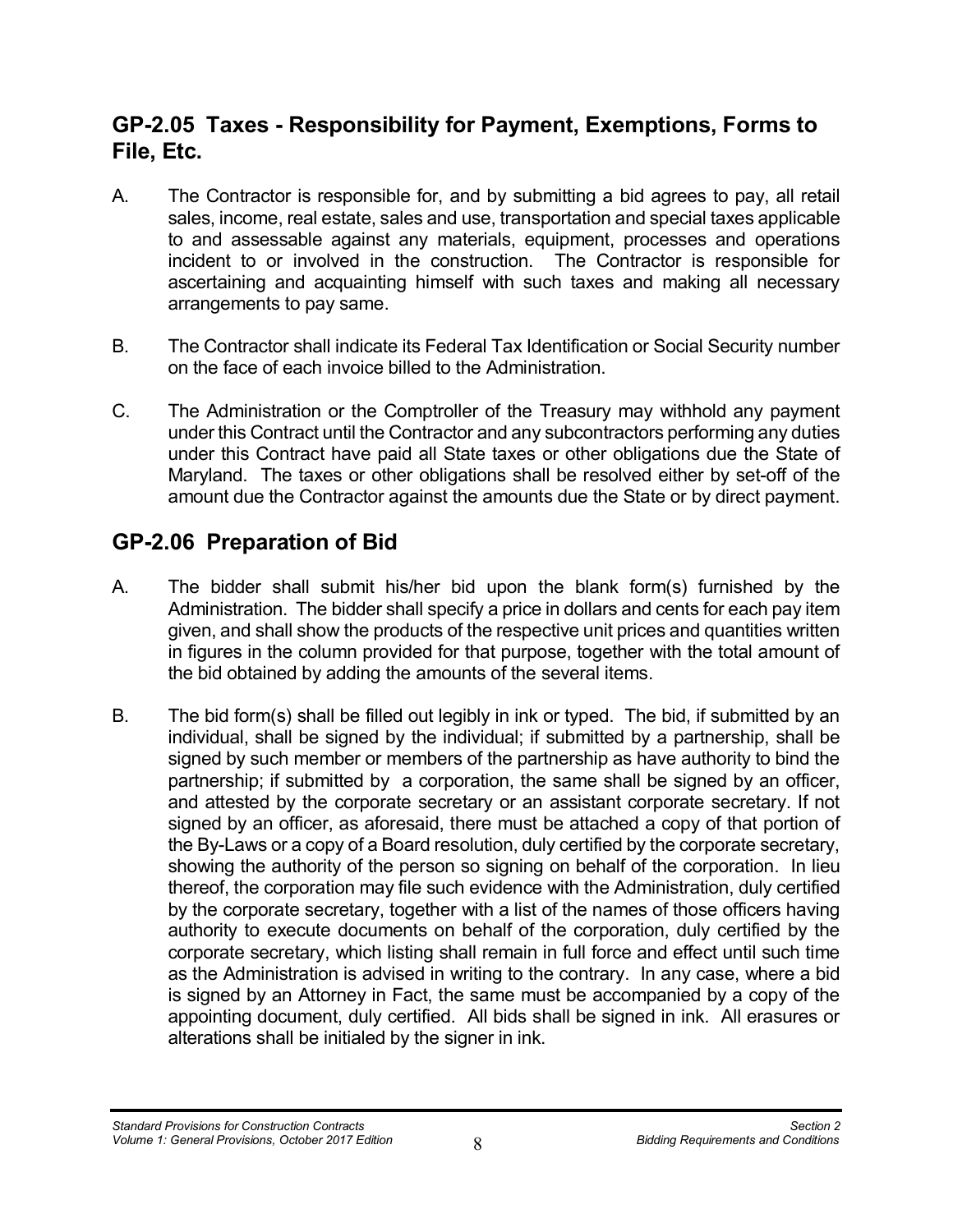- C. Bid Samples and Descriptive Literature. If the Invitation for Bids requires the bidder to furnish samples or descriptive literature, it shall be submitted with the bid, unless the invitation for bids provides otherwise.
- D. Offerors shall identify those portions of their proposals which they deem to be confidential, proprietary information or trade secrets and provide any justification of why such materials should not be disclosed by the State under the Maryland Public Information Act, **Section 10-611 et seq.** of the State Government Article of the Annotated Code of Maryland.

## <span id="page-15-0"></span>**GP-2.07 Proposal Guaranty**

- A. No bid will be considered for any contract in excess of \$100,000 unless accompanied by a guaranty in an amount not less than 5% of the amount bid, or such amount as may be specified elsewhere in the bid documents and made payable to the State of Maryland.
- B. Acceptable forms of security for bid guaranty shall be:
	- 1. A bond in a form satisfactory to the State underwritten by a surety company authorized to do business in this State;
	- 2. A bank certified check, bank cashier's check, bank treasurer's check, or trust account.
	- 3. Pledge of securities backed by the full faith and credit of the United States government or bonds issued by the State of Maryland;
	- 4. Cash, if submitted pursuant to **COMAR** 21.06.07.01C; and
	- 5. An irrevocable letter of credit in a form satisfactory to the Attorney General and issued by a financial institution approved by the State Treasurer.

#### C. Bonding Assistance

1. Assistance in obtaining bid, performance and payment bonds may be available to qualifying small businesses through the Maryland Small Business Development Financing Authority (MSBDFA). MSBDFA can directly issue bid, performance or payment bonds up to \$750,000. MSBDFA may also guaranty up to 90% of a surety's losses as a result of a contractor's breach of contract; MSBDFA's exposure on any bond guaranteed may not, however, exceed \$900,000. Bonds issued directly by the program will remain in effect for the duration of the contract, and those surety bonds that are guaranteed by the program will remain in effect for the duration of the surety's exposure under the contract.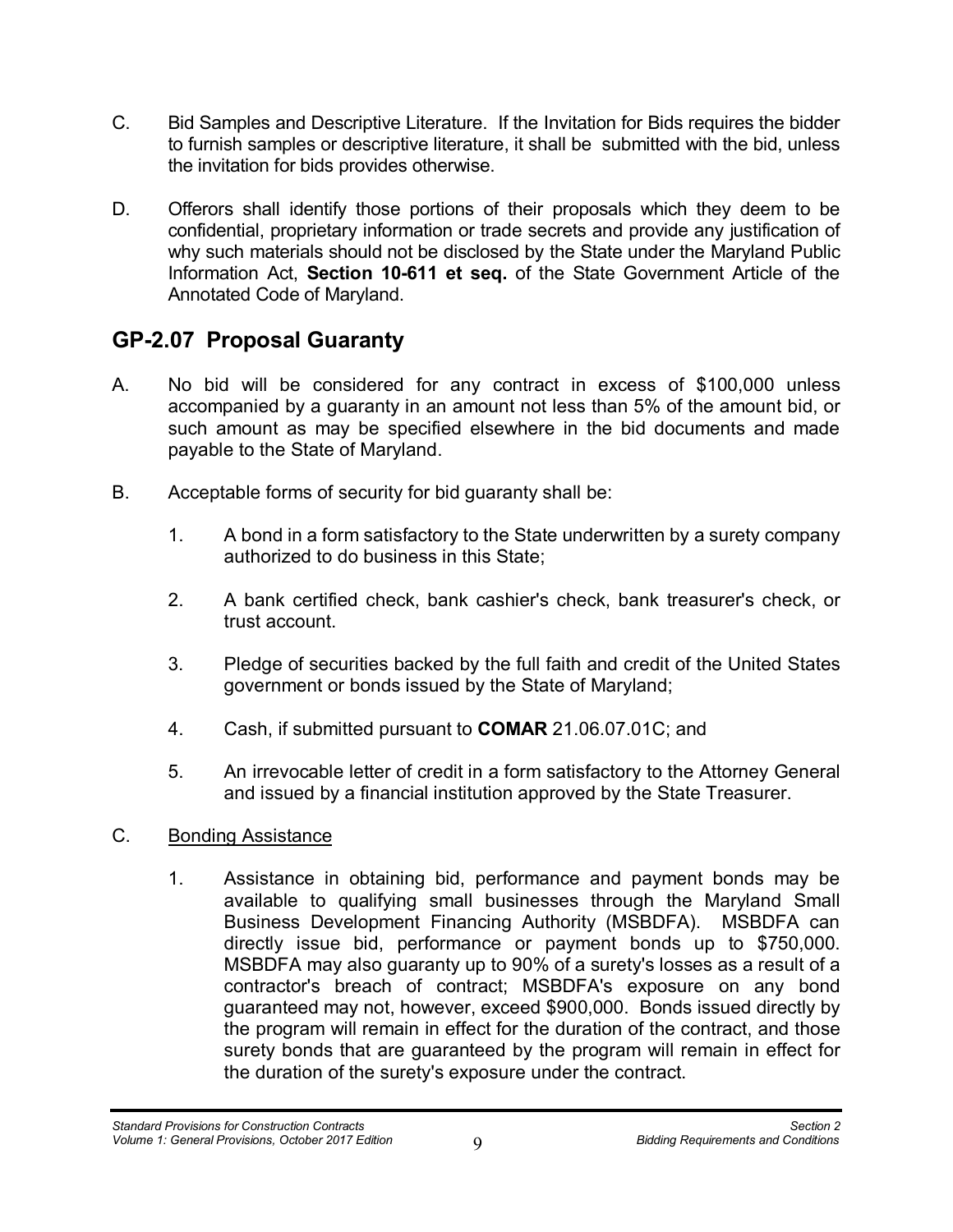- 2. To be eligible for bonding assistance, a business must first be denied bonding by at least one surety in both the standard and specialty markets within 90 days of submitting a bonding application to MSBDFA. The applicant must employ fewer than 500 full-time employees or have gross sales of less than \$50 million annually, have its principal place of business in Maryland or be a Maryland resident, must not subcontract more than 75 percent of the work, and the business or its principals must have a reputation of good moral character and financial responsibility.
- 3. Finally, it must be demonstrated that the bonding or guarantee will have a measurable economic impact, through job creation and expansion of the state's tax base. Applicants are required to work through their respective bonding agents in applying for assistance under the program. Questions regarding the bonding assistance program should be referred to:
- 4. Maryland Department of Business and Economic Development Maryland Small Business Development Financing Authority 826 E. Baltimore Street Baltimore MD 21202 Phone: (410) 333-4270; Fax: (410) 333-6931

# <span id="page-16-0"></span>**GP-2.08 Delivery of Bids**

Each bid must be submitted in a sealed envelope plainly marked to indicate its contents. When sent by mail, the sealed bid must be addressed to the Administration at the address and in care of the official in whose office the bids are to be received. All bids shall be filed prior to the time and at the place specified in the Notice to Contractors. Bids received after the time for opening of bids will be treated in accordance with the provisions of **GP-2.12**.

# <span id="page-16-1"></span>**GP-2.09 Communications and Interpretations - Prior to Bid Opening**

- A. Any information regarding the requirements or the interpretation of any provision of the General Provisions, Special General Provisions, Specifications or any part of the bidding documents shall be requested, in writing, from the Procurement Officer, and delivered no later than ten days prior to the scheduled date of bid opening. Responses to questions or inquiries having any material effect on the bids shall be made by written addenda, or by written notice sent to all prospective bidders. **DO NOT MAKE VERBAL INQUIRIES**.
- B. Any verbal interpretations or oral pre-bid statements made by State employees or their representatives shall not be binding upon the State.

# <span id="page-16-2"></span>**GP-2.10 Amendments to Invitations for Bids**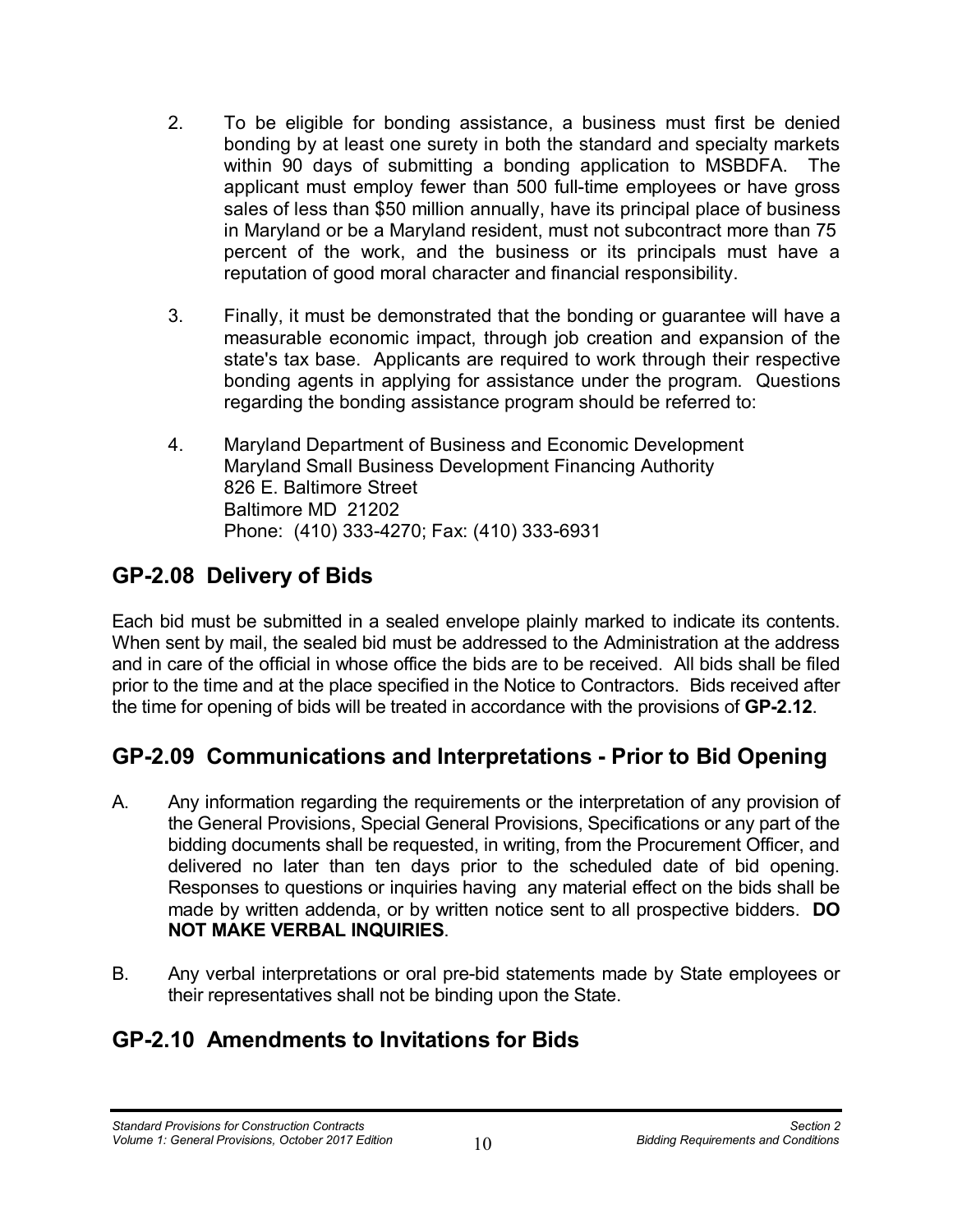- A. Form. Each amendment to an Invitation for Bids shall be in writing and identified as such.
- B. Acknowledgements. Unless otherwise provided, the bidder shall acknowledge receipt of all amendments.

# <span id="page-17-0"></span>**GP-2.11 Pre-Opening Modification or Withdrawal of Bids**

- A. Procedure. Bids may be modified or withdrawn by written notice received in the office designated in the invitation for bids before the time and date set for bid opening. A telegraphic modification or withdrawal received by telephone from the receiving telegraph company office before the time and date set for bid opening shall be effective if the telegraph company confirms the telephone message by sending a written copy of the telegram showing that the message was received at the telegraph company's office before the time and date set for bid opening.
- B. Disposition of Bid Security. If a bid is withdrawn in accordance with this regulation, the bid security, if any, shall be returned to the bidder.

# <span id="page-17-1"></span>**GP-2.12 Late Bids, Late Withdrawals, and Late Modification**

- A. Policy. Any bid received at the place designated in the solicitation after the time and date set for receipt of bids is late. Any request for withdrawal or request for modification received at the place designated in the solicitation after the time and date set for receipt of bids is late.
- B. Treatment. A late bid, late request for modification, or late request for withdrawal may not be considered. Late bids will be returned to the bidder unopened. Upon written approval of the Office of the Attorney General, exceptions may be made when a late bid, withdrawal, or modification is received before contract award, and the bid, withdrawal, or modification would have been timely but for the action or inaction of State personnel directing the procurement activity or their employees.

# <span id="page-17-2"></span>**GP-2.13 Opening and Recording of Bids**

A. Opening and Recording. Bids and modifications shall be opened publicly, at the time, date, and place designated in the invitation for bids. The name of each bidder, the bid price, and such other information as is deemed appropriate shall be read aloud or otherwise made available. This information also shall be recorded at the time of bid opening. The bids shall be tabulated or a bid abstract made. The opened bid shall be available for public inspection at a reasonable time after bid opening but in any case before contract award except to the extent the bidder designates trade secrets or other proprietary data to be confidential as set forth in **COMAR 21**. Material so designated shall accompany the bid and shall be readily separable from the bid in order to facilitate public inspection of the nonconfidential portion of the bid. Prices, makes, and model or catalog numbers of the items offered, deliveries, and terms of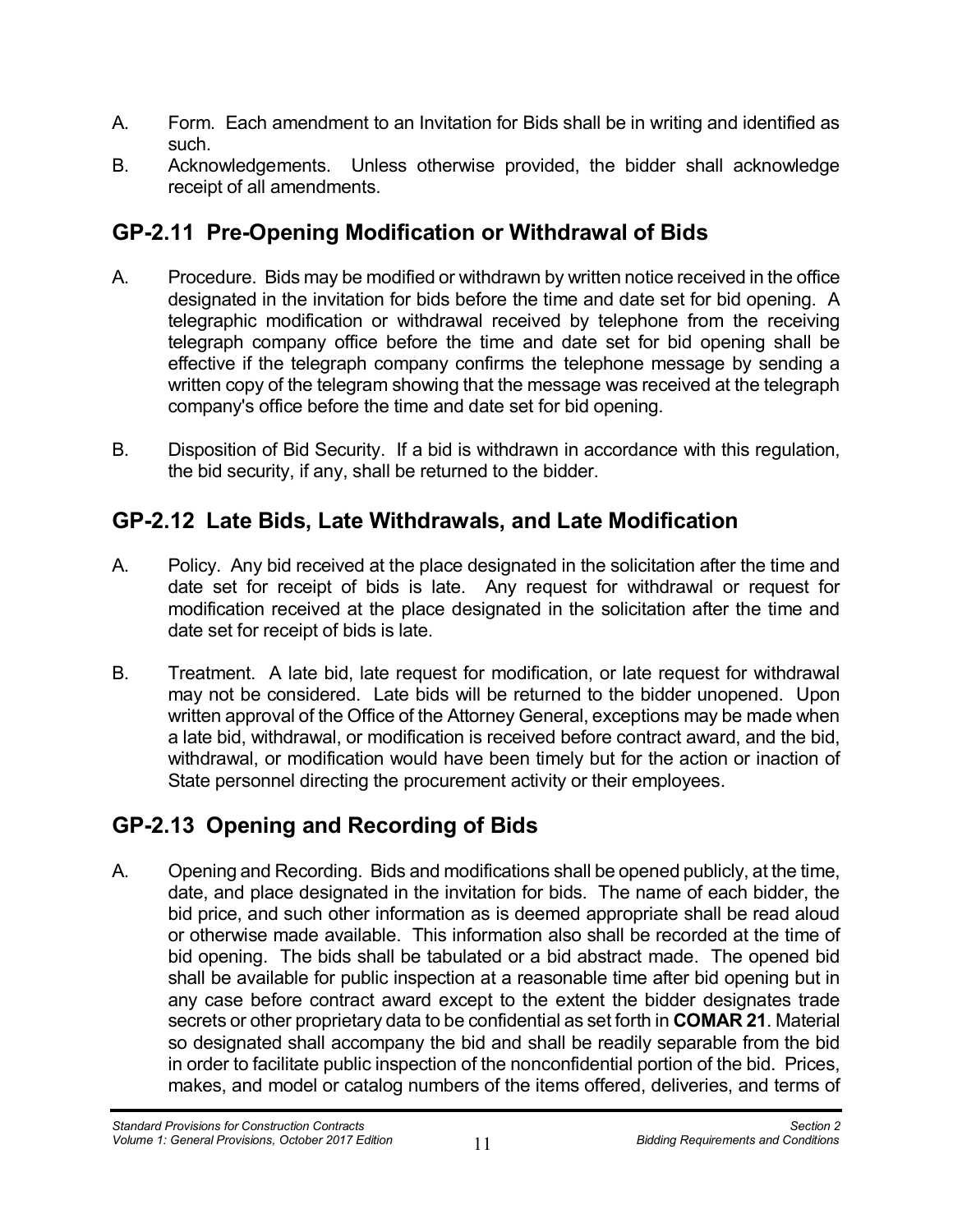payment shall be publicly available at a reasonable time after bid opening but in any event before contract award regardless of any designation to the contrary at the time of bid opening.

B. Confidential Data. The Procurement Officer shall examine the bids to determine the validity of any requests for nondisclosure of trade secrets and other proprietary data identified in writing. Confidential, proprietary information, and trade secrets furnished by a bidder or offeror may be disclosed to another State agency if there is a need for the information and may not be disclosed outside of State government except as provided by the Public Information Act or other applicable laws of this State.

# <span id="page-18-0"></span>**GP-2.14 Mistakes in Bids**

- A. Mistakes Discovered Before Opening. A bidder may correct mistakes discovered before the time and date set for bid opening by withdrawing or correcting the bid as provided in **GP-2.11.**
- B. Confirmation of Bid. If the Procurement Officer knows or has reason to conclude that a mistake may have been made, the bidder may be required to confirm the bid. Situations in which confirmation may be requested include obvious, apparent errors on the face of the bid or a bid unreasonably lower than the other bids submitted. If the bidder alleges mistake, the bid may be corrected or withdrawn upon written approval of the Office of the Attorney General if any of the following conditions are met:
	- 1. If the mistake and intended correction are clearly evident on the face of the bid document, the bid shall be corrected to the intended correct bid and may not be withdrawn. Examples of mistakes that may be clearly evident on the face of the bid document are typographical errors, errors in extending unit prices, transposition errors, and arithmetical errors.
	- 2. A bidder may be permitted to withdraw a low bid if:
		- a. A mistake is clearly evident on the face of the bid document but the intended correct bid is not similarly evident; or
		- b. The bidder submits proof of evidentiary value which clearly and convincingly demonstrates that a mistake was made.
- C. Mistakes Discovered After Award. Mistakes may not be corrected after award of the Contract except when the Procurement Officer and the head of a procurement agency makes a determination that it would be unconscionable not to allow the mistake to be corrected. Changes in price are not permitted. Corrections shall be submitted to and approved by the Office of the Attorney General.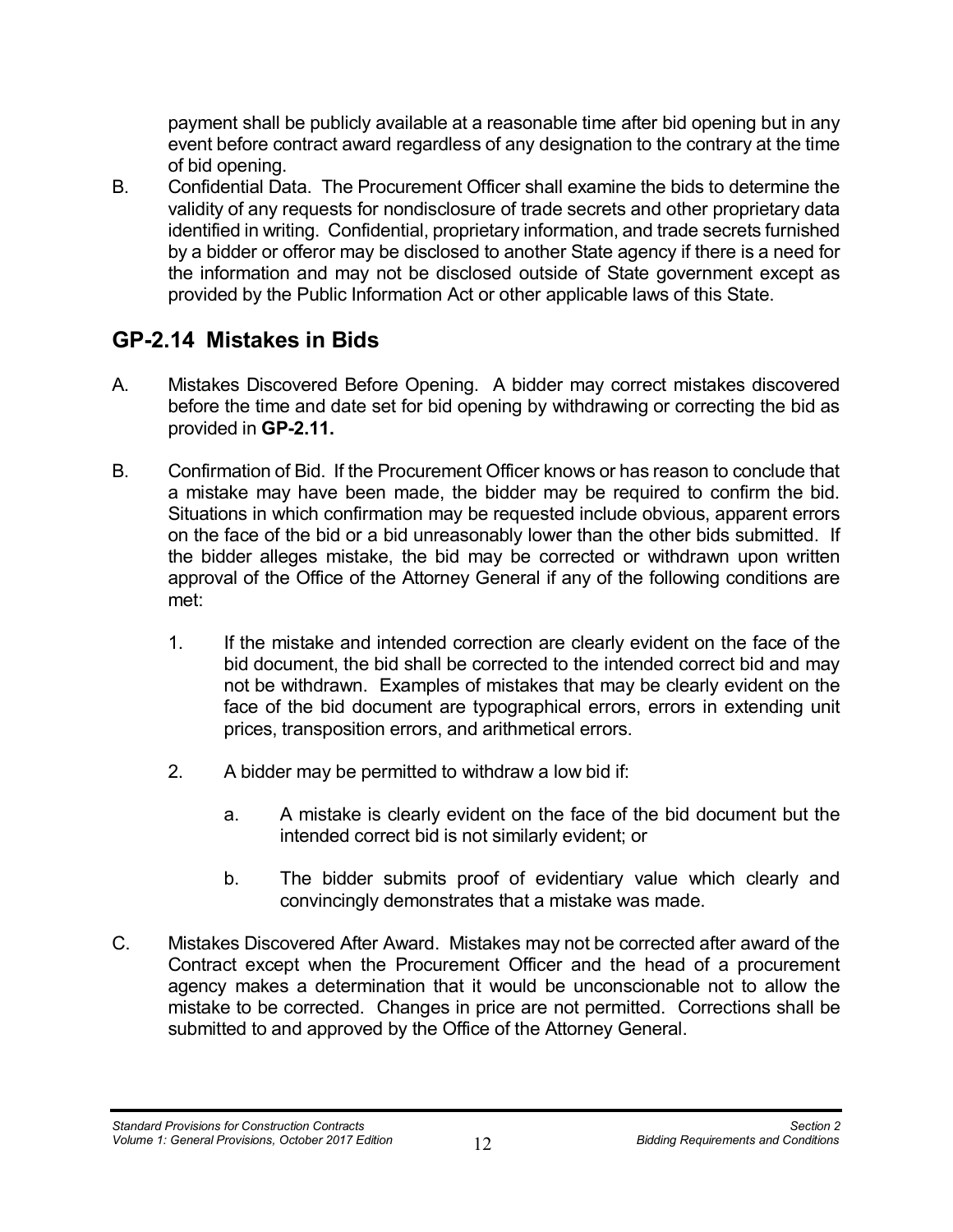## <span id="page-19-0"></span>**GP-2.15 Minor Irregularities/Informalities**

- A. General. Minor irregularities or informalities in bids, as defined below, may be waived if the Procurement Officer determines that it shall be in the State's best interest. The Procurement Officer may either give a bidder an opportunity to cure any deficiency resulting from a technicality or minor irregularity in its bid, or waive the deficiency where it is to the State's advantage to do so.
- B. When at any public opening of bids, a bid appears to be irregular, as herein specified, this fact may be announced when read. Said bid shall be read as other bids and then referred to the Procurement Officer for consideration and appropriate action thereon in accordance with these General Provisions, Law and Regulation.
- C. A minor irregularity is one which is merely a matter of form and not of substance or pertains to some immaterial or inconsequential defect or variation of a bid or proposal from the exact requirement of the solicitation, the correction or waiver of which would not be prejudicial to other bidders or offerors. The defect or variation in the bid or proposal is immaterial and inconsequential when its significance as to price, quantity, quality, or delivery is trivial or negligible when contrasted with the total cost or scope of the supplies or services being procured and the intent and meaning of the entire bid or proposal is clear.

# <span id="page-19-1"></span>**GP-2.16 Cancellation of Invitations for Bids**

- A. Before opening of bids a solicitation may be canceled in whole or in part when the State determines this action is fiscally advantageous or otherwise in its best interest.
- B. When a solicitation is canceled before bid opening, the bids shall be returned to the vendors submitting them and notice of cancellation shall be included.

# <span id="page-19-2"></span>**GP-2.17 Rejection of Individual Bids or Proposals**

- A. Any bid may be rejected in whole or in part when it is in the best interest of the State to do so.
- B. Reasons for rejection of a bid may include but are not limited to:
	- 1. The bid is not responsive i.e., it does not conform in all material respects to the solicitation;
	- 2. Unreasonable price;
	- 3. The bidder submitting the bid is determined to be non-responsible. A determination of non-responsibility may be made for, but is not limited to, any of the following reasons: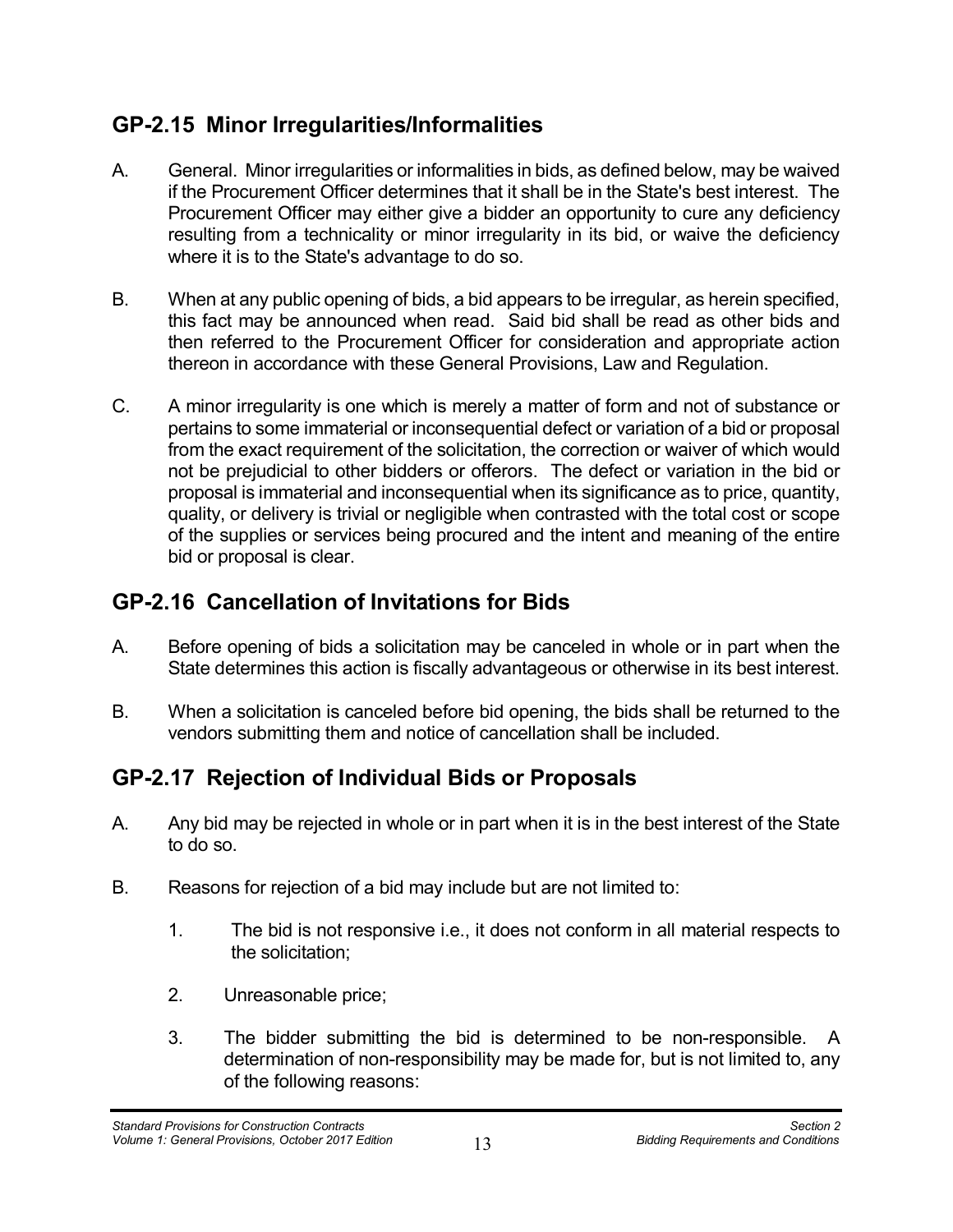- a. Bidder debarred or ineligible and period of debarment or ineligibility not expired.
- b. The unit prices contained in a bid are unbalanced.
- c. Evidence of collusion among bidders.
- d. Inadequate quantity and/or quality of experience, plant, equipment, financing, manpower or other resources required to perform the contract.
- e. Bidder's workload which, in the judgment of the Administration, might hinder or prevent the prompt completion of the subject work if awarded.
- f. Default by the bidder on other contracts.
- g. Failure to pay or satisfactorily settle all reasonable and just bills due for labor and material on prior or current contracts.
- h. The same person has an interest in more than one bid on a contract exclusive of being named by another bidder as a subcontractor.
- i. Failure to perform satisfactorily on other contracts awarded, and the conditions leading to unsatisfactory performance remain unresolved.
- j. Any other reason affecting the bidder's ability to perform, or record of business integrity.
- k. Bidder not otherwise qualified and eligible to receive an award under applicable laws and regulations.
- 4. The bidder or offeror fails to supply information to the Procurement Officer promptly, after notification from the Procurement Officer that such information is required in connection with a determination to be made pursuant to this **GP-2.17**.

# <span id="page-20-0"></span>**GP-2.18 Rejection of All Bids**

- A. After opening of bids or proposals but before award, all bids or proposals may be rejected in whole or in part when the Procurement Officer, with the approval of the agency head or his designee, determines that this action is fiscally advantageous or otherwise in the State's best interest.
- B. A notice of rejection of all bids shall be sent to all vendors that submitted bids, and bids which have been opened shall be retained by the Administration.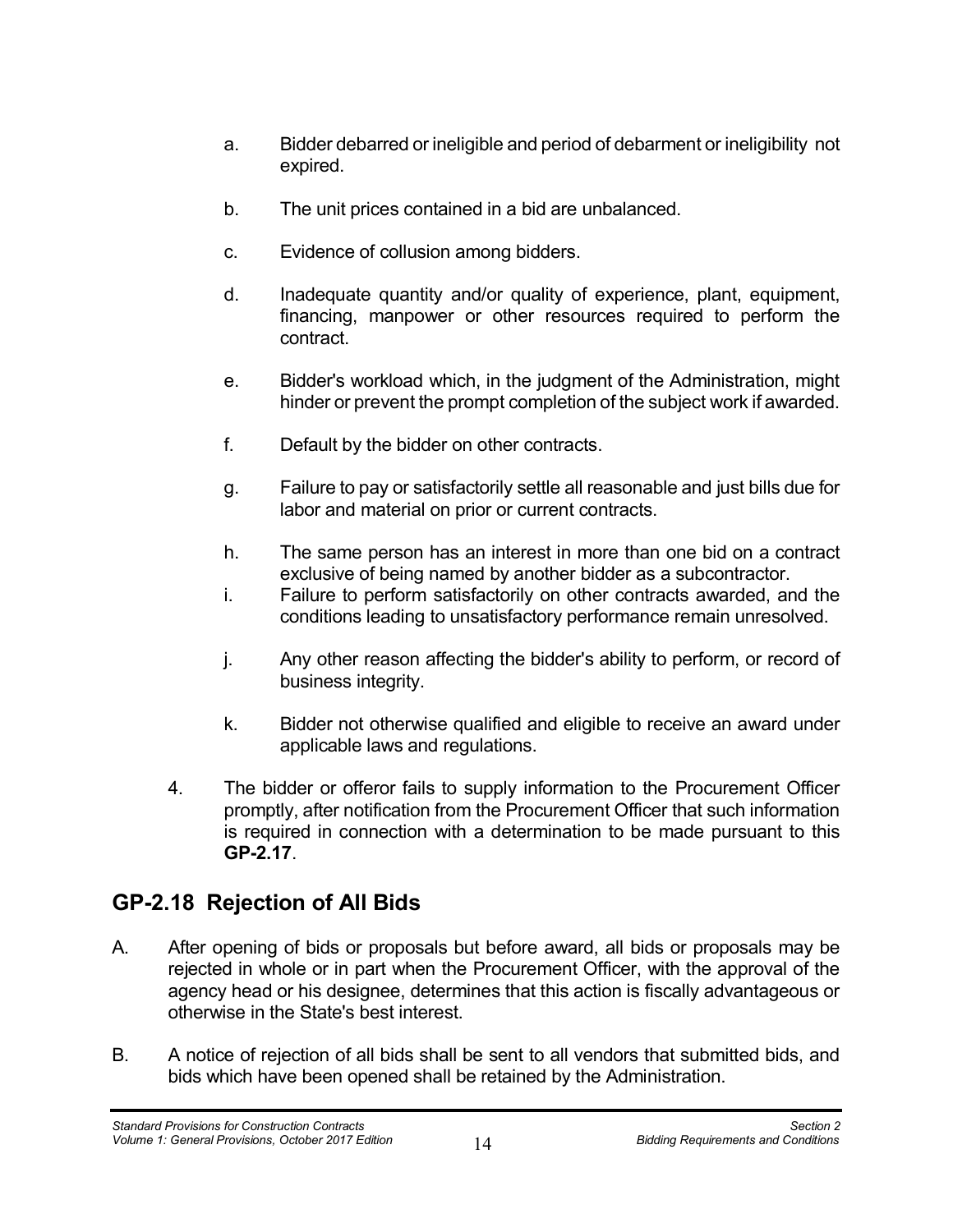# <span id="page-21-0"></span>**GP-2.19 Bid Evaluation and Award**

- A. General. The Contract is to be awarded to the responsible and responsive bidder whose bid meets the requirements and evaluation criteria set forth in the invitation for bids, and is either the lowest bid price or lowest evaluated bid price.
- B. Determination of Lowest Bidder. Bids shall be evaluated to determine which bidder offers the lowest cost to the State in accordance with the evaluation criteria set forth in the invitation for bids.
- C. Except as otherwise provided under **GP-2.14** Mistakes in Bids:
	- 1. The unit price will govern in the event of a discrepancy between the unit price bid and the extended price (product of unit price multiplied by the quantity).
	- 2. The sum of the extended prices will govern in the event of a discrepancy between the total lump sum bid and the extended prices.
	- 3. The written words will govern in the event of a discrepancy between the prices written in words and the prices written in figures.
	- 4. If a unit price has been omitted, the unit price will be determined by dividing the extended price by the quantity.
- D. The Administration reserves the right to make the award by item, or groups of items, or total bid if it is in the best interest of the State to do so unless the bidder specifies in his bid that a particular or progressive award is not acceptable.
- E. Award. Upon determination of the lowest bidder, review of the bid for responsiveness, and satisfaction that the bidder is responsible, the Contract may be awarded to that bidder. A contract may be awarded to a bidder offering a higher quality item than that designated in the invitation for bids if that bidder is also the lowest responsive and responsible bidder.

## <span id="page-21-1"></span>**GP-2.20 Tie Bids**

- A. Definition. Tie bids are responsive bids from responsible bidders that are identical in price, terms and conditions and which meet all the requirements and evaluation criteria set forth in the invitation for bids.
- B. Award. In the instance of tie bids, the award shall be made in accordance with **COMAR 21.05.02.14**. If identical low bids are received from an in-State and out-of-State bidder, the award shall be made to the in-State bidder. If identical low bids are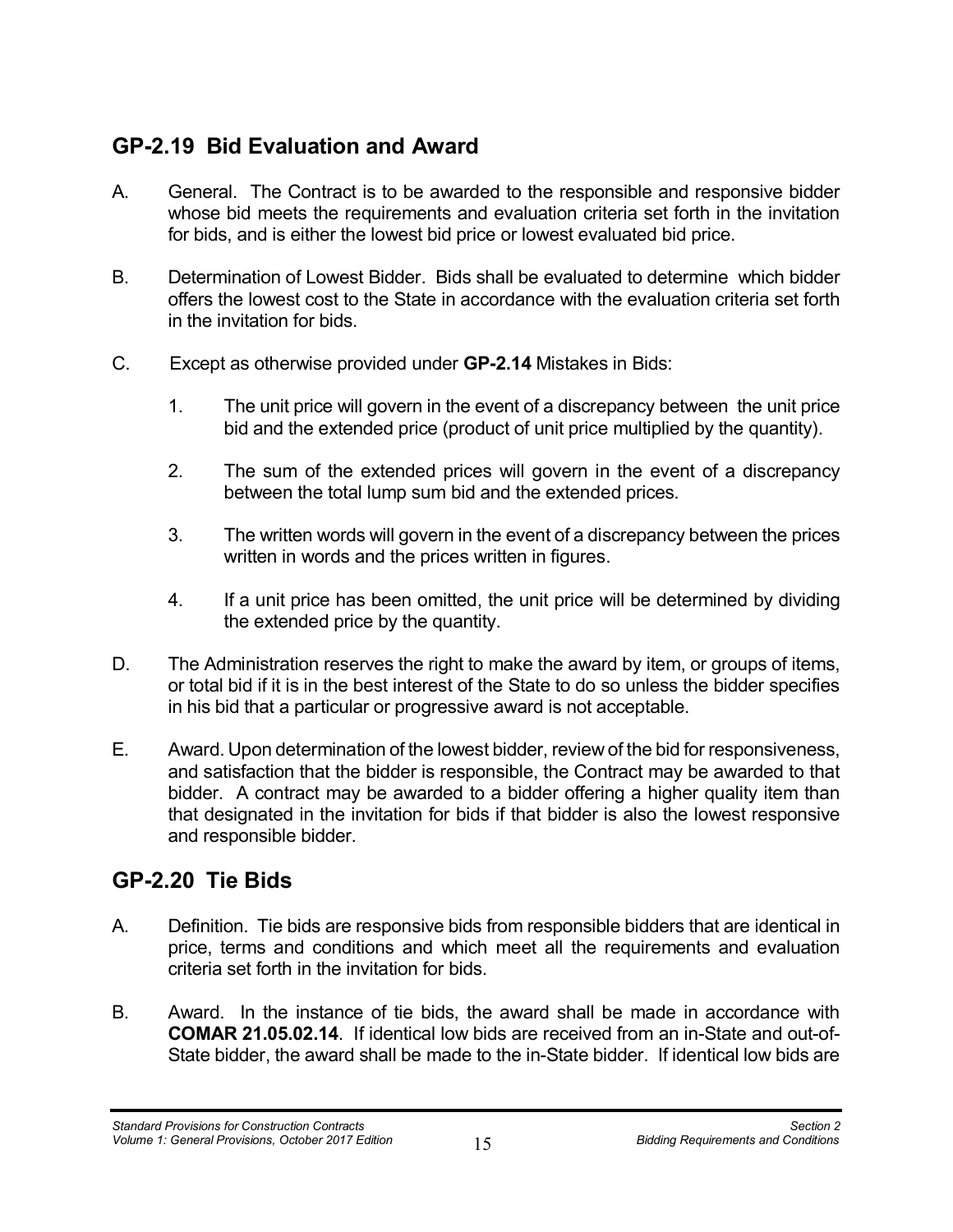received from in-State bidders or from out-of-State bidders, a drawing shall be conducted, and a witness shall be present to verify and certify the result.

# <span id="page-22-0"></span>**GP-2.21 Resident Business Preference**

- A. When awarding a contract by competitive sealed bidding, if the state in which a nonresident firm submitting the lowest responsible bid is located gives a competitive advantage to its resident businesses, a procurement agency may give an identical competitive advantage to the Maryland firm submitting the lowest responsive and responsible bid in order to determine contract award.
- B. A competitive advantage may include:
	- 1. A percentage preference;
	- 2. An employee residency requirement;
	- 3. Any other provision that favors a non-resident firm over a Maryland firm.
- C. This provision **GP-2.21** shall not apply if it conflicts with any Federal grant or regulation affecting this contract.

# <span id="page-22-1"></span>**GP-2.22 Multiple or Alternate Bids**

Unless multiple or alternate bids are requested in the solicitation, these bids may not be accepted. However, if a bidder clearly indicates a base bid, it shall be considered for award as though it were the only bid submitted by the bidder.

## <span id="page-22-2"></span>**GP-2.23 Bid Protests**

A bid protest must be in writing and filed with the Procurement Officer. Oral objections, whether or not acted on, are not protests.

- 1. Time for filing:
	- a. A bid protest shall be filed not later than seven (7) days after the basis for protest is known or should have been known, whichever is earlier;
	- b. A protest based on alleged improprieties in the solicitation which are apparent before the bid opening or the closing date for receipt of initial proposals shall be filed before the opening date or the closing date for receipt of initial proposals.
- 2. Content of Written Protest: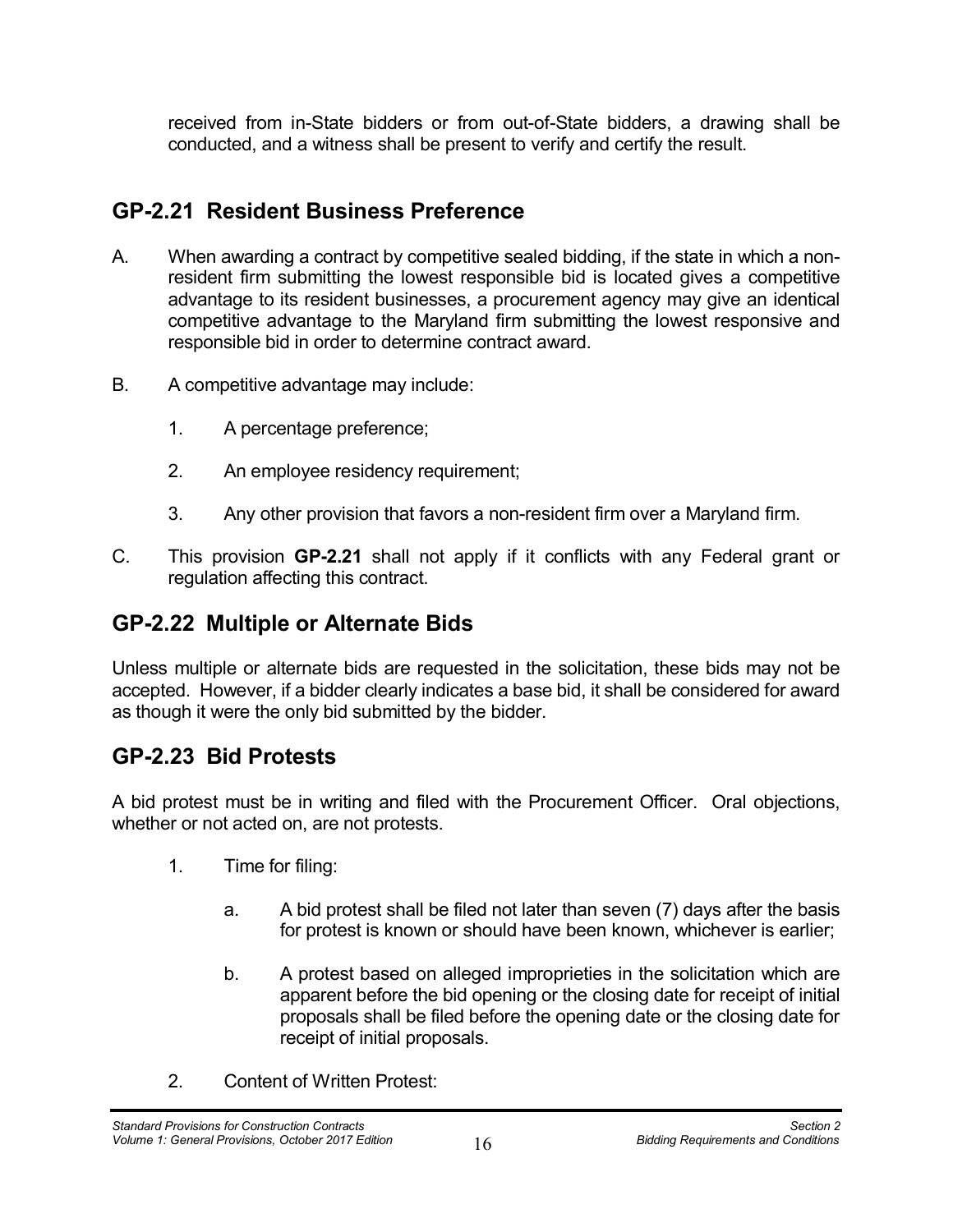- a. Name and address of protestor;
- b. Bid or Contract Number;
- c. Reasons for protest;
- d. Supporting exhibits, evidence or documents to support claim. If not available within filing time, indicate expected availability date;
- e. Mark envelope "PROTEST".
- C. Bid protests will be resolved pursuant to **COMAR 21.10.02**.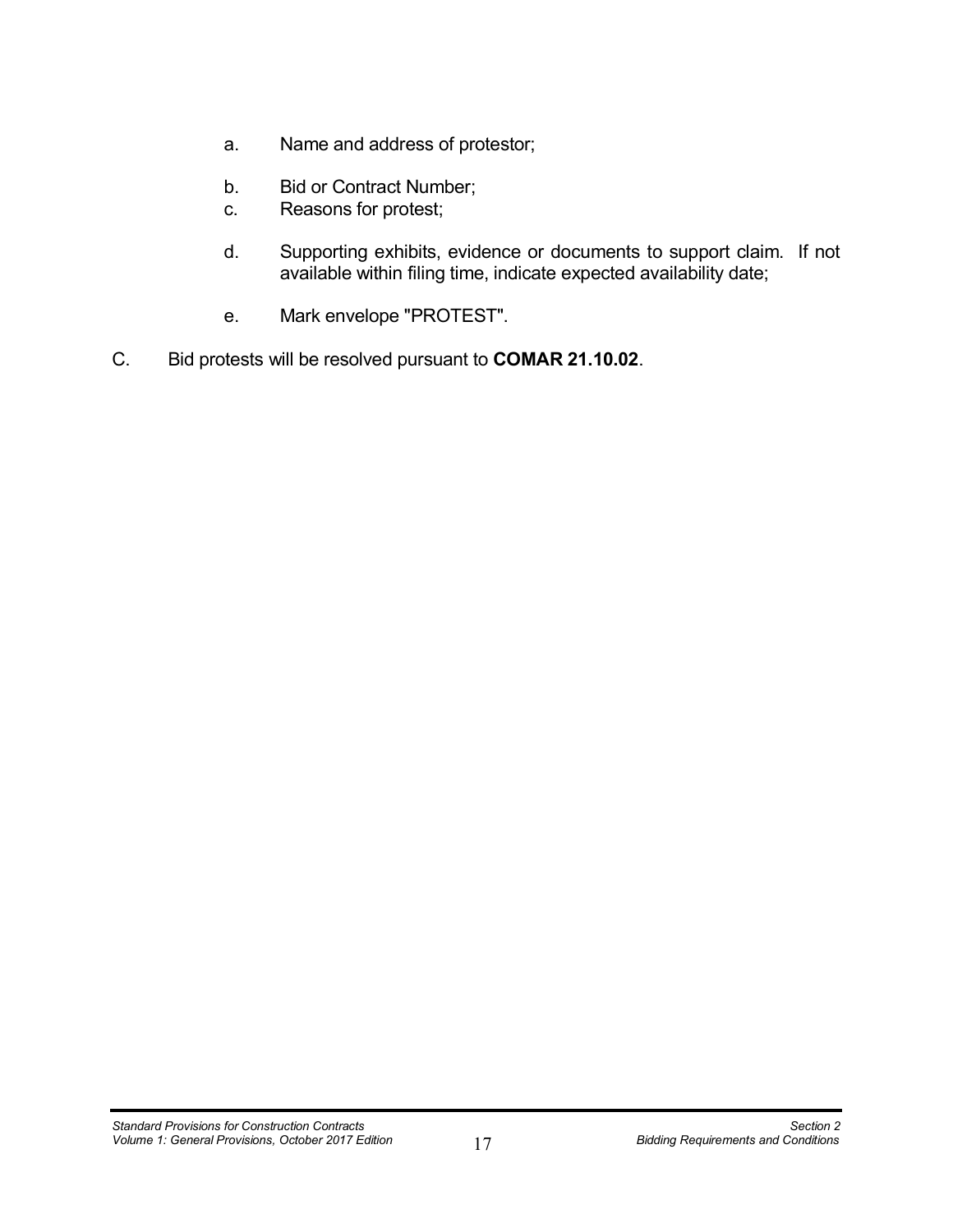## <span id="page-24-0"></span>**GP-3.01 Award of Contract (See GP-Section 2)**

Written notice of award shall be sent to the successful bidder. A Notice of Award may be rescinded at any time prior to execution of the Contract by the Administrator.

## <span id="page-24-1"></span>**GP-3.02 Return of Proposal Guaranty**

All proposal guaranties, except those of the three lowest bidders, will be returned immediately following opening and the review of the proposals. The guaranty of the three lowest bidders will be returned following the execution of the Contract and approval by the Board, if required. The Contractor has the right to substitute a bid bond for other bid security at any time prior to return of the proposal guaranty.

#### <span id="page-24-2"></span>**GP-3.03 Performance Bond and Payment Bond Requirements**

- A. Acceptable security for performance and payment shall be as stated in **COMAR 21.06.07.01B**.
- B. Performance and Payment Bonds. A performance and payment bond is required for all construction contracts in excess of Fifty Thousand Dollars (\$50,000), each in the amount equal to at least One Hundred (100) percent of the Contract price. The bonds shall be delivered by the bidder to the Administration no later than the time the Contract is to be executed. If the bidder fails to deliver the required bonds, his/her bid shall be rejected, his/her bid security shall be enforced, and award of the Contract may be made to the next lowest responsive and responsible bidder.
	- 1. The required Performance Bond shall be in the form specified in **COMAR 21.07.02.10**, Exhibit A.
	- 2. The required Payment Bond shall be in the form specified in **COMAR 21.07.02.10**, Exhibit B.

## <span id="page-24-3"></span>**GP-3.04 Execution of Contract**

A. The Contract shall be effective only upon receipt by the Administration of the proper, executed Contract Forms, and Performance and Payment Bonds (if required), approval by the Board of Public Works, (if required), and execution of the Contract by the Administration.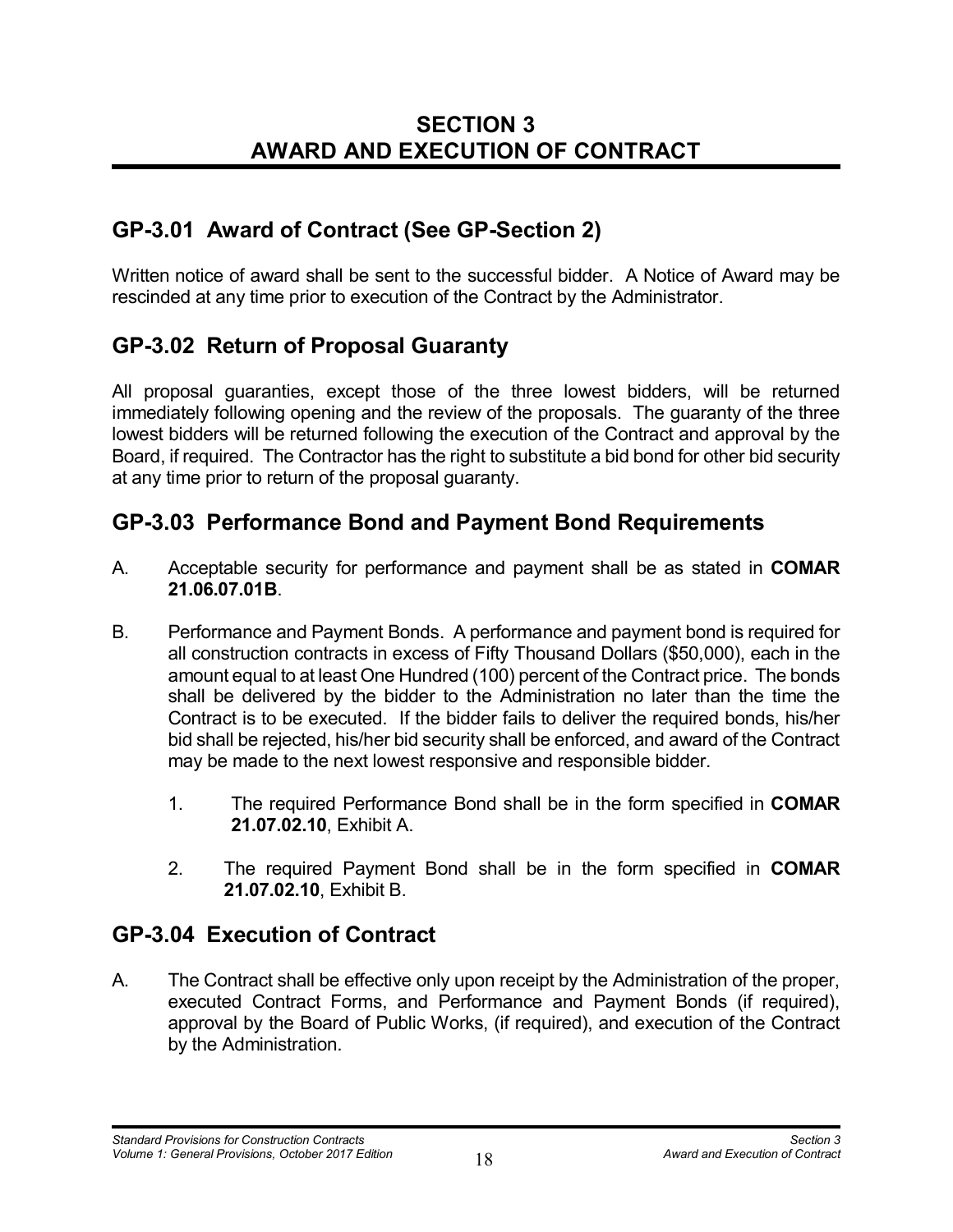B. After a Notice of Award, as provided in **GP-3.01**, has been issued to a bidder, the Administration shall forward the formal Contract Forms and the appropriate forms for the Payment and Performance Bonds (if any) to the bidder for execution. The bidder will execute the Contract Forms and return same, together with fully executed Payment and Performance Bonds (if any), to the Administration within ten (10) days after receipt of same. After receipt of properly executed Contract Forms and Payment and Performance Bonds, (if any), the Administration will execute the Contract within sixty (60) days and forward the bidder a copy; provided, however, that the Board has approved the Contract if such approval is required. If the Administration fails to execute the Contract and the period of irrevocability has expired, the bidder may, as its sole remedy, withdraw its bids.

## <span id="page-25-0"></span>**GP-3.05 Failure to Execute Contract**

Failure of the bidder to execute the Contract and file acceptable security as defined in **GP-3.03** within the time aforesaid shall be just cause for the annulment of the award and the forfeiture of the Proposal Guaranty which shall become the property of the State of Maryland, not as a penalty but in liquidation of damages sustained. Award may then be made to the next lowest responsive, responsible bidder or the work may be re-advertised and constructed under contract or otherwise, as the Administration may decide.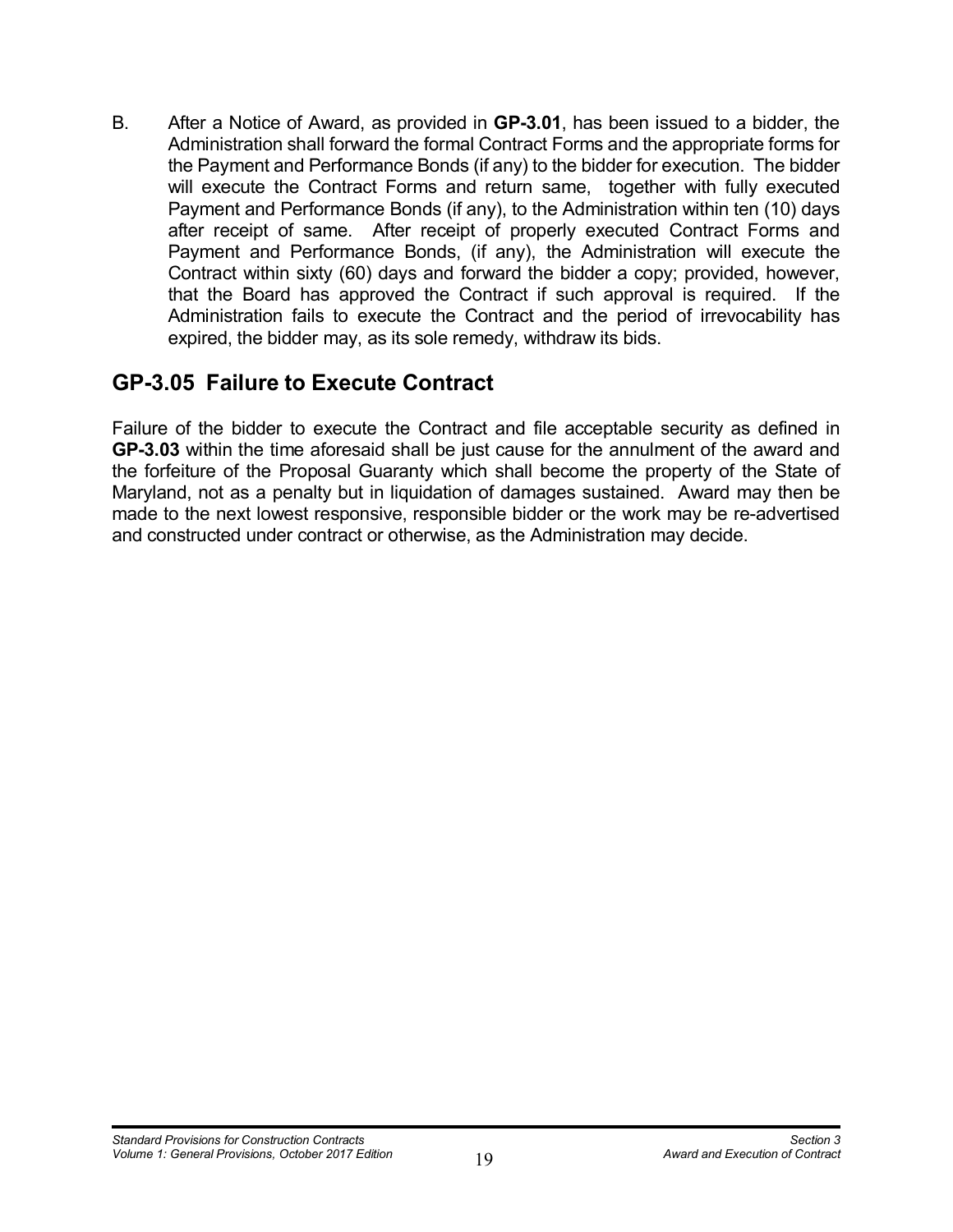#### <span id="page-26-0"></span>**GP-4.01 Intent of Contract**

- A. The Contractor shall (within specified tolerances) perform all work in accordance with the lines, grades, typical cross sections, dimensions, and other data shown on the plans or as modified by written orders including the furnishing of all materials, implements, machinery, equipment, tools, supplies, transportation, labor, and all other things necessary to the satisfactory prosecution and completion of the project in full compliance with the contract requirements.
- B. The Documents composing the Contract Documents are intended to be complementary, and to describe the construction and completion of the work. Anything mentioned in the specifications and not shown on the Contract Drawings, or shown on the Contract Drawings and not mentioned in the specifications shall be of like effect as if it is shown or mentioned in both.
- C. Omissions from the drawings or specifications or the misdescription of details of work which are manifestly necessary to carry out the intent of the drawings and specifications or which are customarily performed shall not relieve the Contractor from performing such omitted or misdescribed details of work, but they shall be performed as if fully and correctly set forth and described in the drawings and specifications.

## <span id="page-26-1"></span>**GP-4.02 General Provisions Controlling**

In the event of a conflict between these General Provisions and any other provision of the Contract Documents, these General Provisions shall prevail unless such other provision expressly provides to the contrary.

# <span id="page-26-2"></span>**GP-4.03 Entire Contract**

The Contract Documents represent the entire and integrated agreement between the parties hereto and supersedes all prior negotiations, representations or agreements either written or oral.

## <span id="page-26-3"></span>**GP-4.04 Variations in Estimated Quantities**

Where the quantity of a pay item in this Contract is an estimated quantity and where the actual quantity of such pay item varies more than twenty-five percent (25%) above or below the estimated quantity stated in this Contract, an equitable adjustment in the Contract price shall be made upon demand of either party. The equitable adjustment shall be based upon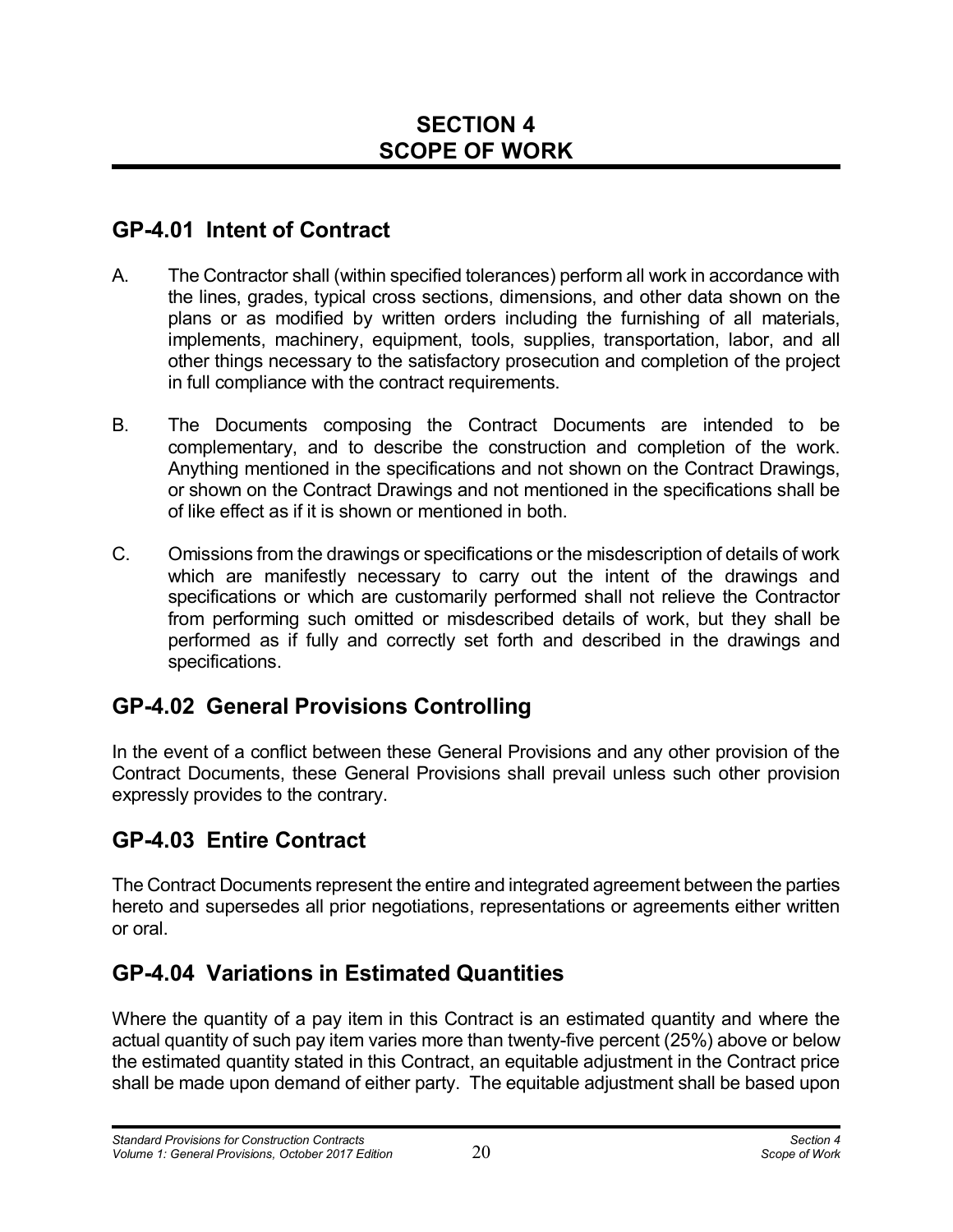any increase or decrease in costs due solely to the variation above one hundred twenty-five percent (125%) or below seventy-five percent (75%) of the estimated quantity. If the quantity variation is such as to cause an increase in the time necessary for completion, the Procurement Officer shall, upon receipt of a written request for an extension of time within ten (10) days from the beginning of the delay, or within a further period of time which may be granted by the Procurement Officer before the date of final settlement of the Contract, ascertain the facts and make the adjustment for extending the completion date as in his/her judgment the findings justify.

# <span id="page-27-0"></span>**GP-4.05 Differing Site Conditions**

- A. The Contractor shall promptly, and before such conditions are disturbed, notify the Procurement Officer in writing of:
	- 1. Subsurface or latent physical conditions at the site differing materially from those indicated in this Contract; or
	- 2. Unknown physical conditions at the site of an unusual nature, differing materially from those ordinarily encountered and generally recognized as inherent in work of the character provided for in this Contract. The Procurement Officer shall promptly investigate the conditions, and if he/she finds that such conditions do materially so differ and cause an increase or decrease in the Contractor's cost of, or the time required for, performance of any part of the work under this Contract, whether or not changed as a result of such conditions, an equitable adjustment shall be made and the Contract modified in writing accordingly.
- B. No claim of the Contractor under this clause shall be allowed unless the Contractor has given the notice required in A. above; provided however, the time prescribed therefore may be extended by the State.
- C. No claim by the Contractor for an equitable adjustment hereunder shall be allowed if asserted after final payment under this Contract.

## <span id="page-27-1"></span>**GP-4.06 Changes**

- A. The Procurement Officer may unilaterally, at any time, without notice to the sureties, if any, by written order designated or indicated to be a change order, make any change in the work within the general scope of the Contract, including but not limited to changes:
	- 1. In the specifications (including drawings and designs);
	- 2. In the method or manner of performance of the work;
	- 3. In the State-furnished facilities, equipment, materials, services, or site; or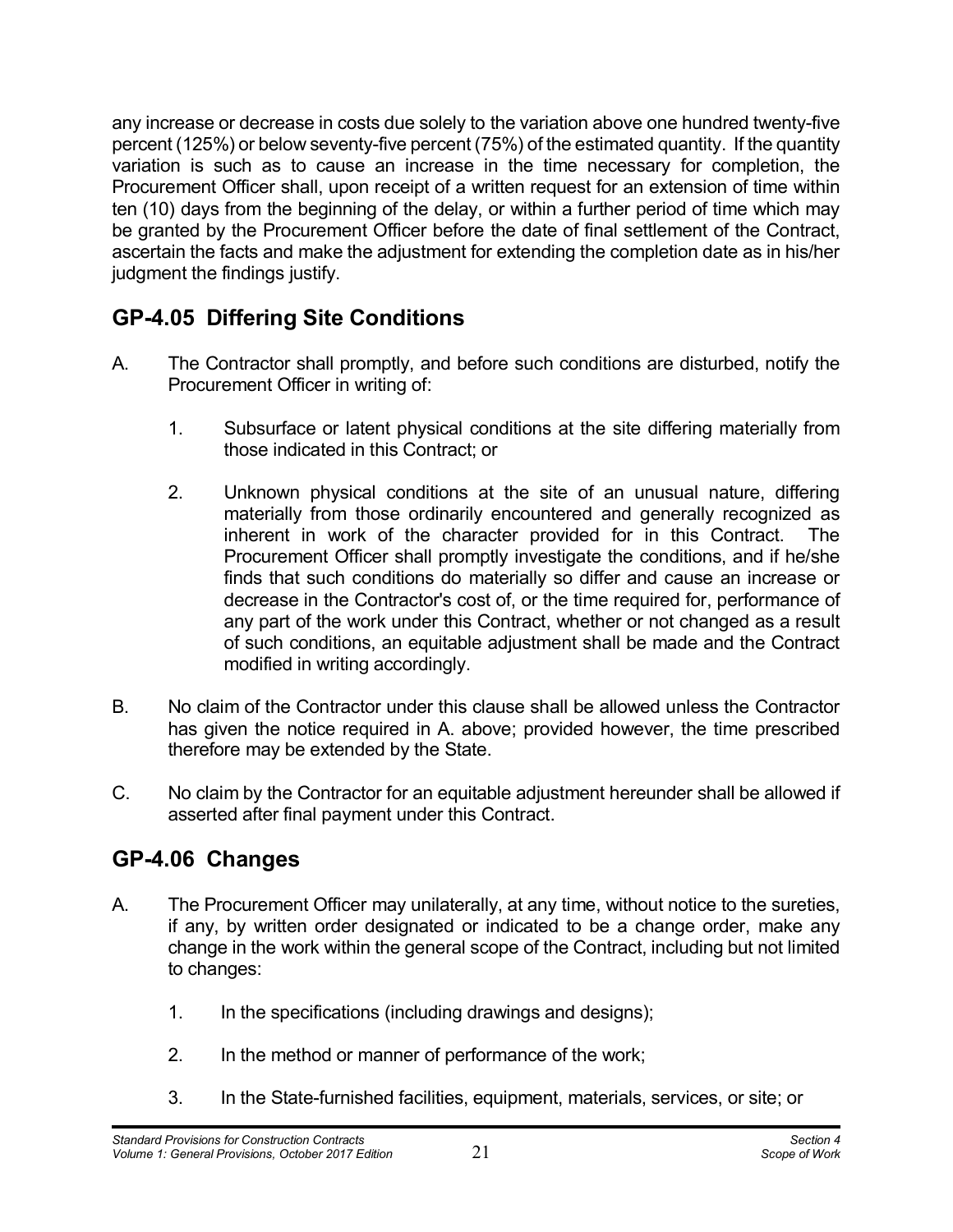- 4. Directing acceleration in the performance of the work.
- B. Any other written order or an oral order including a direction, instruction, interpretation or determination from the Procurement Officer that causes any such change, shall be treated as a change order under this clause, provided that the Contractor gives the Procurement Officer written notice stating the date, circumstances, and source of the order and that the Contractor regards the order as a change order.
- C. Except as herein provided, no order, statement, or conduct of the Procurement Officer shall be treated as a change under this clause or entitle the Contractor to an equitable adjustment hereunder.
- D. Subject to Paragraph F., if any change under this clause causes an increase or decrease in the Contractor's cost of, or the time required for, the performance of any part of the work under this Contract, whether or not changed by any order, an equitable adjustment shall be made and the Contract modified in writing accordingly. Provided, however, that except for claims based on defective specifications, no claim for any change under B. above shall be allowed for any costs incurred more than twenty (20) days before the Contractor gives written notice as therein required; and provided further, that in the case of defective specifications for which the State is responsible, the equitable adjustment shall include any increased cost reasonably incurred by the Contractor in attempting to comply with such defective specifications.
- E. If the Contractor intends to assert a claim for an equitable adjustment under this clause, he/she shall, within thirty (30) days after receipt of a written change order under A. above or the furnishing of written notice under B. above, submit to the Procurement Officer a written statement setting forth the general nature and monetary extent of such claim, unless this period is extended by the State. The statement of claim hereunder may be included in the notice under B. above.
- F. Each contract modification or change order that affects contract price shall be subject to the prior written approval of the Procurement Officer and other appropriate authorities and to prior certification of the appropriate fiscal authority of fund availability and the effect of the modification or change order on the project budget or the total construction cost. If, according to the certification of the fiscal authority, the Contract modification or change order will cause an increase in cost that will exceed budgeted and available funds, the modification or change order may not be made unless sufficient additional funds are made available or the scope of the project is adjusted to permit its completion within the project budget.
- G. No claim by the Contractor for an equitable adjustment hereunder shall be allowed if asserted after final payment under this Contract.

# <span id="page-28-0"></span>**GP-4.07 Negotiated Payment Provision**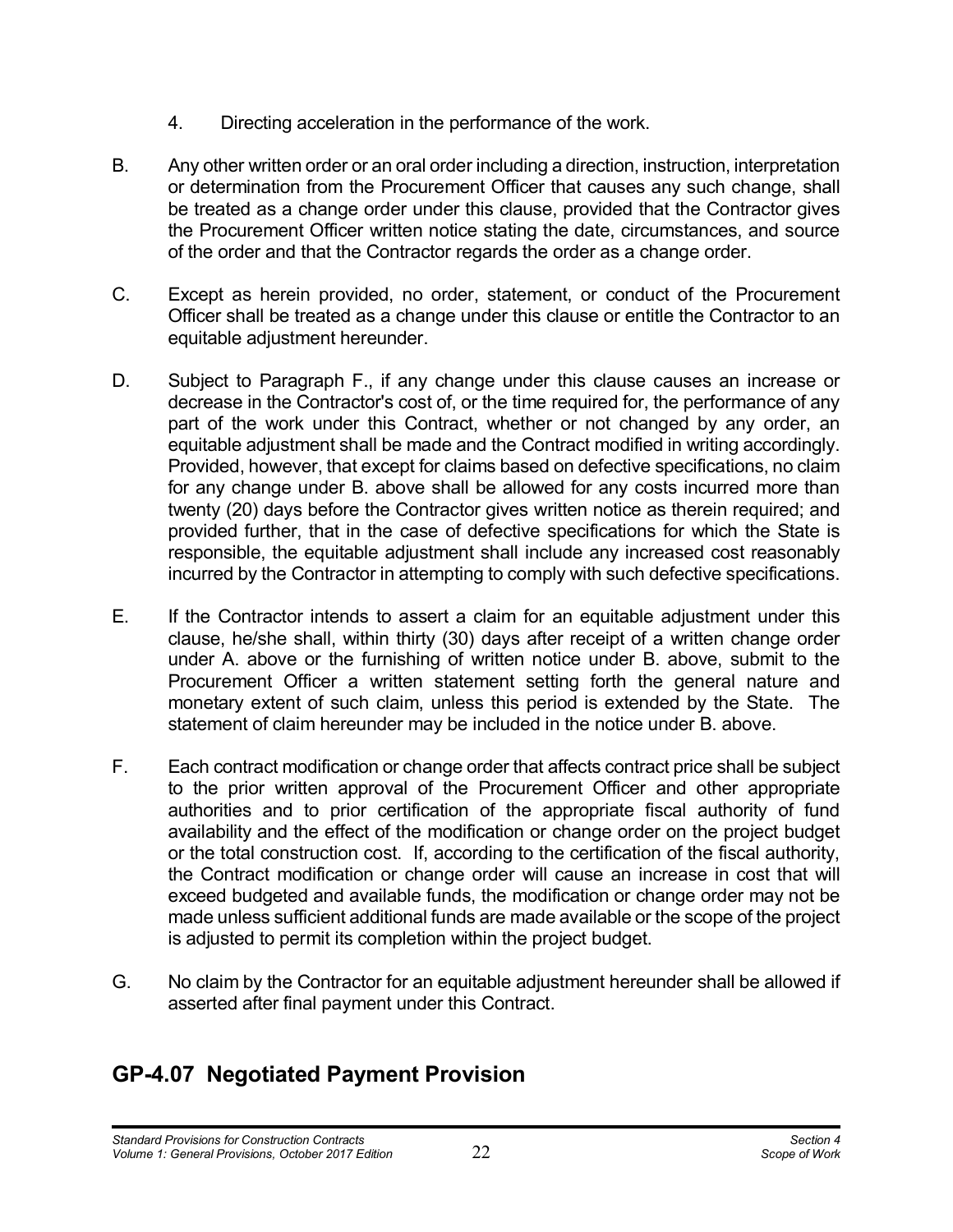If the Contractor is entitled to an equitable adjustment, the Contractor shall be allowed to add the following maximum percentages for overhead and profit to his/her costs for labor and materials:

- A. Twenty percent may be added by the Contractor for overhead and profit for work performed by his/her own forces.
- B. Fifteen percent may be added by the subcontractor for overhead and profit for work performed by the subcontractor; the Contractor may add an additional 5% of the subcontractor's costs for labor and materials.
- C. The provisions of Paragraphs A. and B. above apply only to price adjustments negotiated prior to completion of the added or changed work and do not apply to work performed on a force account basis as provided for in Paragraph **GP-9.02** or variations in estimated quantities as provided for in **GP-4.04.**

# <span id="page-29-0"></span>**GP-4.08 Unauthorized Work**

Work done contrary to or regardless of the instructions of the Procurement Officer; work done beyond the lines and grades shown on the Contract drawings, or as given; or any extra work done without written authority will be considered as unauthorized and at the expense of the Contractor and will not be measured or paid for. Work so done may be ordered removed and/or replaced at the Contractor's expense.

# <span id="page-29-1"></span>**GP-4.09 Final Clean Up**

Upon completion of the work specified in the Contract and before final payment will be made, the construction area and all other adjoining areas, other than those owned by him, occupied by the Contractor during the construction of said contract shall be cleaned of all surplus and discarded materials, spilled materials, excess materials left deposited on the permanent work as a result of the Contractor's operations, false work, and rubbish and temporary structures and buildings, that were placed thereon by the Contractor. The adjoining areas mentioned above, outside the normal pay limits for seeding, will be reshaped, seeded and mulched, or otherwise restored as directed by the Procurement Officer at the Contractor's expense.

# <span id="page-29-2"></span>**GP-4.10 Warranty of Construction**

A. In addition to any other warranties at law or set out elsewhere in this Contract, the Contractor warrants for one year after final acceptance of the work, that work performed under this Contract conforms to the Contract requirements and is free of any defect of equipment, material or design furnished, or workmanship performed by the Contractor or any of his/her subcontractors or suppliers at any tier. With respect to any part of the work which the State takes possession of prior to final acceptance, such warranty shall continue for a period of one year from the date the State takes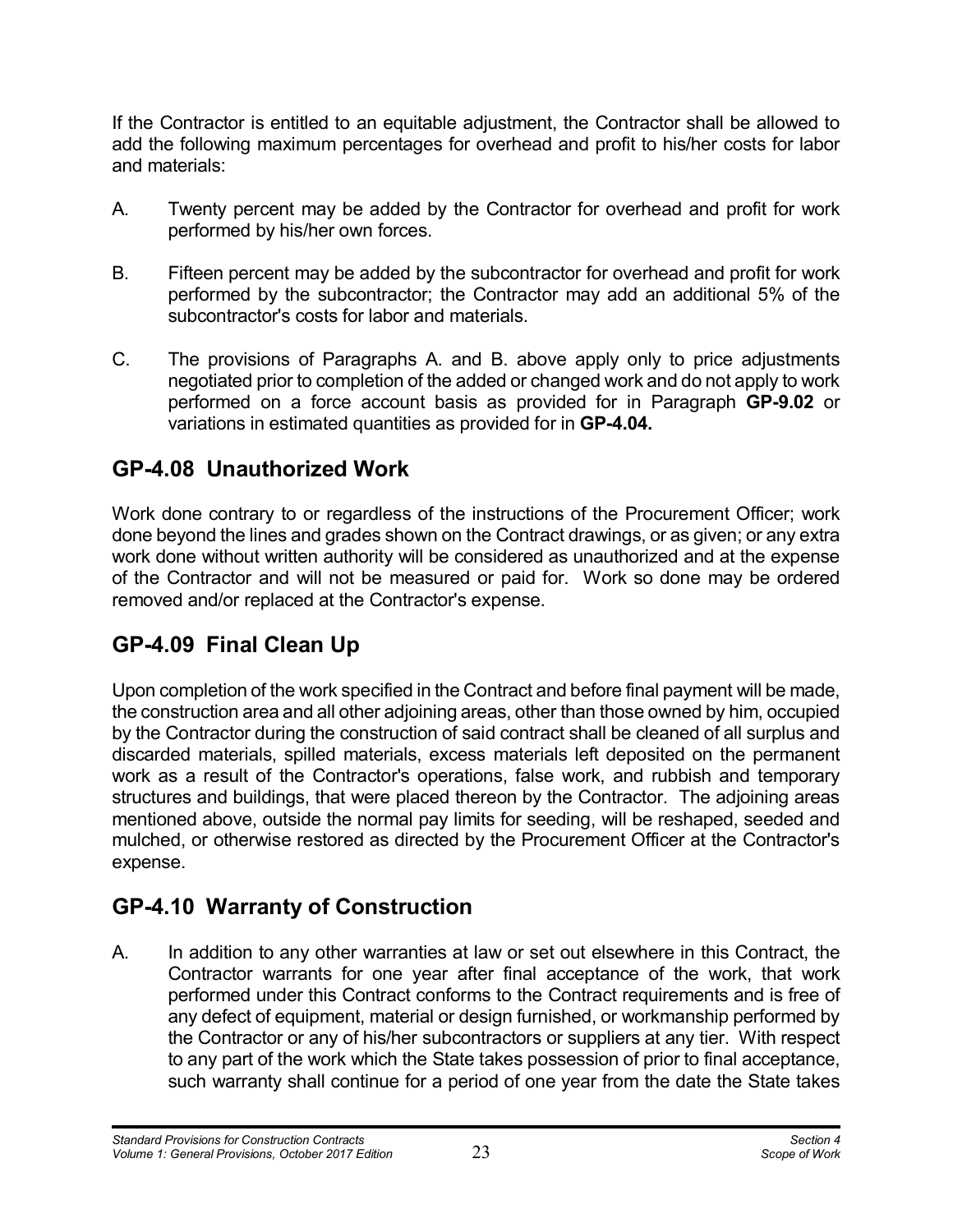possession. Under this warranty, the Contractor shall remedy at his/her own expense any such failure to conform or any such defect. In addition, the Contractor shall remedy at his/her own expense any damage to State owned or controlled real or personal property, when that damage is the result of the Contractor's failure to conform to contract requirements or any such defect of equipment, material, workmanship, or design. The Contractor shall also restore any work damaged in fulfilling the terms of this clause. The Contractor's warranty with respect to work repaired or replaced hereunder will run for one year from the date of such repair or replacement.

- B. The State shall notify the Contractor in writing within a reasonable time after the discovery of any failure, defect, or damage.
- C. Should the Contractor fail to remedy any failure, defect, or damage described in A. above within a reasonable time after receipt of notice thereof, the State shall have the right to replace, repair, or otherwise remedy such failure, defect, or damage at the Contractor's expense.
- D. In addition to the other rights and remedies provided by this clause, all subcontractors', manufacturers', and suppliers' warranties expressed or implied, respecting any work and materials shall, at the direction of the State, be enforced by the Contractor for the benefit of the State. In such case if the Contractor's warranty under A. above has expired, any suit directed by the State to enforce a subcontractor's, manufacturer's or supplier's warranty shall be at the expense of the State. The Contractor shall obtain any warranties which the subcontractors, manufacturers, or suppliers would give in normal commercial practice.
- E. If directed by the Procurement Officer, the Contractor shall require any such warranties to be executed in writing to the State.
- F. Notwithstanding any other provision of this clause, unless such a defect is caused by the negligence of the Contractor or his/her subcontractors or suppliers at any tier, the Contractor shall not be liable for the repair or any defects of material or design furnished by the State nor for the repair of any damage which results from any such defect in State furnished material or design.
- G. The warranty specified herein shall not limit the State's rights under **GP-5.13** Acceptance clause of this Contract.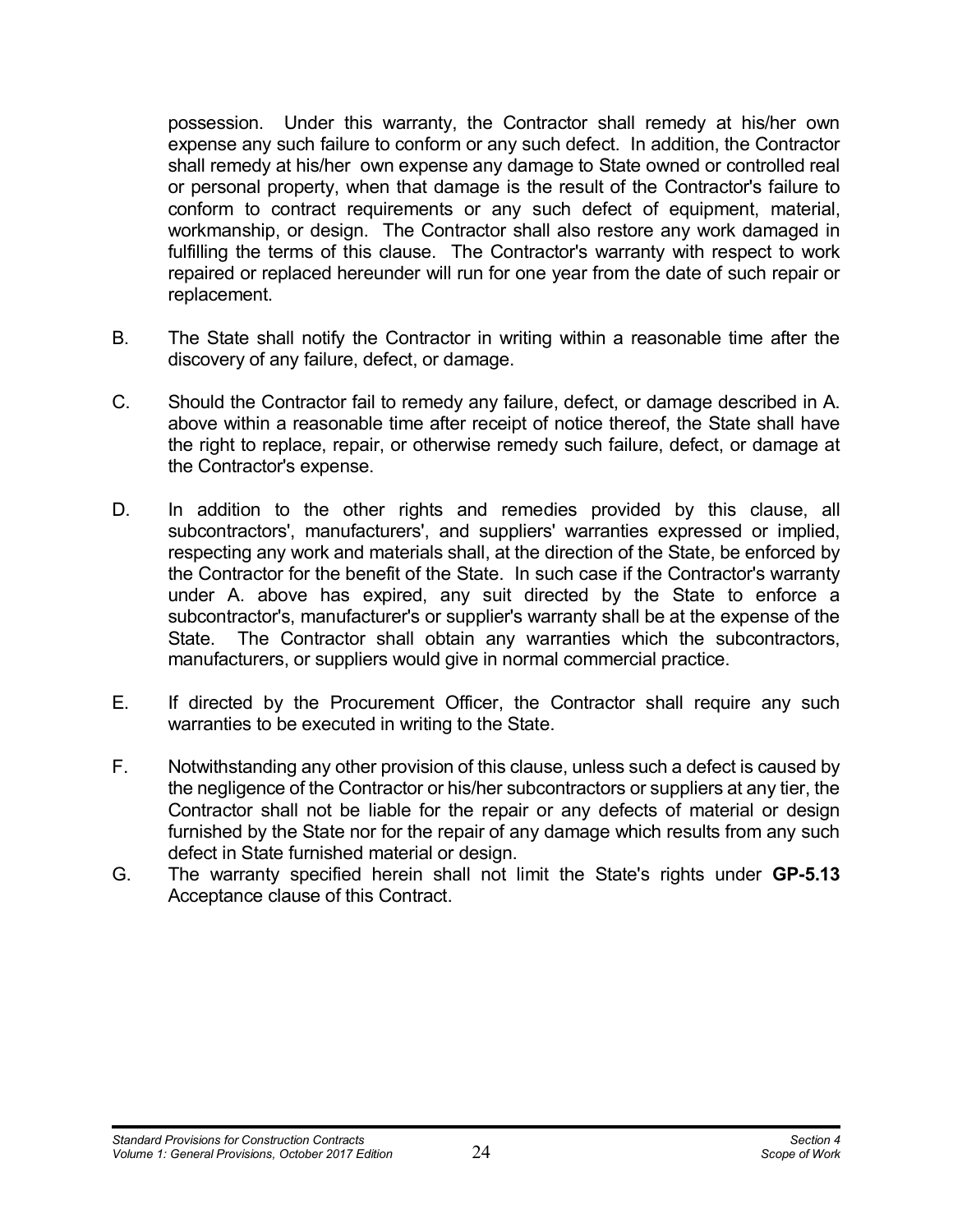## <span id="page-31-0"></span>**GP-5.01 Authority of the Procurement Officer**

- A. The Procurement Officer shall decide all questions which may arise as to the quality and acceptability of materials furnished and work performed and as to the rate of progress of said work; all questions which may arise as to the interpretation of any or all plans and specifications; and all questions as to the acceptable fulfillment of the Contract on the part of the Contractor.
- B. The Procurement Officer shall determine the amount and quantity of work performed and materials which are to be paid for under the Contract.
- C. The Procurement Officer shall have the authority to suspend the work wholly or in part due to the failure of the Contractor to carry out provisions of the Contract.

## <span id="page-31-1"></span>**GP-5.02 Conformity with Contract Requirements**

- A. All work performed and all materials furnished shall be in conformity with the Contract requirements.
- B. In the event the Procurement Officer finds the materials or the finished product in which the materials are used or the work performed are not in reasonably close conformity with the Contract requirements and have resulted in an inferior or unsatisfactory product, the work or materials shall be removed and replaced or otherwise corrected by and at the expense of the Contractor.
- C. In the event the Procurement Officer finds the materials or the finished product in which the materials are used are not in conformity with the Contract requirements but that acceptable work has been produced, he/she shall then make a determination if the work shall be accepted. In this event, the Procurement Officer will document the basis of acceptance by a change order which will provide for an appropriate adjustment in the Contract price. Any action taken pursuant to this paragraph may not result in an increase of the Contract price.

## <span id="page-31-2"></span>**GP-5.03 Discrepancies in the Contract Documents**

In the event the Contractor discovers any discrepancies in the Contract documents, he/she shall immediately notify the Procurement Officer. The Procurement Officer will then make such corrections and interpretations as may be deemed necessary for fulfilling the intent of the Contract.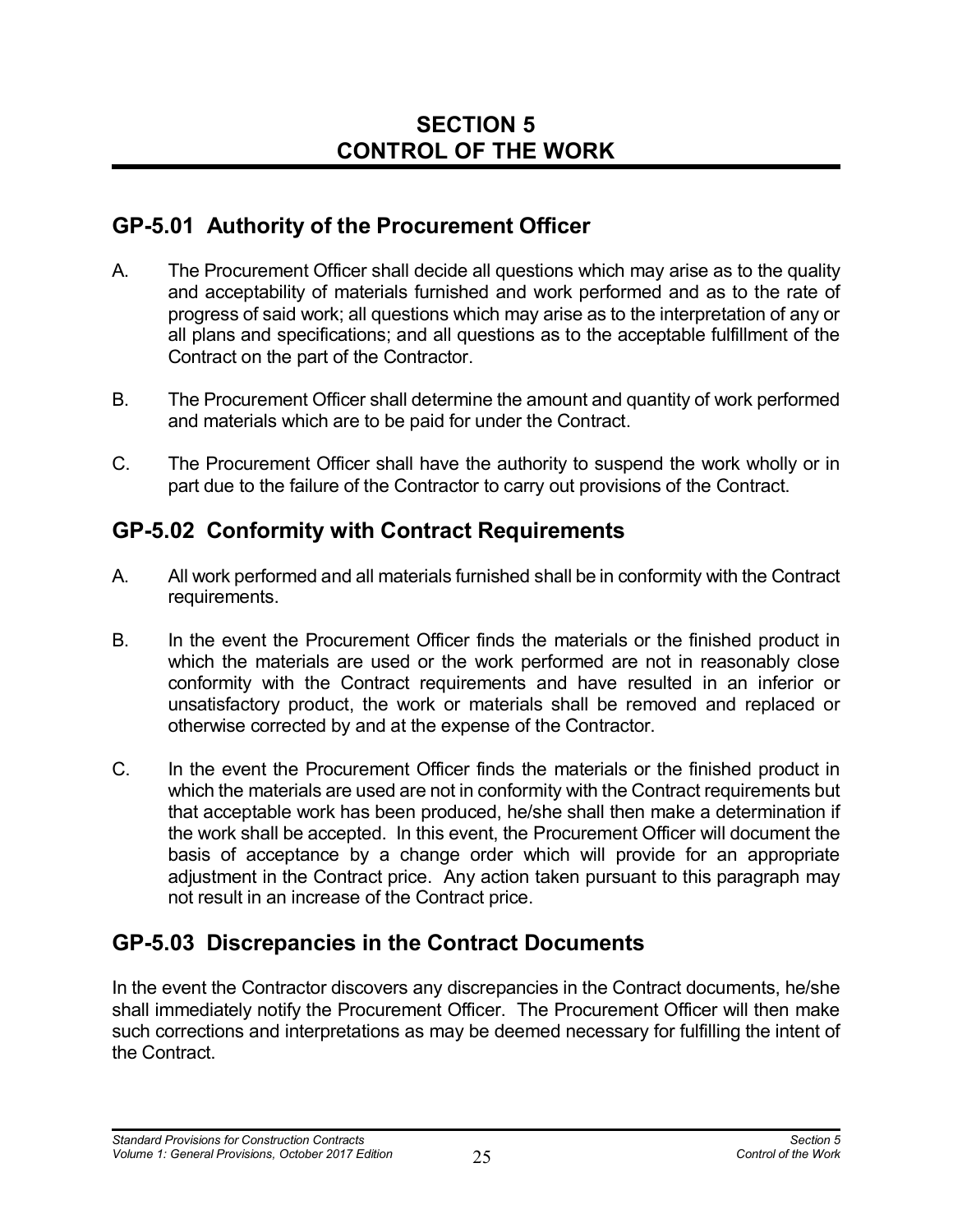# <span id="page-32-0"></span>**GP-5.04 Cooperation by Contractor**

- A. The Contractor will keep available on the project site at all times one complete set of Contract documents.
- B. The Contractor shall give the work the constant attention necessary to facilitate the progress thereof, and shall cooperate with the Procurement Officer and his/her inspectors in every way possible.
- C. The Contractor shall assign to the Contract as his/her agent, a competent superintendent capable of communicating in English and capable of reading and thoroughly understanding the Contract Documents and thoroughly experienced in the type of work being performed, who shall receive instructions from the Procurement Officer or his/her authorized representatives. The superintendent shall have full authority to execute the order or directions of the Procurement Officer without delay, and to promptly supply such materials, equipment, tools, labor and incidentals as may be required. Such superintendence shall be furnished irrespective of the amount of work sublet. Said superintendent shall be on the project site at all times when the work is in progress.

## <span id="page-32-1"></span>**GP-5.05 Cooperation with Utilities**

- A. It is understood and agreed that the Contractor has considered in his/her bid all of the permanent and temporary utility appurtenances in their present or relocated positions and that no additional compensation will be allowed for delays, inconvenience, or damage sustained by him/her due to any interference from the said utility appurtenances or the operation of moving them.
- B. The Contractor shall have responsibility for notifying all affected utility companies prior to the necessity of performing any work on their utilities and shall cooperate with them in achieving the desired result. All damage to utility facilities caused by the Contractor's operations shall be the responsibility of the Contractor.

## <span id="page-32-2"></span>**GP-5.06 Cooperation Between Contractors**

- A. Separate contractors on adjoining or overlapping work shall cooperate with each other as necessary. Such cooperation shall include:
	- 1. Arrangement and conduct of work;
	- 2. Storage and disposal of materials, etc., by each in such manner as to not unnecessarily interfere with or hinder the progress of the work being performed by other contractors. Contiguous work shall be joined in an acceptable manner.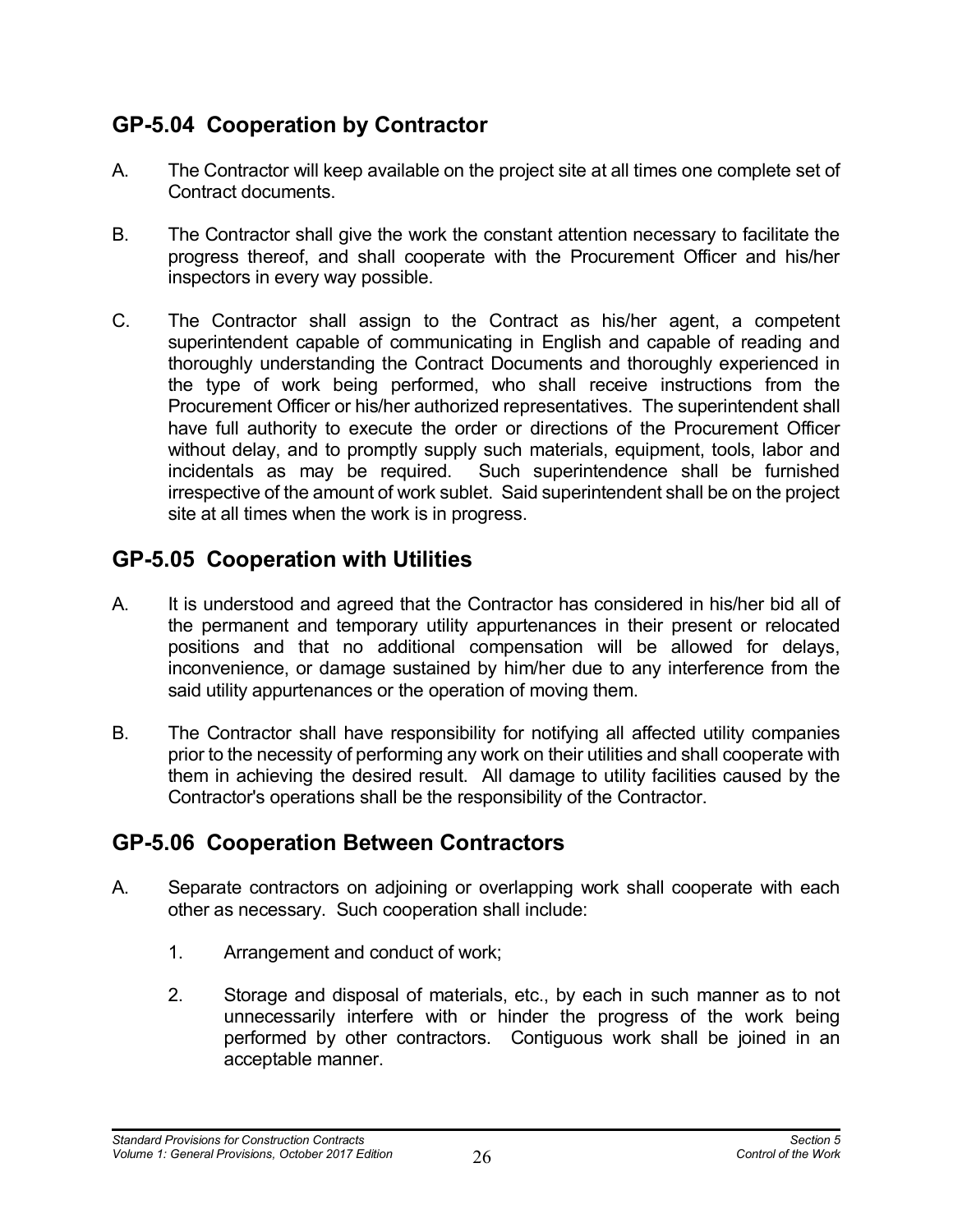- B. The Administration and Department shall have the right, at any time, to contract for and perform other work on, near, over or under the work covered by this Contract. In addition, other work may be performed under the jurisdiction of another administration or State agency. In such cases, when a dispute arises among contractors, the Procurement Officers will decide which of the Procurement Officers will have jurisdiction over said dispute. The Contractor shall cooperate fully with such other contractors and carefully fit his/her own work to such other work as may be directed by the Procurement Officer.
- C. The Contractor agrees that in the event of dispute as to cooperation the Procurement Officer will act as referee. The Contractor agrees to make no claims against the Administration for any inconvenience, delay or loss experienced by them because of the presence and operations of other contractors.

## <span id="page-33-0"></span>**GP-5.07 Authority and Duties of Inspectors**

- A. Inspectors shall be authorized to inspect all work done and all material furnished. Such inspection may extend to all or any part of the work and to the preparation, fabrication or manufacture of the materials to be used. The Inspector is not authorized to revoke, alter or waive any requirements of the Contract, nor is he/she authorized to approve or accept any portion of the complete project. He/she is authorized to call the attention of the Contractor to any failure of the work or materials to conform to the Contract. He/she shall have the authority to reject materials or suspend the work until any questions at issue can be referred to and decided by the Procurement Officer. Inspectors shall perform their duties at such times and in such manner as will not unnecessarily impede progress on the Contract.
- B. The Inspector shall in no case act as foreman or perform other duties for the Contractor, nor interfere with the management of the work by the latter. Any advice, instruction, direction or other order which the Inspector may give the Contractor shall not be construed as binding the Procurement Officer in any way, or releasing the Contractor from fulfilling all of the terms of the Contract.
- C. Where there is disagreement between the Contractor (or his/her representative) and the Inspector, such as refusal by the Contractor to use properly approved material, performing work not in compliance with plans and specifications, and/or refusing to suspend work until problems at issue can be referred to and decided by the Procurement Officer, the Inspector will immediately direct the Procurement Officer's attention to the issues of disagreement. If the Contractor still refuses to make corrections, comply or suspend work, the Procurement Officer will prepare and deliver in writing to the Contractor, by mail or otherwise, a written order suspending the work and explaining the reason for such shutdown. As soon as the Inspector is advised of the delivery of the shutdown order, the inspector shall immediately leave the site of the work and any work performed during the inspector's absence will not be accepted or paid for and may be required to be removed and disposed of at the Contractor's expense.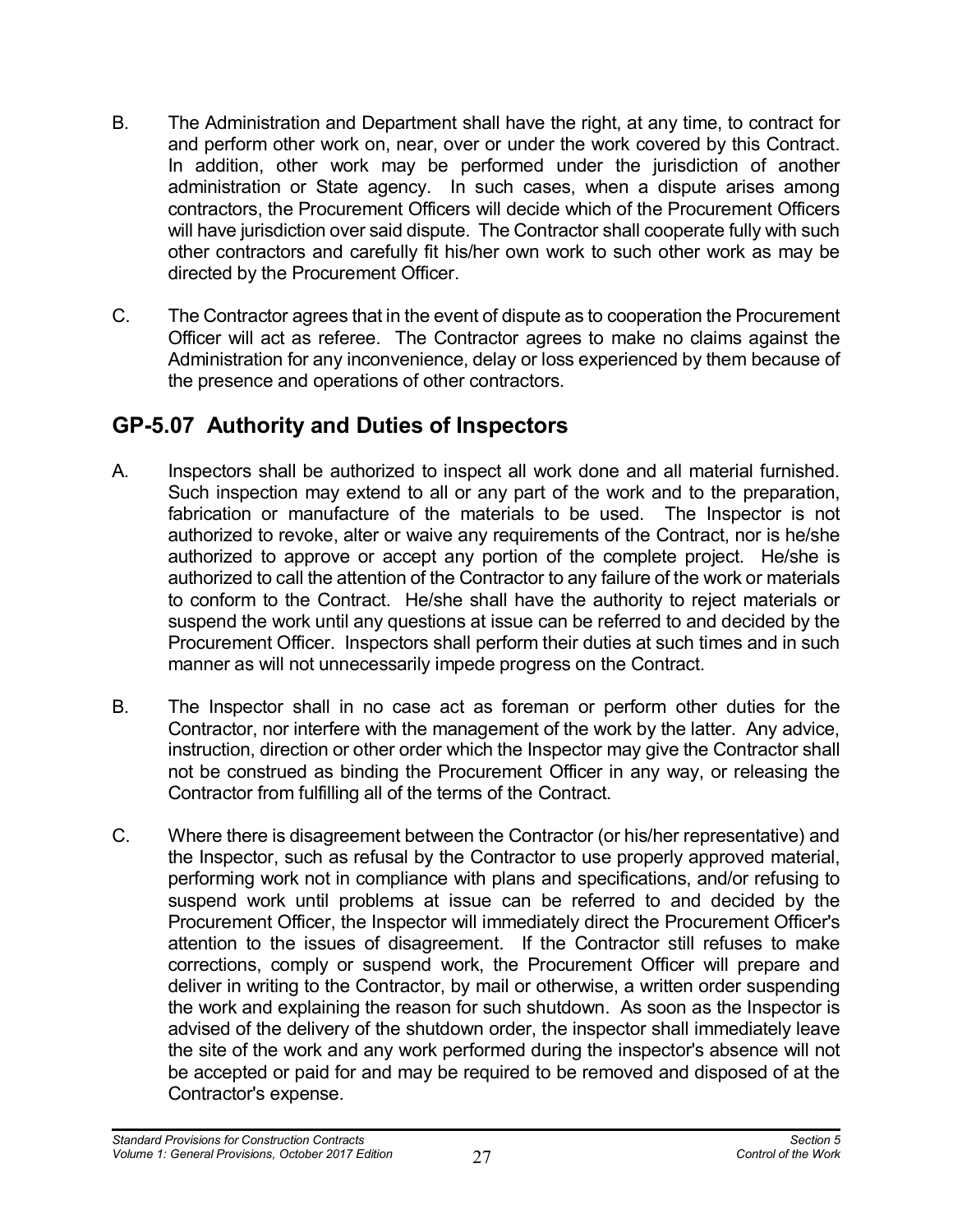# <span id="page-34-0"></span>**GP-5.08 Inspection of Work**

- A. All materials and each part or detail of the work shall be subject at all times to inspection by the Procurement Officer or his/her authorized representative, and the Contractor will be held strictly to the materials, workmanship, and the diligent execution of the Contract. Such inspection may include mill, plant or shop inspection, and any material furnished under the Contract is subject to such inspection. The Procurement Officer, or his/her representative, shall be allowed access to all parts of the work and shall be furnished with such information and assistance by the Contractor as is required to make a complete and detailed inspection.
- B. If the Procurement Officer requests it, the Contractor, at any time before acceptance of the work, shall remove or uncover such portions of the finished work as may be directed. After examination, the Contractor shall restore said portions of the work to the standards required by the Contract. Should the work thus exposed or examined prove acceptable, adjustments in contract time and price will be made pursuant to Section **GP-4.06** for the uncovering or removing, and the replacing of the covering or making good of the parts removed. Should the work so exposed or examined prove unacceptable, the uncovering, or removing and replacing, shall be at the Contractor's expense.
- C. When the United States Government or any railroad, corporation or other agency is to pay a portion of the cost of the work covered by this Contract, their respective representatives shall have the right to inspect the work.

## <span id="page-34-1"></span>**GP-5.09 Removal of Defective Work**

- A. All work and materials which do not conform to the requirement of the Contract will be considered unacceptable, unless otherwise determined acceptable under the provisions in **GP-5.02.**
- B. Any defective work, whether the result of poor workmanship, use of defective materials, damage through carelessness or any other cause, found to exist shall be removed and replaced by work and materials which shall conform to the specifications or shall be remedied otherwise in an acceptable manner authorized by the Procurement Officer.
- C. Upon failure on the part of the Contractor to comply promptly with any order of the Procurement Officer, made under the provisions of these General Provisions the Procurement Officer shall have authority to cause defective work to be remedied or removed and replaced and unauthorized work to be removed and to deduct the costs from any monies due or to become due the Contractor under this Contract.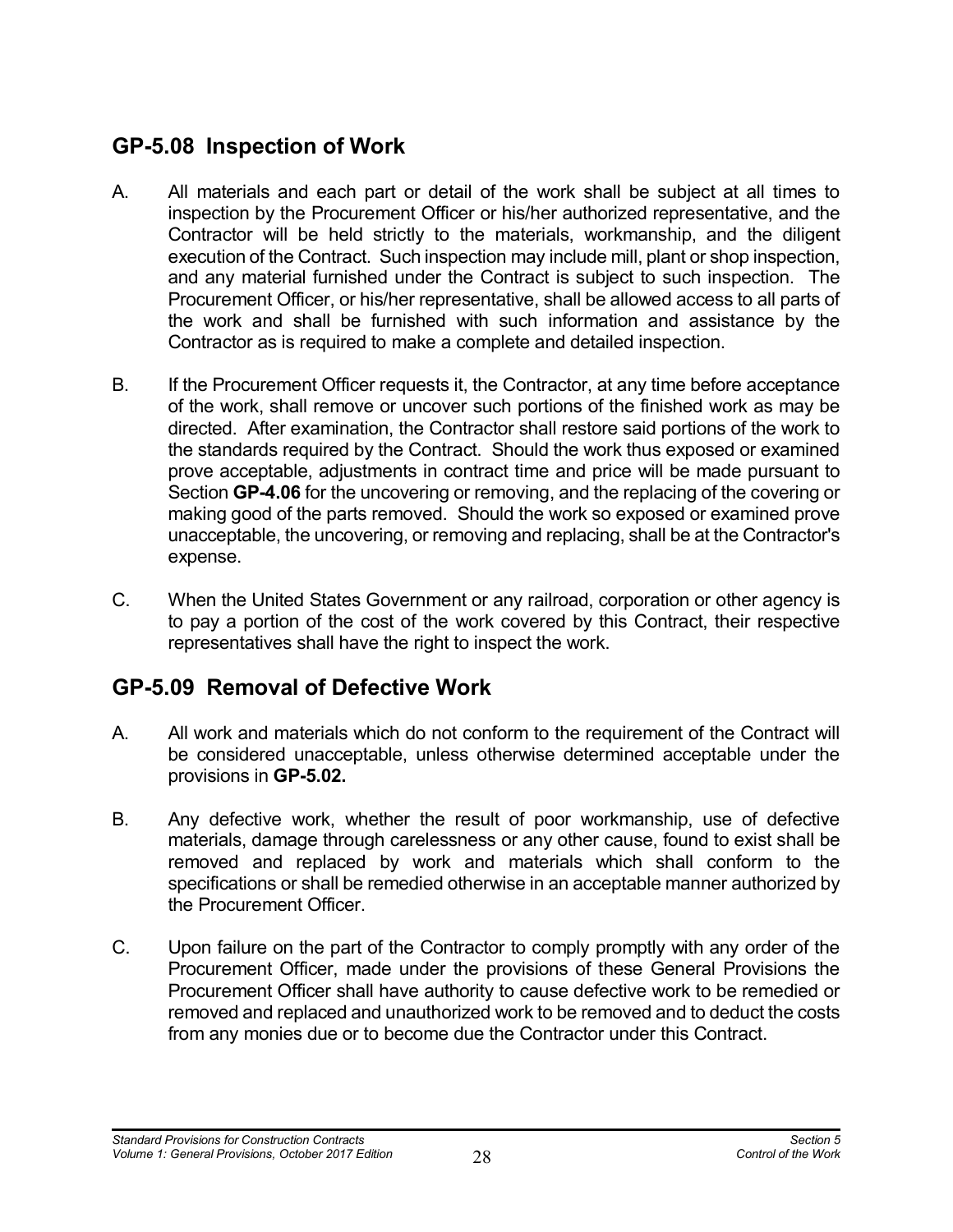# <span id="page-35-0"></span>**GP-5.10 Load Restrictions**

- A. The Contractor shall comply with all State and local requirements pertaining to speed, size, and weight of motor vehicles.
- B. The Administration may indicate in the Contract load restrictions on any road or structure within the vicinity of the project.
- C. The Contractor shall take into account any and all posted bridges, the crossing of which might be contemplated by the work on the Contract. No loads in excess of posted limits will be allowed in the prosecution of the work on any Contract, unless the required permits are obtained from the appropriate State and local governmental agencies.
- D. The Contractor shall consider possible detrimental effects of operating heavy paving and grading equipment contiguous to retaining walls, pipe culverts, arches, forms for concrete work as well as construction existing prior to this Contract.
- E. The Procurement Officer shall have the right to limit passage of heavy equipment (plus loads) when such passage or usage is causing apparent or visible damage to embankments, paving, structures or any other property.
- F. Within the Baltimore City limits, the Department of Transit and Traffic of the City of Baltimore has jurisdiction for oversize and overweight vehicle movements. Permits are obtainable from the Transit and Traffic Department.

# <span id="page-35-1"></span>**GP-5.11 Maintenance of Work During Construction**

- A. The Contractor shall maintain the work during construction and until acceptance. This maintenance shall constitute continuous and effective work prosecuted as required with adequate equipment and forces to the end that all parts of the work be kept in satisfactory condition at all times.
- B. Particular attention shall be given to drainage, both permanent and temporary. The Contractor shall use all reasonable precautionary measures to avoid damage or loss that might result from accumulations and concentrations of drainage water, and material carried by such water and such drainage shall be diverted or removed when necessary to prevent damage to excavation, embankments, surfacing, structures or property. Suitable measures shall be taken by the Contractor to prevent the erosion of soil in all construction areas where the existing ground cover has been removed.
- C. All cost of maintenance work during construction and before final acceptance shall be included in the price bid and the Contractor will not be paid additional amount for such work, except as otherwise provided.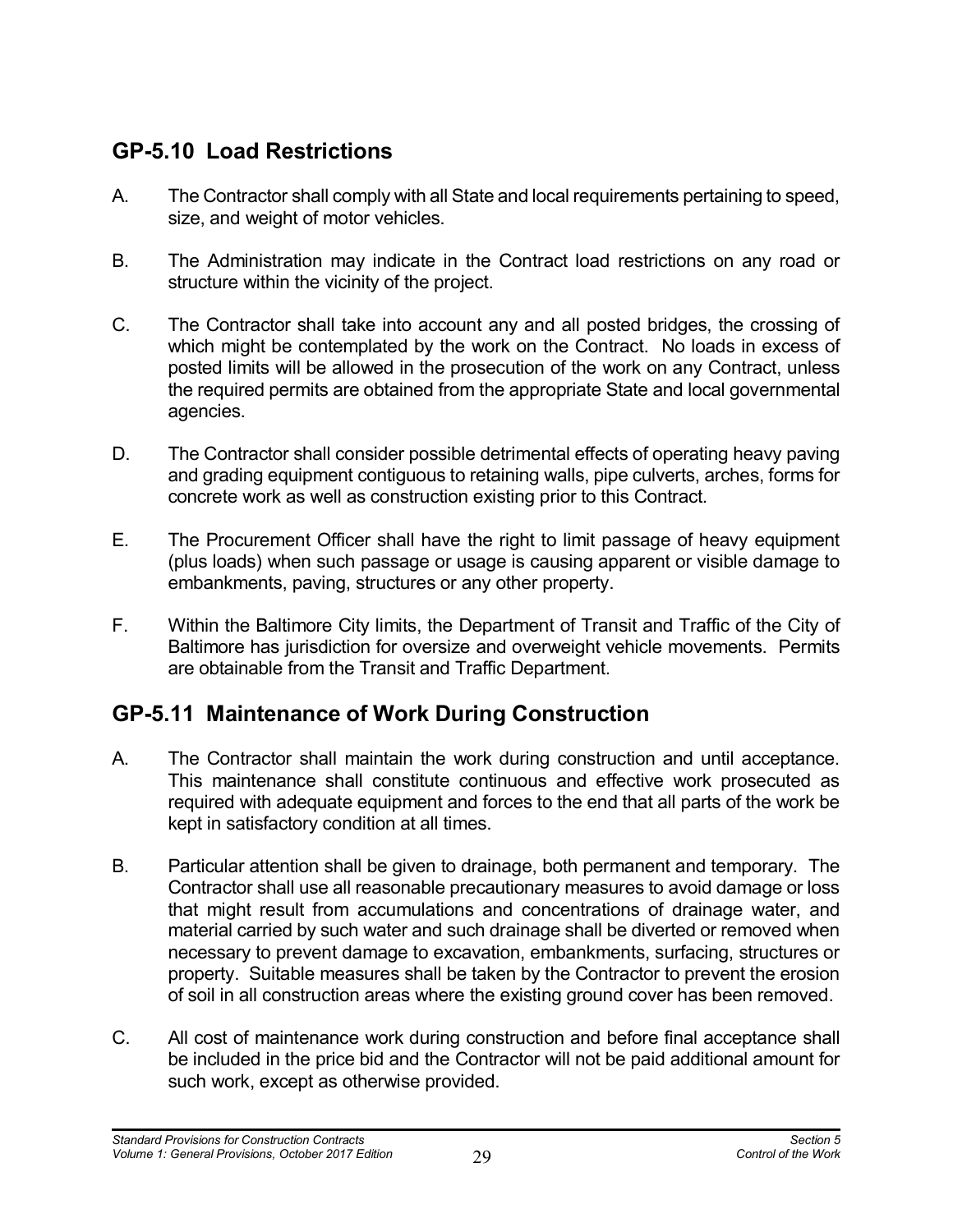- D. In the event that the Contractor's work is ordered shutdown for failure to comply with the provisions of the Contract, the Contractor shall maintain the entire project as provided herein, and provide such ingress and egress for local residents or tenants adjacent to the project site, for tenants of the project site, and for the general public as may be necessary during the period of suspended work or until the Contract has been declared in default.
- E. On projects where traffic flow is maintained, the Contractor shall be responsible for repair of all traffic damages to the work, either partially or totally completed, until such time as the work is accepted by the Procurement Officer. Responsible, as used here, shall mean the responsibility for restoration, and the cost thereof unless otherwise expressly provided for in the Special Provisions.

### **GP-5.12 Failure to Maintain Entire Project**

Failure on the part of the Contractor, at any time, to comply with the provisions of **GP-5.11** above, will result in the Procurement Officer's immediately notifying the Contractor to comply with the required maintenance provisions. In the event that the Contractor fails to remedy unsatisfactory maintenance within twenty four (24) hours after receipt of such notice, the Procurement Officer will immediately proceed with adequate forces and equipment to maintain the project, and the entire cost of this maintenance will be deducted from monies due the Contractor.

#### **GP-5.13 Acceptance for Maintenance**

- A. Partial Acceptance for Maintenance. If at any time during the performance of the work the Contractor substantially completes a unit or portion of the work, he/she may request the Procurement Officer to make final inspection of that unit. If the Procurement Officer finds upon inspection that the unit has been satisfactorily completed in compliance with the Contract, he/she may accept that unit as being completed and the Contractor may be relieved of further maintenance responsibility for that unit. Generally, partial acceptance for maintenance will only be considered when the Administration feels that such action is in the public interest. Such partial acceptance for maintenance shall in no way void or alter any of the terms of the Contract.
- B. Final Acceptance for Maintenance. Upon due notice from the Contractor of presumptive completion of the entire project, the Procurement Officer shall make a construction inspection and if at such inspection all construction provided for and contemplated by the Contract is found completed, such inspection shall constitute the final inspection and the Procurement Officer shall make the acceptance for maintenance as of that date, and the Contractor shall be notified of such acceptance in writing. After acceptance for maintenance the Administration will assume responsibility for maintenance except where otherwise provided by the Contract.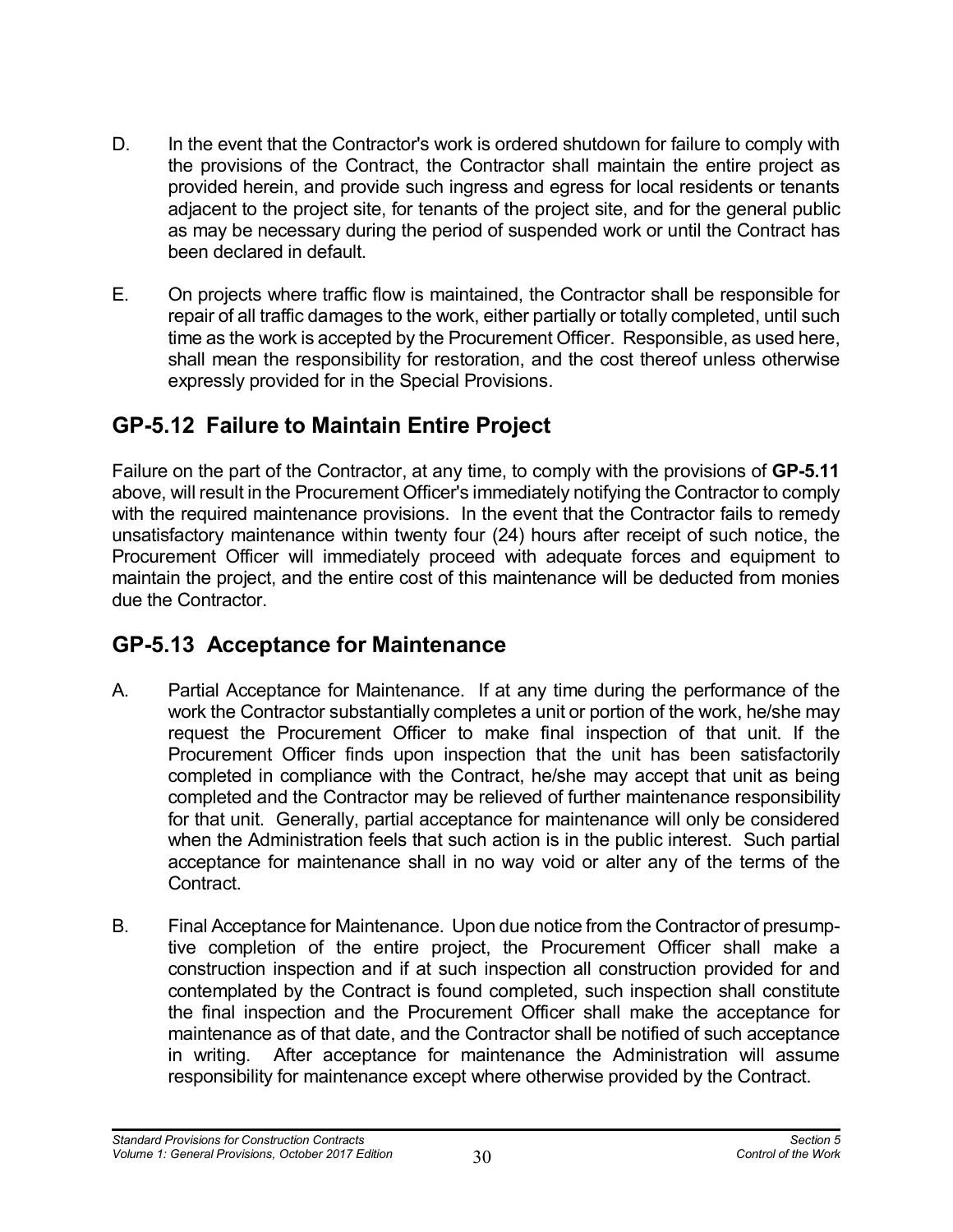- C. If, however, at any construction inspection any work in whole or in part is found unsatisfactory, the Procurement Officer shall give the Contractor the necessary instructions as to the work required for final completion and acceptance for maintenance. The Contractor forthwith shall comply with and execute such instructions. Upon completion of such work, another inspection shall be made which shall constitute the final inspection if the said work is found to have been completed satisfactorily. In such event, the Procurement Officer shall make the acceptance for maintenance and the Contractor shall be notified as aforesaid. After final acceptance for maintenance, the Administration will assume responsibility for maintenance except where otherwise provided by the Contract.
- D. Unless otherwise provided in this Contract, acceptance by the State shall be made as promptly as practicable after completion and inspection of all work required by this Contract, or that portion of the work that the Procurement Officer determines can be accepted separately. Acceptance shall be final and conclusive except as regards latent defects, fraud, such gross mistakes as may amount to fraud or the State's rights under any warranty or guarantee or any claims or counter claims reserved by the State.

#### **GP-5.14 Claims**

Unless a shorter period is prescribed by law or elsewhere in this Contract,

- A. The Contractor shall file a written notice of claim for extension of time, equitable adjustment, extra compensation, damages, or any other matter (whether under or relating to this Contract) with the Procurement Officer within thirty (30) days after the basis for the claim is known or should have been known, whichever is earlier.
- B. Contemporaneously with or within thirty (30) days of the filing of a notice of a claim, but no later than the date that final payment is made, a contractor shall submit the claim to the appropriate Procurement Officer. The claim shall be in writing and shall contain:
	- 1. An explanation of the claim, including reference to all contract provisions upon which it is based:
	- 2. The amount of the claim;
	- 3. The facts upon which the claim is based;
	- 4. All pertinent data and correspondence that the Contractor relies upon to substantiate the claim; and
	- 5. A certification by a senior official, officer, or general partner of the Contractor or subcontractor, as applicable, that, to the best of the person's knowledge and belief, the claim is made in good faith, supporting data are accurate and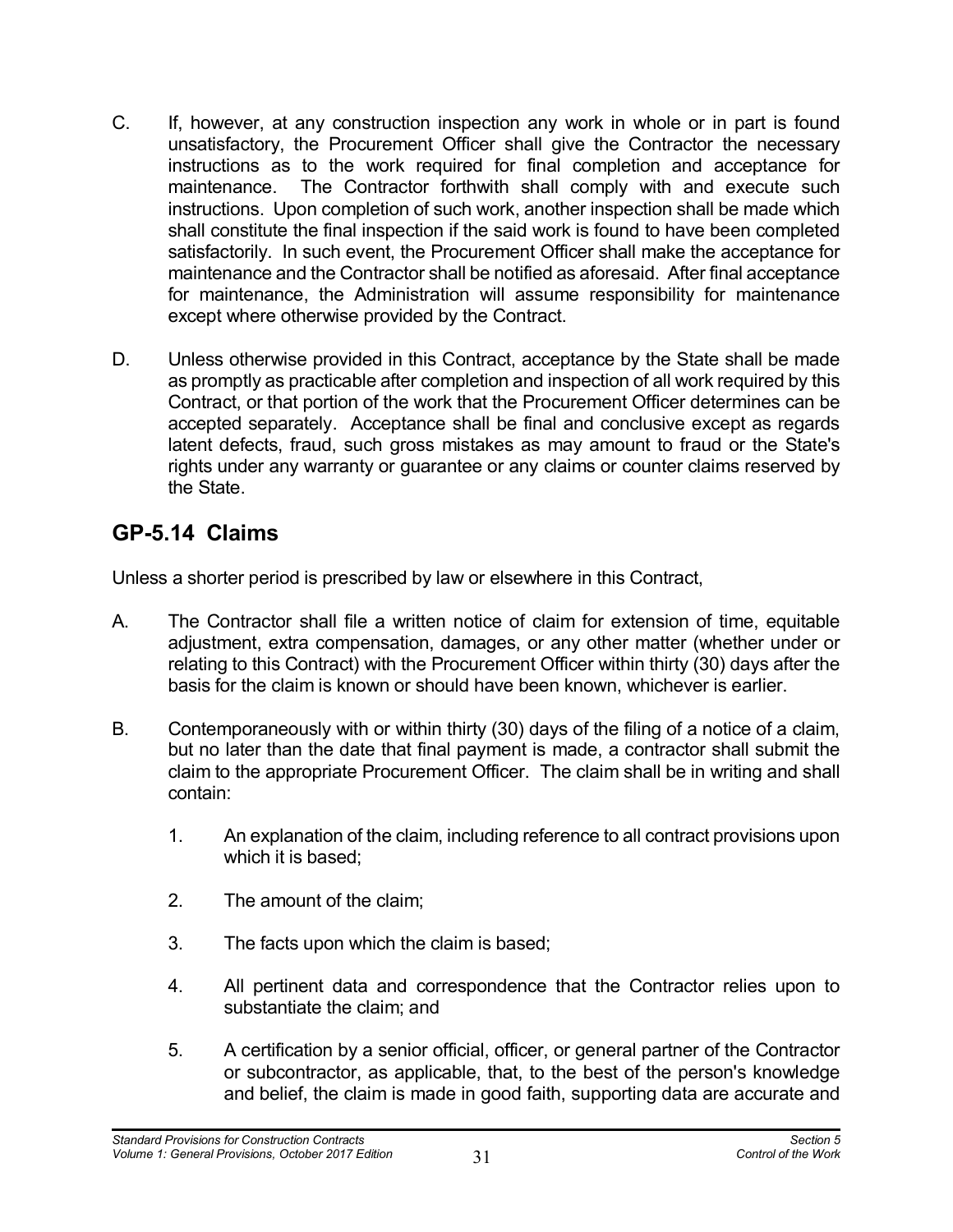complete, and the amount requested accurately reflects the Contract adjustment for which the person believes the Administration is liable.

- C. The claim shall also contain itemized supporting data for the elements of cost the Contractor claims to have incurred or it will incur. This data shall be in sufficient detail to permit analysis by the Administration of material, labor, equipment, subcontract and overhead costs as well as profit and shall include all work covered by the claim, whether deleted, added, or changed. Subcontract cost shall be supported by similar detailed data.
- D. A notice of claim or a claim that is not filed within the prescribed time shall be dismissed.

### **GP-5.15 Disputes**

- A. This Contract is subject to the provisions of **Title 15, Subtitle 2**, State Finance and Procurement Article (Dispute Resolution) of the Annotated Code of Maryland and **COMAR 21.10** (Administrative and Civil Remedies).
- B. Except as otherwise may be provided by law, all disputes arising under or as a result of a breach of this Contract that are not disposed of by mutual agreement shall be resolved in accordance with this clause.
- C. As used herein, "claim" means a written demand or assertion by one of the parties seeking, as a legal right, the payment of money, adjustment or interpretation of contract terms, or other relief, arising under or relating to this Contract.
- D. A voucher, invoice, or request for payment that is not in dispute when submitted is not a claim under this clause. However, if the submission subsequently is not acted upon in a reasonable time, or is disputed either as to liability or amount, it may be converted to a claim for the purpose of this clause.
- E. A claim shall be made in writing and submitted to the Procurement Officer for decision in consultation with the Office of the Attorney General.
- F. When a claim cannot be resolved by mutual agreement, the Contractor shall submit a written request for final decision to the Procurement Officer. The written request shall set forth all the facts surrounding the controversy.
- G. The Contractor, at the discretion of the Procurement Officer, may be afforded an opportunity to be heard and to offer evidence in support of his/her claim.
- H. The Procurement Officer shall render a written decision on all claims within 180 days of receipt of the Contractor's written claim, unless the time is extended by mutual agreement of the parties. If a decision is not issued within 180 days, the Procurement Officer shall notify the Contractor of the time within which a decision shall be rendered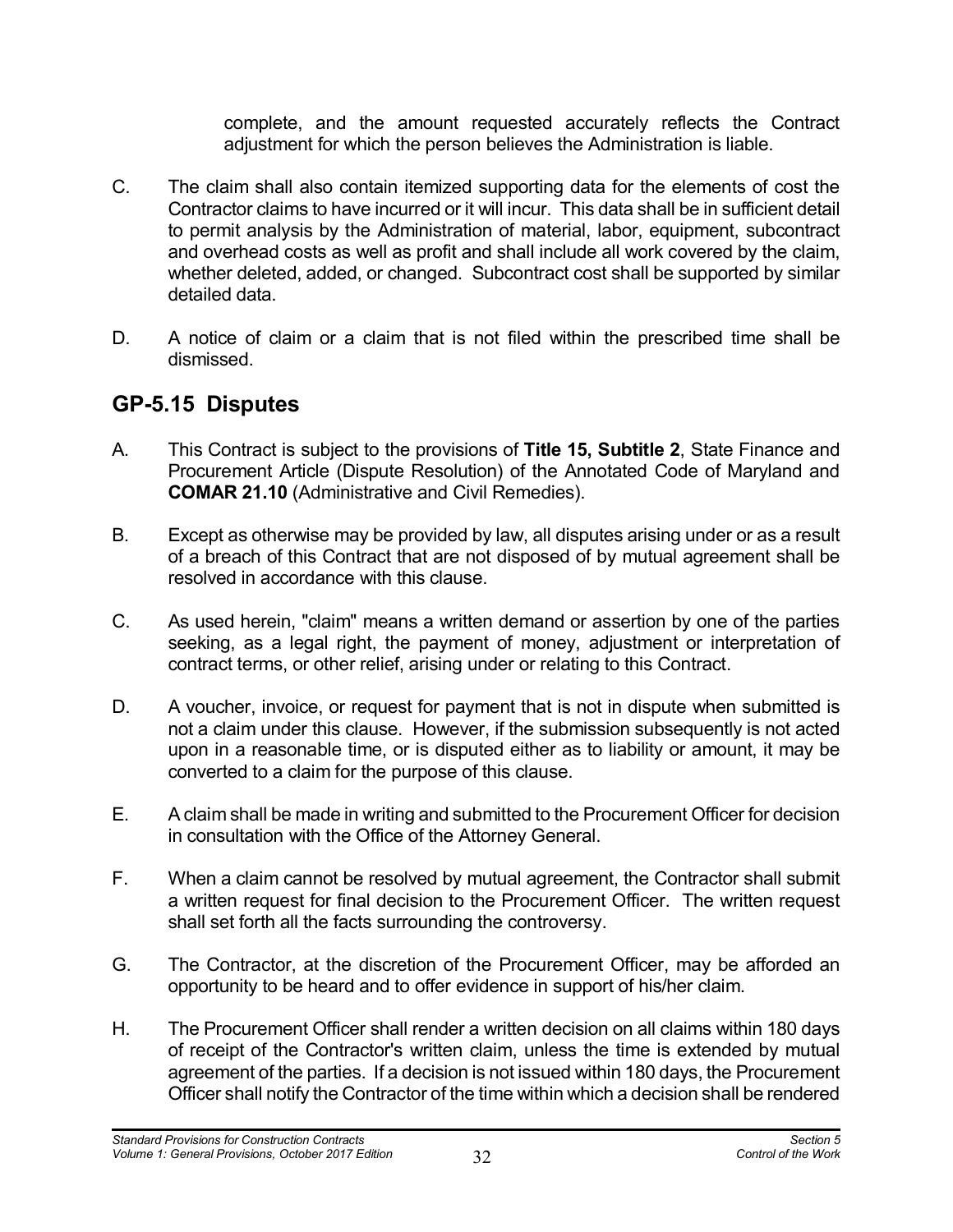and the reasons for such time extension. The decision shall be furnished to the Contractor, by certified mail, return receipt requested, or by any other method that provides evidence of receipt. The Procurement Officer's decision shall be deemed the final action of the State.

- I. The Procurement Officer's decision shall be final and conclusive unless the Contractor mails or otherwise files a written appeal with the Maryland State Board of Contract Appeals within thirty (30) days of receipt of the decision.
- J. Pending resolution of a claim, the Contractor shall proceed diligently with the performance of the Contract in accordance with the Procurement Officer's decision.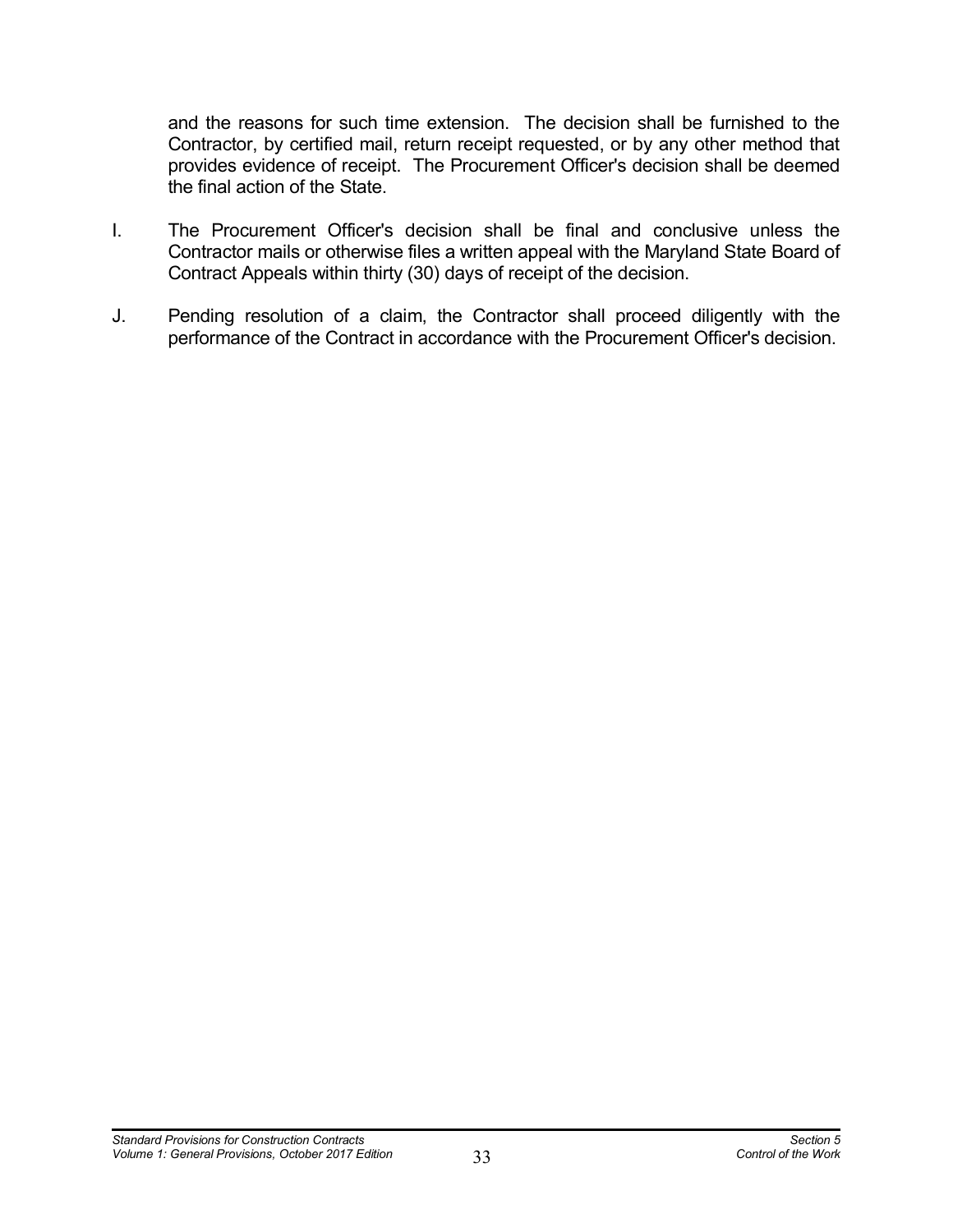#### **GP-6.01 General**

All materials shall meet all quality requirements of the Contract. In order to expedite the inspection and testing of the materials, the Contractor shall notify the Procurement Officer in writing of the sources from which he/she proposes to obtain all materials requiring approval, testing, inspection, or certification prior to incorporation into the work as soon as possible after receipt of notification of award of the Contract.

#### **GP-6.02 Storage and Handling of Materials**

- A. Materials shall be so stored as to assure the preservation of their quality and acceptability for the work. Stored materials, even though approved before storage, may again be inspected prior to their use in the work. Stored materials shall be so located as to facilitate their prompt inspection. Approved portions of the right-of-way or project site may be used for storage purposes and for the placing of the Contractor's plant and equipment; such storage areas must be restored to their original condition by the Contractor at his/her expense. Any additional space required must be provided by the Contractor at his/her expense.
- B. Materials shall be handled in such a manner as to preserve their quality and acceptability for the work.

#### **GP-6.03 Unacceptable Materials**

- A. Materials represented by samples taken and tested in accordance with the specified tests and failing to meet required values shall be considered to be defective regardless of prior tests or approvals.
- B. Unless otherwise allowed by the Procurement Officer as set forth below, defective materials will be removed from the site with any tags, stamps or other markings implying conformance with specifications removed or obliterated.
- C. Where defects can be corrected, the Contractor may propose such corrective action as he/she deems appropriate to the Procurement Officer. The Procurement Officer may approve the corrective action but in so doing does not assume responsibility for the success thereof. Retests will be made to determine the acceptability of the material after corrective measures have been taken. No person other than the Procurement Officer may change any provision of the specifications or the Contract without written authorization.
- D. The cost of replacing, correcting and/or removal of defective material will be the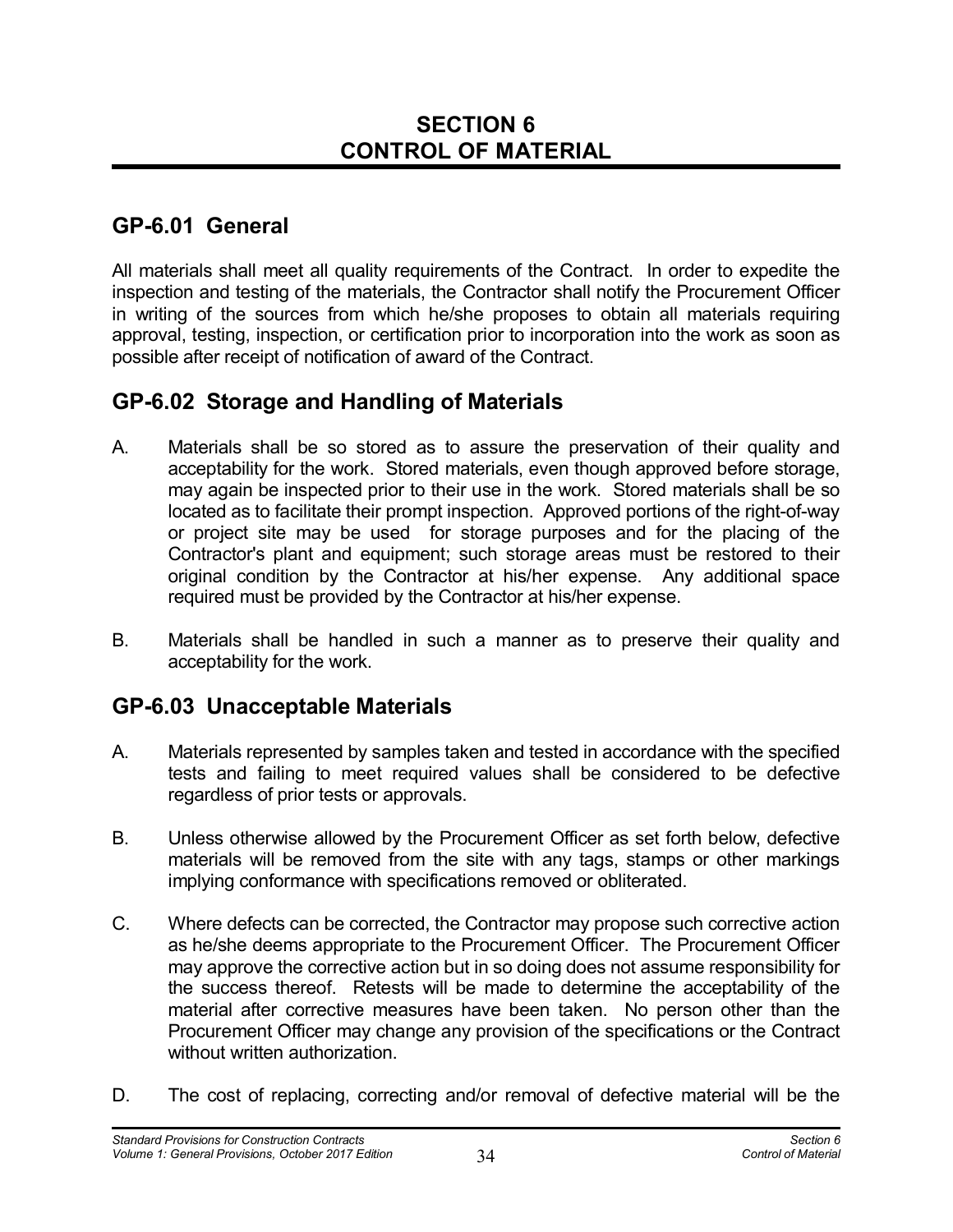responsibility of the Contractor.

E. The cost of repairing or replacing other materials damaged by the installation, correction and/or removal of defective materials will be the responsibility of the Contractor.

#### **GP-6.04 Administration Furnished Material**

- A. The Contractor shall furnish all materials required to complete the work, except those specified to be furnished by the Administration. Materials furnished by the Administration will be delivered or made available to the Contractor at the point or points specified in the Special Provisions. The cost of handling and placing all materials, after they are delivered to the Contractor, shall be considered as included in the Contract price for the item in connection with which they are used.
- B. The Contractor will be held responsible for all material delivered to him/her, and deductions will be made from any monies due him/her to make good any shortages and deficiencies, from any cause whatsoever, and for any damage which may occur after such delivery, and for any demurrage charges.
- C. In cases where materials are supplied by the Administration and incorporated in the Contract work by the Contractor, materials inspection and acceptance will not be a prerequisite for acceptance of the final product as the product pertains to these items.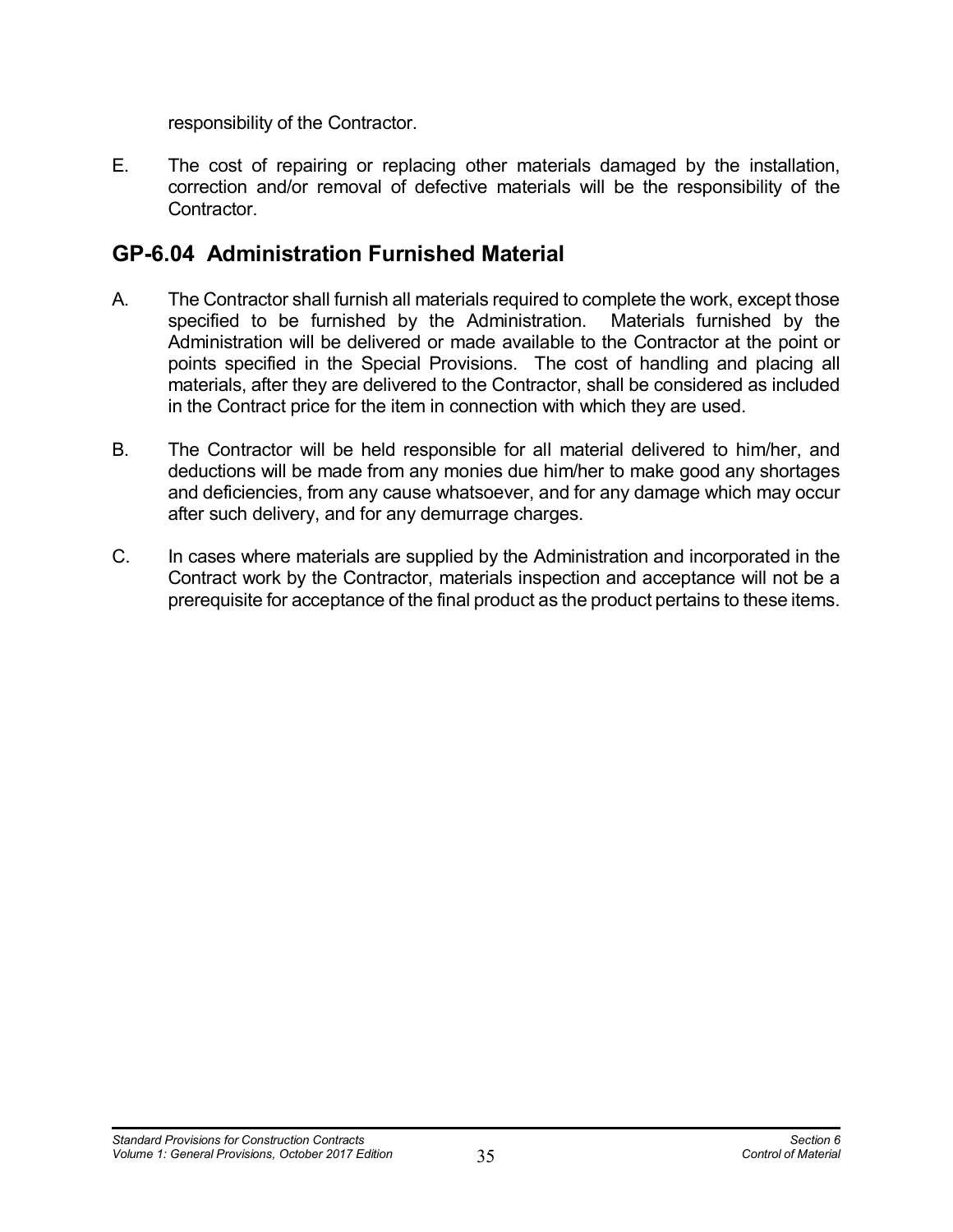#### **SECTION 7 LEGAL RELATIONS AND RESPONSIBILITY TO PUBLIC**

### **GP-7.01 Compliance with Laws**

The Contractor hereby represents and warrants that:

- A. It is qualified to do business in the State of Maryland and that it will take such action as, from time to time hereafter, may be necessary to remain so qualified;
- B. It is not in arrears with respect to the payment of any monies due and owing the State of Maryland, or any department or unit thereof, including, but not limited to the payment of taxes and employee benefits, and that it shall not become so in arrears during the term of this Contract;
- C. It shall comply with all Federal, State and local laws, regulations and ordinances applicable to its activities and obligations under this Contract, including the provisions of **COMAR Title 21** that are applicable to construction contracts and which are incorporated herein by reference; and
- D. All requirements set forth in federal assistance instruments applicable to this Contract shall be satisfied. Therefore, to the extent that the requirements which are specified in the assistance instrument conflict with regulations adopted under **COMAR Title 21**, the former shall control.

#### **GP-7.02 Permits and Licenses**

- A. The Contractor shall procure at his/her own expense such permits, licenses, insurance and governmental approval, as may be necessary in order to comply with Federal, State and local laws, ordinances and regulations in performance of the work. He/she shall further give all notices necessary and incidental to the due and lawful prosecution of the work.
- B. Federal permits, from the U.S. Corps of Engineers, Environmental Protection Agency, and/or United States Coast Guard, for erection of structures in tidal waters will be obtained by the Administration and the Contractor shall comply with the requirements of such permits. Any required Federal permits, however, desired by the Contractor for temporary structures such as docks, piers, anchorages, etc., must be applied for and obtained by the Contractor.

#### **GP-7.03 Patented Devices, Materials and Processes**

If the Contractor is required or desires to use any design, device, material, or process covered by letters of patent or copyright, he/she shall provide for such use by suitable legal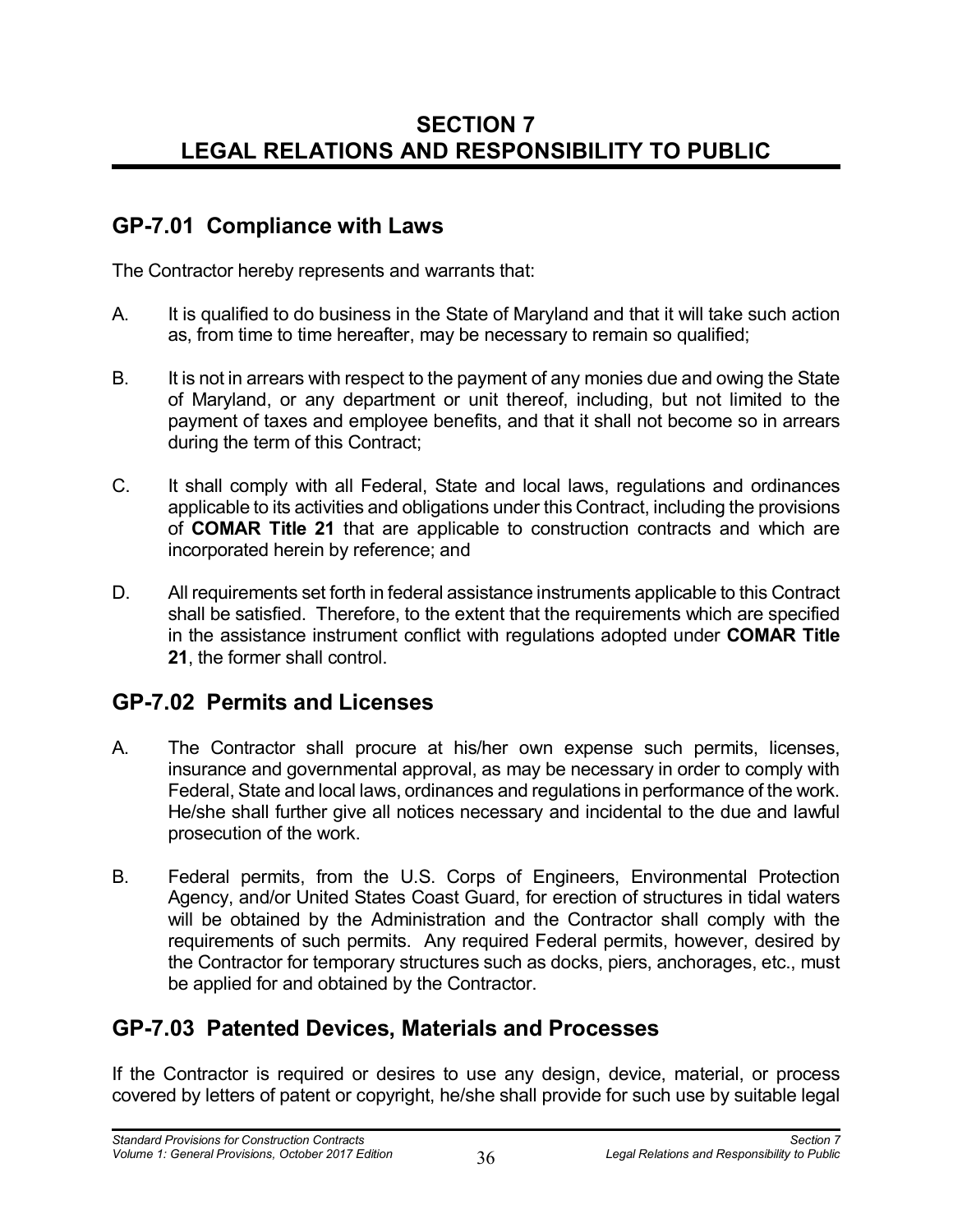agreement with the patentee or owner and a copy of such agreement shall be filed with the Administration; if no such agreement is made or filed as noted, the Contractor and the surety shall indemnify and save harmless the State, any affected third party, or political subdivision from any and all claims for infringement by reason of the use of any such patented design, device, materials or process, or any trademark or copyright, and shall indemnify, protect and save harmless the State, its officers, agents and employees with respect to any claim, action, cost or judgment for patent, trademark or copyright infringement, arising out of purchase or use of materials, construction, supplies, equipment or services covered by this Contract.

# **GP-7.04 Federal Participation**

When the United States Government pays all or any portion of the cost of a project, the work shall be subject to the inspection of the appropriate federal agency. Such inspection shall in no sense make the Federal Government a party to this Contract, and will not interfere, in any way, with the rights of either party hereunder.

## **GP-7.05 Construction Safety and Health Standards**

- A. It is a condition of this Contract, and shall be made a condition of each subcontract entered into pursuant to this Contract, that the Contractor and any subcontractor shall not require any laborer or mechanic employed in performance of the Contract to work in surroundings or under working conditions which are unsanitary, hazardous, or dangerous to his/her health or safety, as determined under construction safety and health standards and regulations (**Title 29**, Code of Federal Regulations, **Part 1926**, formerly **Part 1518**, as revised from time to time) promulgated by the United States Secretary of Labor, in accordance with **Section 107** of the Contract Work Hours and Safety Standard Act, (**83 Stat. 96**) and under any construction safety and health standards and regulations promulgated by the Commissioner of Labor and Industry in accordance with the Maryland Occupational Safety and Health Act, **Article 89, Sections 28 thru 49A**, inclusive, Annotated Code of Maryland (as the same may be amended from time to time).
- B. The Contractor and each subcontractor shall permit inspection without delay and at any reasonable time on any premises where the work is being performed by an Federal or State Inspector authorized to investigate compliance with the above mentioned Federal and State statutes and regulations.
- C. The Contractor further agrees to correct any violations found to exist during such inspection within a reasonable time after the issuance of any citation, unless he/she contests the validity thereof through the appropriate administrative and judicial process.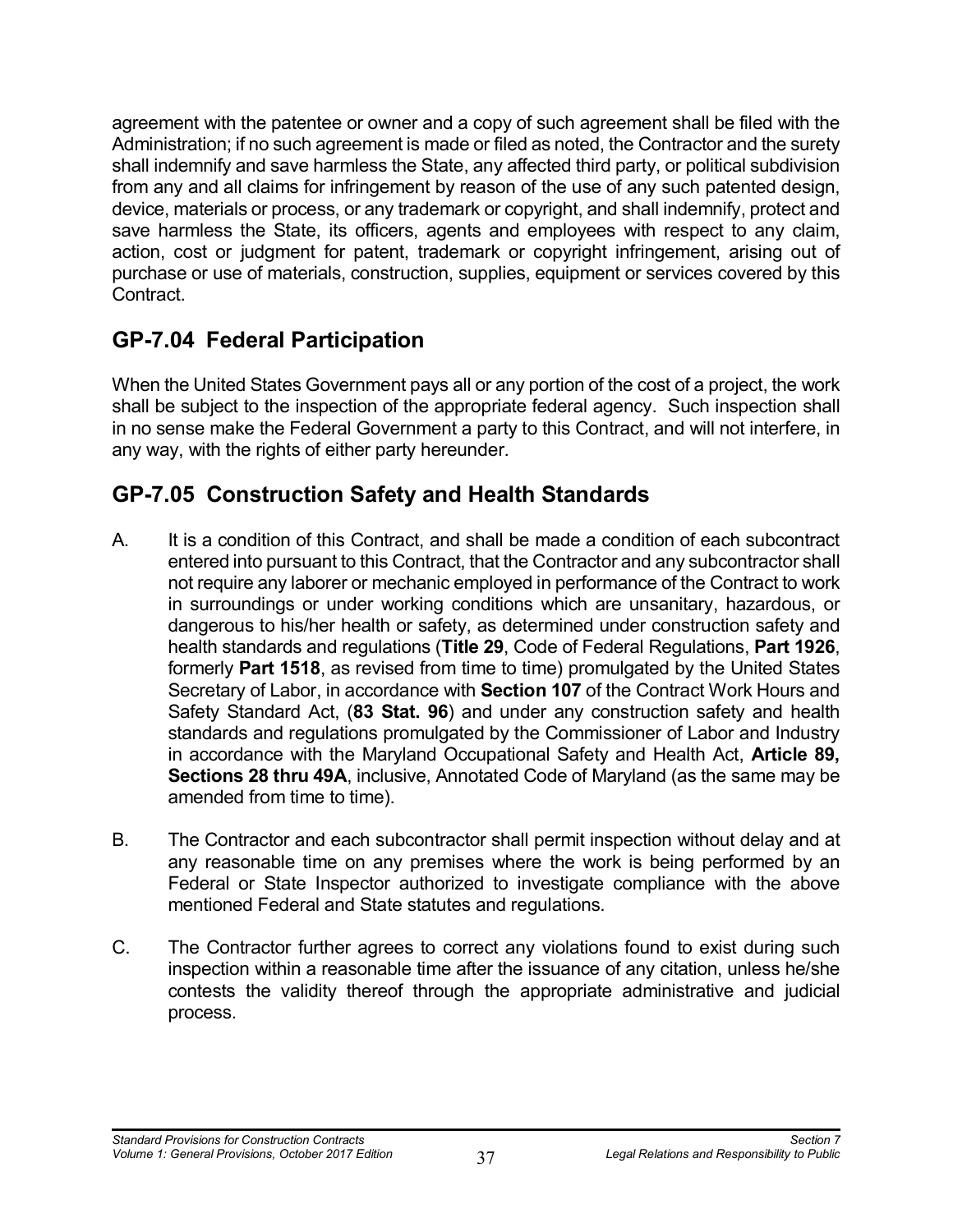# **GP-7.06 Public Convenience and Safety**

The Contractor at all times shall conduct the work in such a manner as to ensure the least practicable obstruction to all forms of traffic. The convenience of the general public, tenants, and of the residents along and/or adjacent to the improvement shall be provided for. Equipment and/or materials stored upon the project shall be placed so as to cause a minimum of obstruction to the public. Sprinkling shall be performed at the direction of the Procurement Officer. The Contractor shall, unless otherwise specified, provide and maintain in passable condition such temporary access, roads and bridges as may be necessary to accommodate traffic diverted from the project under construction, or using the project under construction and shall provide and maintain in a safe condition temporary approaches to, and crossings of the project. Existing Department facilities planned to be removed, but which might be of service to the public during construction are not to be disturbed until other and adequate provisions are made. Existing mailboxes shall be maintained or reset in positions accessible to the public and to mail deliveries during construction and subsequent to construction in their final locations in a satisfactory condition. On Department facilities occupied by railroad tracks, temporary platforms for the entrance and exit of passengers to and from the railway cars shall be provided and maintained in an approved manner by the Contractor. Fire hydrants on or adjacent to the project shall be kept accessible to fire apparatus at all times, and no material or obstruction shall be placed within fifteen (15) feet of any such hydrant. All footways, gutters, sewer inlets and portions of the project adjoining the work under construction shall not be obstructed more than is absolutely necessary. Work closed down for the winter or at any other times shall be left entirely accessible at all points to fire apparatus.

# **GP-7.07 Detours**

Detours may be indicated in the Contract Documents, or at the Contractor's request traffic may be detoured over approved routes along existing roads when acceptable to the Procurement Officer. Detours over existing State roads will be designated, marked and maintained by the appropriate Administration(s). All other detours will be the responsibility of the Contractor.

# **GP-7.08 Barricades and Warning Signs**

- A. The Contractor shall provide, erect and maintain all necessary barricades, suitable and sufficient lights, danger signals, signs and other traffic control devices, and shall take all necessary precautions for the protection of the work and safety of the public. All highways and other Department facilities closed to vehicular traffic shall be protected by effective barricades, and obstructions shall be illuminated during hours of darkness with electric lights.
- B. The Contractor shall erect warning signs in advance of any place on the project where operations may interfere with the use of the facility by vehicular traffic, and at all other points where the new work crosses or coincides with an existing roadway or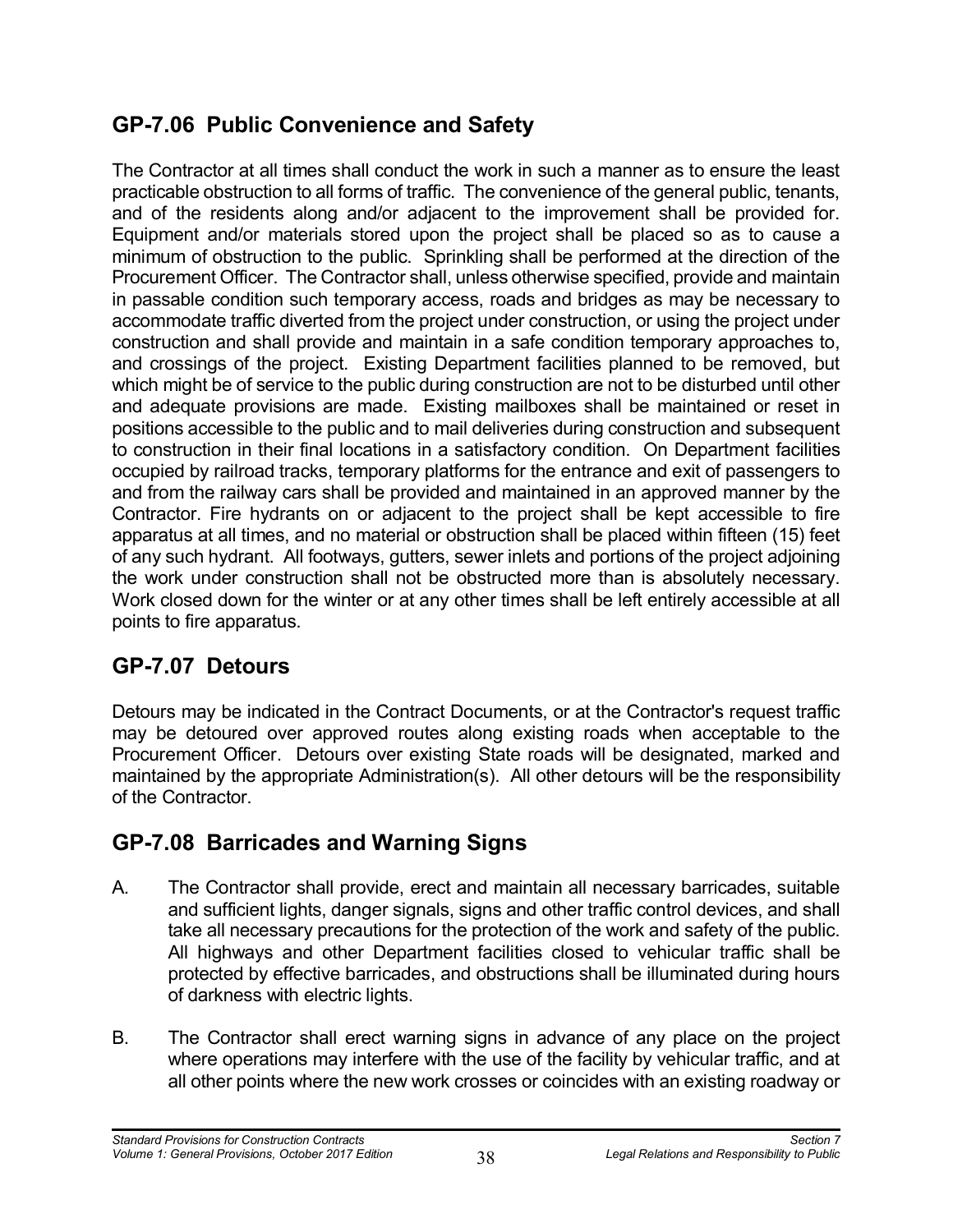traffic lane(s). Such warning signs shall be constructed and erected in accordance with the Manual on Uniform Traffic Control Devices (MUTCD), or as directed.

- C. The Contractor shall furnish, erect and maintain warning and direction signs in the number required by the Procurement Officer and at locations designated by the Procurement Officer throughout the limits of the project. For street and highway type traffic, the signs shall conform in every respect to the requirements of the Manual on Uniform Traffic Control Devices for Streets and Highways. Signs must be freshly painted and adequately reflectorized before being placed on any project. No work may be performed or begun unless an adequate number of signs of the proper category are in place.
- D. In cases where the Contractor's sequence of operations results in grade differentials which would be hazardous to vehicular traffic the Contractor will, at the direction of the Procurement Officer provide suitable substantial traffic barriers to the extent determined by the Procurement Officer.

# **GP-7.09 Flagging of Motor Vehicle Traffic**

For all construction contracts requiring the flagging of motor vehicles licensed for operation on the highways of Maryland, said flagging shall be conducted as specified in the Manual on Traffic Control Devices for Streets and Highways.

# **GP-7.10 Maintenance of Traffic**

Unless otherwise noted in the Special Provisions, it shall be the Contractor's responsibility to maintain pedestrian and vehicular traffic safely, adequately and continuously on all portions of existing facilities affected by his/her work. In addition to existing facilities undergoing improvement, this also applies to crossroads, approaches, crossovers and entrances affected or made necessary by his/her work.

## **GP-7.11 Preservation and Restoration of Property**

- A. The Contractor shall not enter upon public or private property (outside of the right-of-way or project area) for any purpose without obtaining permission and he/she shall be responsible for the preservation of all public and private property, trees, monuments, signs and markers and fences thereon, and shall use every precaution necessary to prevent damage or injury thereto.
- B. All Department signs and markers that are affected by the work shall be carefully removed when grading operations begin and delivered to the Procurement Officer. The Contractor shall take suitable precaution to prevent damage to underground or overhead public utility structures; shall protect carefully from disturbances or damages all land monuments and property marks until the Procurement Officer has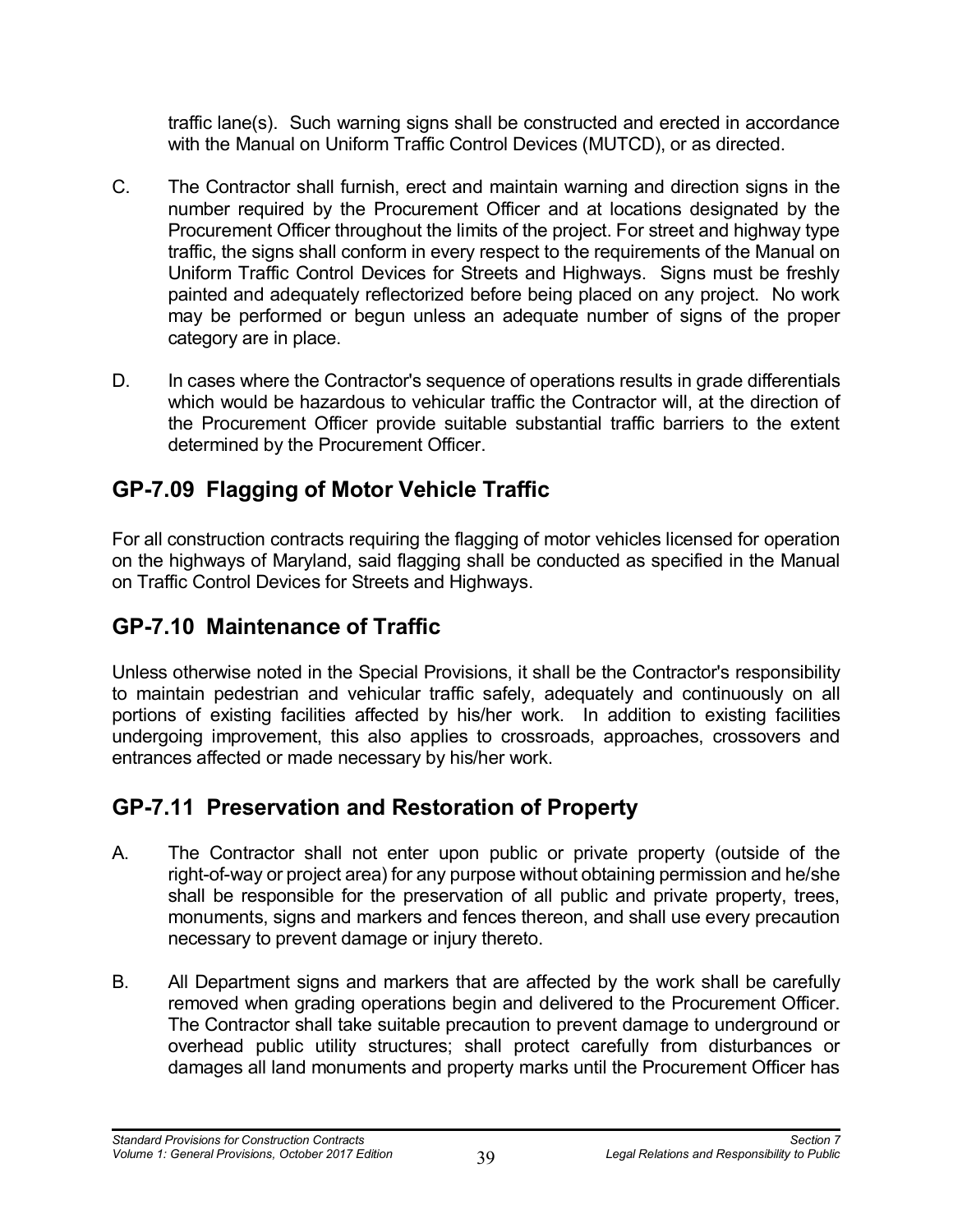referenced their location; and shall replace them as directed by the Procurement **Officer** 

C. The Contractor shall be responsible for all damage or injury to property of any character during the prosecution of the work, resulting from any act, omission, neglect or misconduct in his/her manner or method of executing said work, or at any time due to defective work or materials, and said responsibility shall not be released until the work shall have been completed and accepted. When or where any direct or indirect damage or injury is done to public or private property by or on account of any act, omission, neglect or misconduct in the execution of the work or in consequence of the non-execution thereof on the part of the Contractor, he/she shall restore, at his/her own expense, such property to a condition similar to, or equal to, that existing before such damage or injury, in an acceptable manner. In case of the failure on the part of the Contractor to restore such property or make good such damage or injury, the Procurement Officer may, upon forty-eight (48) hours notice, proceed to repair, rebuild or otherwise restore such property as may be deemed necessary and the cost thereof will be deducted from any monies due or which may become due the Contractor under his/her contract.

# **GP-7.12 Land, Air and Water Pollution**

- A. The Contractor shall incorporate all permanent erosion control features into the work at the earliest practicable time as required by the Contract Documents. Temporary pollution control measures will be used to correct conditions that develop during construction that were not foreseen during design; that are needed prior to installation of permanent pollution control features; or that are needed temporarily to control erosion that develops during normal construction practices, but are not associated with permanent control features on the project.
- B. The Contractor's attention is directed to the fact that temporary pollution control may include control measures outside the right-of-way or project site where such work is necessary as a direct result of project construction. The Procurement Officer shall be kept advised of all such off-site control measures taken by the Contractor. This shall not relieve the Contractor of the basic responsibilities for such work.
- C. In case of failure on the part of the Contractor to control erosion, pollution and/or siltation, the Procurement Officer reserves the right to employ outside assistance or to use his/her own forces to provide the necessary corrective measures. All expenses incurred by the Procurement Officer in the performance of such duties for the Contractor shall be withheld from monies becoming due to the Contractor.
- D. Contractors and suppliers must submit evidence to the Administration that the governing Federal, State and local air pollution criteria will be met. This evidence and related documents will be retained by the Administration for on-site evaluation.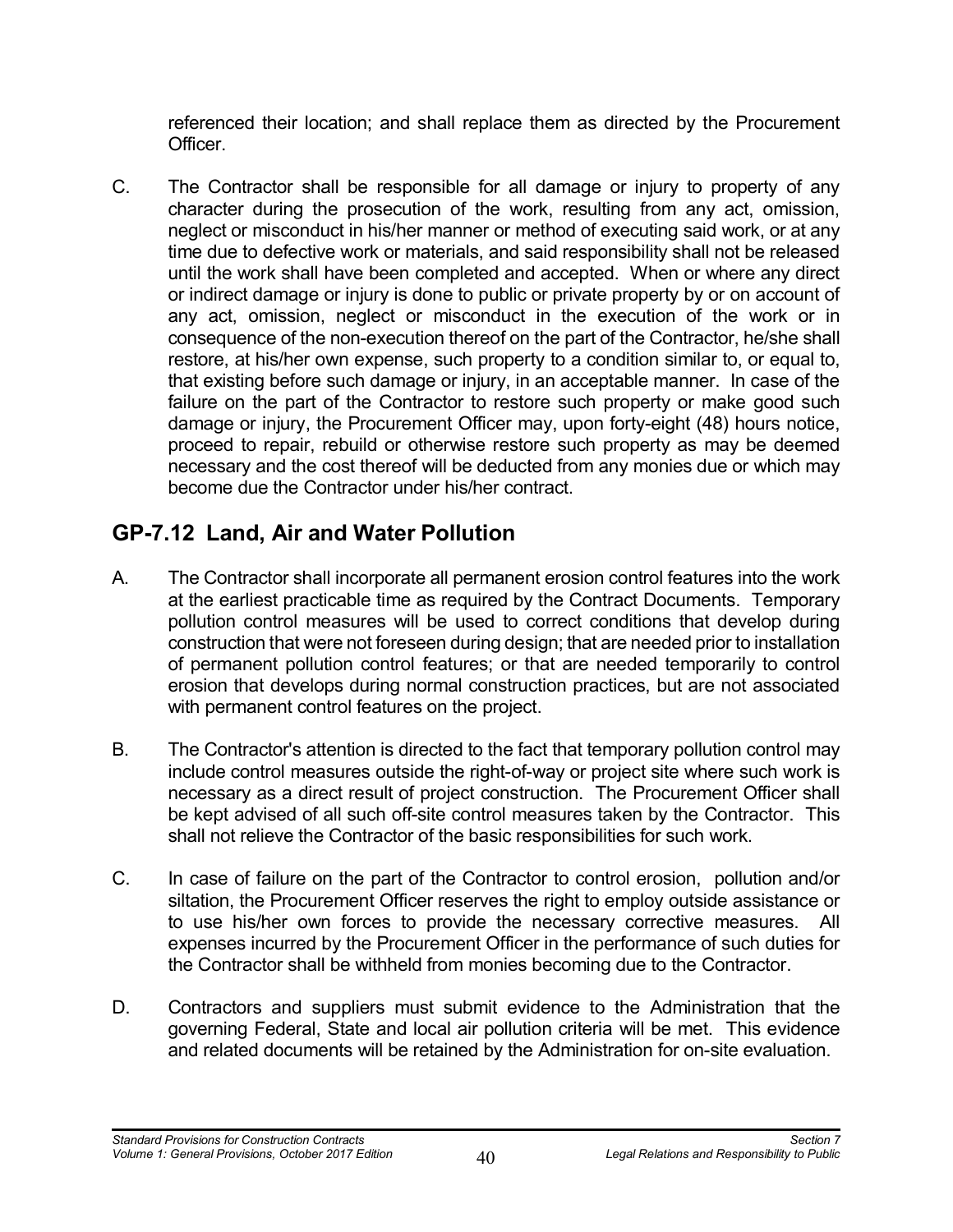## **GP-7.13 Responsibility for Damage Claims**

- A. The Contractor shall indemnify and save harmless, and shall require that each subcontractor shall indemnify and save harmless, the State and all of its representatives from all suits, actions, or claims of any character brought on account of any injuries or damages sustained by any person or property in consequence of any neglect in safeguarding the work or through the use of unacceptable materials in the construction of the improvement, or on account of any act or omission by the said Contractor or subcontractor, or as a result of faulty, inadequate or improper temporary drainage during construction, or on account of the use, misuse, storage or handling of explosives, or on account of any claims or amounts recovered for any infringement of patent, trademark, or copyright, or from any claims or amounts arising or recovered under the Workmen's Compensation Laws, or any other state or local law, bylaw, ordinance, regulation, order or decree whether by himself or his/her employees or subcontractors. The Contractor shall be responsible for all damage or injury to property of any character during the prosecution of the work resulting from any act, omission, neglect or misconduct, in the manner or method of executing said work satisfactorily or due to the non-execution of said work or at any time due to defective work or materials and said responsibility shall continue until the improvement shall have been completed and accepted.
- B. The Contractor shall conduct his/her operations upon the right-of-way of any railroad company fully within the rules, regulations and requirements of the railroad company. The Contractor shall be responsible for acquainting himself with such requirements as the railroad company may demand.
- C. The Contractor shall be held responsible for any accidents that may happen to the railroad company as a result of his/her operations.
- D. The Contractor shall not be held responsible for any claims arising from accidents incurred because of any traffic and/or general use permitted during the time the project or any section thereof is open to traffic under the terms of **GP-7.15** except from accidents which are attributable to his/her negligence.

## **GP-7.14 Liability Insurance**

- A. Prior to the start of work on this Contract, the Contractor shall submit to the Procurement Officer a certificate of insurance indicating that he/she carries comprehensive general public liability and property damage insurance in the amounts specified elsewhere in the Contract.
- B. The Contractor may require each subcontractor to carry comprehensive general public liability and property damage insurance in amounts sufficient to cover the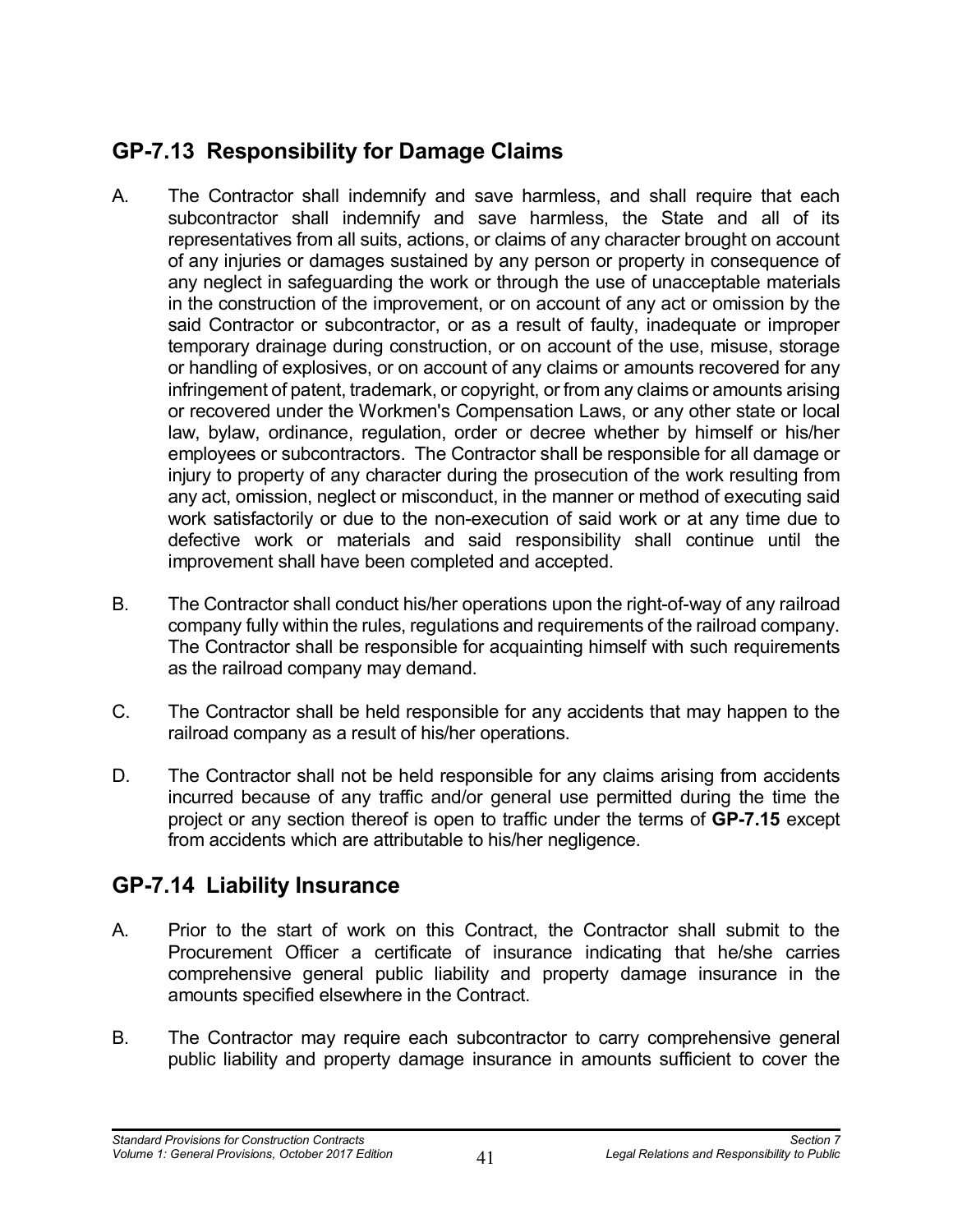subcontractor's exposure under the Contract, and may require proof of coverage prior to the start of work on each subcontract.

### **GP-7.15 Use and Possession Prior to Completion**

The Administration shall have the right to take possession of or use any completed or partially completed part of the work. Such possession of or use shall not be deemed an acceptance of any work not completed in accordance with the Contract. While the Administration is in such possession, the Contractor shall be relieved of the responsibility for loss or damage to that portion of the work in possession of the Administration, other than that resulting from the Contractor's fault or negligence. If such prior possession or use by the Administration delays the progress of the work or causes additional expense to the Contractor, an equitable adjustment in the Contract price or the time of completion will be made and the Contract shall be modified in writing accordingly.

## **GP-7.16 Contractor's Responsibility for Work**

- A. Except as herein elsewhere provided, until final acceptance of the work by the Administration, the Contractor shall have the charge and care thereof and shall take every reasonable precaution against injury or damage to any part thereof by the action of the elements, or from any other cause, whether rising from the execution or from the non-execution of the work. The Contractor, except as herein elsewhere provided, shall rebuild, repair, restore, and make good all injuries or damages to any portion of the work occasioned by any of the above causes before final acceptance and shall bear the expense thereof. Material lost or structures damaged as a result of faulty temporary drainage during construction or the action of the elements shall be replaced or repaired by the Contractor at no cost to the Administration. The Contractor shall make good or replace at his/her own expense and as required any Administration furnished material which may be broken, lost through fire, theft, or otherwise damaged, or in any way made useless for the purpose and use intended subsequent to delivery to the Contractor by the Administration and prior to final acceptance of the work even though such breakage, damage, loss or uselessness may result from causes beyond the control of the Contractor.
- B. In case of suspension of work for any cause whatever, the Contractor shall be responsible for the project and shall take such precautions as may be necessary to prevent damage to the work, provide for normal drainage and shall erect any necessary temporary structures, signs, or other facilities at his/her expense. During such period of suspension of work, the Contractor shall properly and continuously maintain in an acceptable growing condition all living material in newly established plantings, seedings, and soddings furnished under his/her contract, and shall take adequate precautions to protect new growth and other important vegetative growth against injury.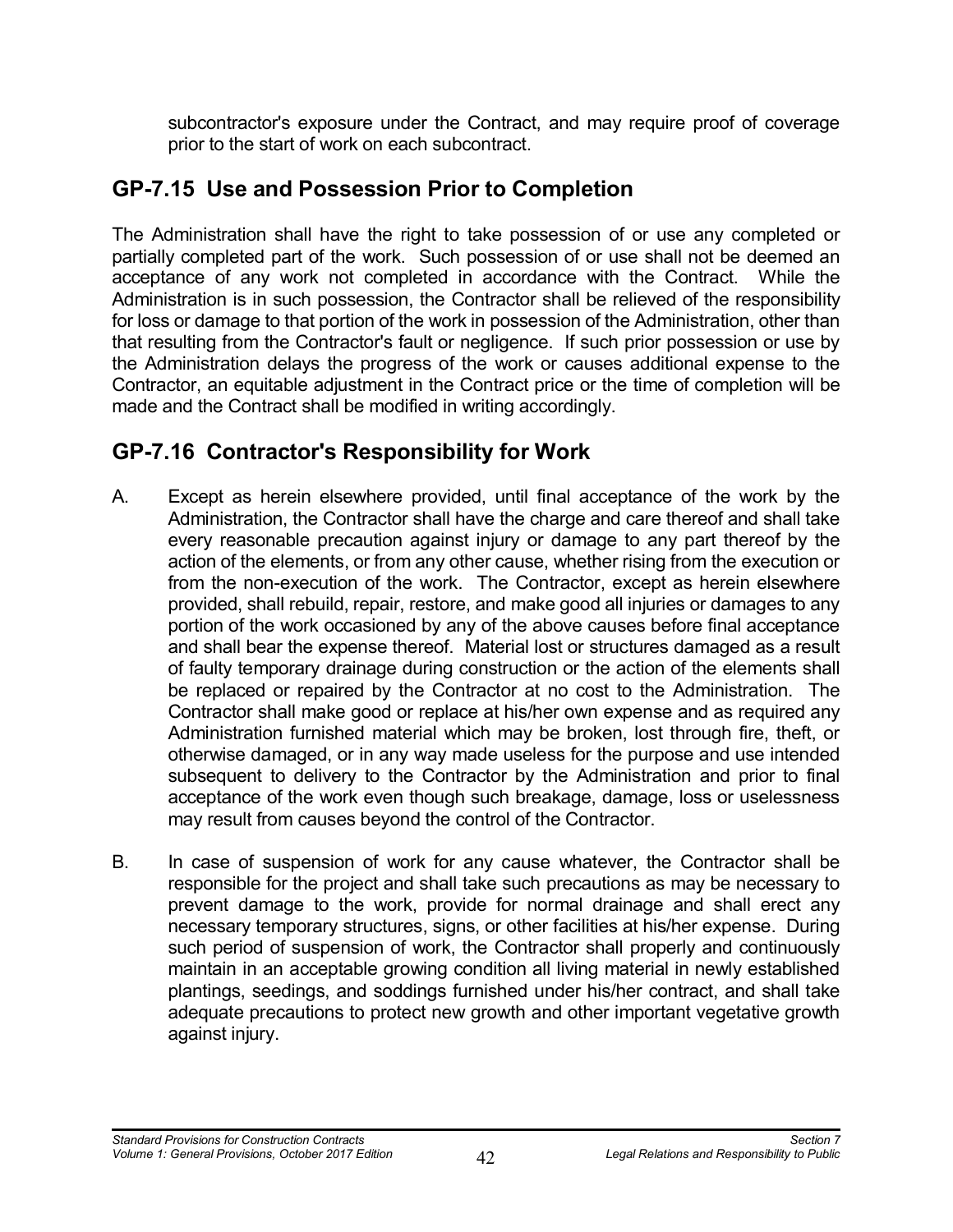### **GP-7.17 Contractor's Responsibility for Utility Property and Services**

- A. At points where the Contractor's operations are adjacent to properties of railway, telegraph, telephone, and power companies, or are adjacent to other property, damage to which might result in expense, loss or inconvenience, work shall not be commenced until all arrangements necessary for the protection thereof have been made by the Contractor.
- B. The Contractor shall cooperate with the owners of any underground or overhead utility lines in their removal and rearrangement operations in order that these operations may progress in a reasonable manner, that duplication or rearrangement work may be reduced to a minimum and that services rendered by those parties will not be unnecessarily interrupted.
- C. In the event of interruption to utility services as a result of accidental breakage or as a result of being exposed or unsupported, the Contractor shall promptly notify the proper authority and shall cooperate with the said authority in the restoration of service. No work shall be undertaken around fire hydrants until provisions for continued service have been approved by the local fire authority.

# **GP-7.18 Personal Liability of Public Officials**

In carrying out any of the provisions of the Contract, or in exercising any power or authority granted to them by or within the scope of the Contract, there shall be no liability upon the Administrator, Procurement Officer or other authorized representatives, either personally or as officials of the State, it being understood that in all such matters they act solely as agents and representatives of the State.

# **GP-7.19 No Waiver of Legal Rights**

A. The Administration shall not be precluded or estopped by any measurement, estimate, or certificate made either before or after the completion and acceptance of the work and payment therefore, from showing the true amount and character of the work performed and materials furnished by the Contractor, nor from showing that any such measurement, estimate or certificate is untrue or is incorrectly made, nor from showing that the work or materials do not in fact conform to the Contract. The Administration shall not be precluded or estopped, notwithstanding any such measurement, estimate or certificate and payment in accordance therewith, from recovering from the Contractor or his/her sureties, or both, such damage as it may sustain by reason of his/her failure to comply with the terms of the Contract. Neither the acceptance by the Administration, or any representative of the Administration, nor any payment for or acceptance of the whole or any part of the work, nor any extension of time, nor any possession taken by the Administration, shall operate as a waiver of any portion of the Contract or of any power herein reserved, or of any right to damages.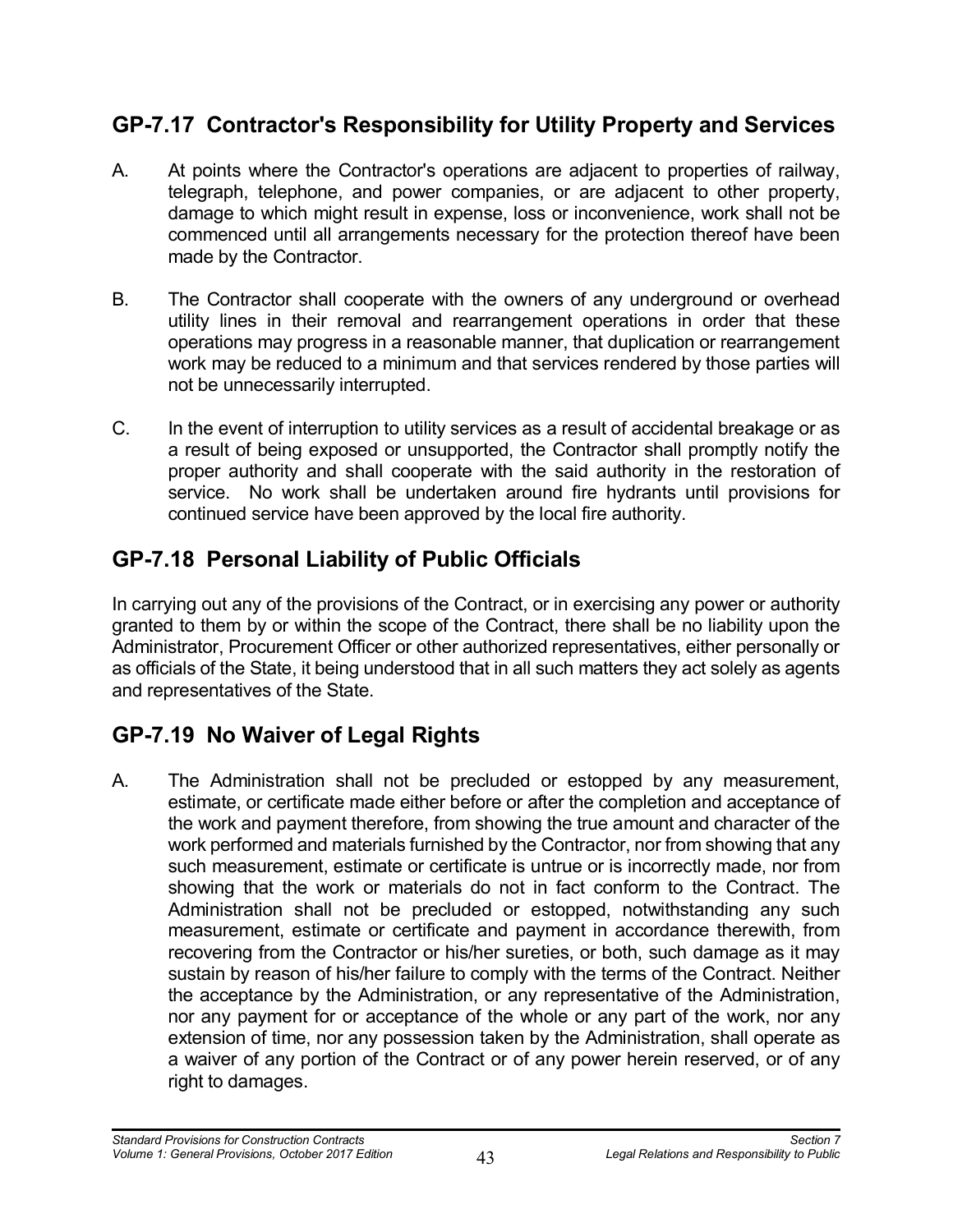B. The waiver of any breach of the Contract shall not be held to be a waiver of any other or subsequent breach.

#### **GP-7.20 Non-Discrimination in Employment**

- A. Compliance with State Law and Regulations
	- 1. State Law

The Contractor agrees:

- a. not to discriminate in any manner against an employee or applicant for employment because of race, color, religion, creed, age, sex, marital status, national origin, ancestry, or physical or mental disability unrelated in nature and extent so as reasonably to preclude the performance of such employment;
- b. to include a provision similar to that contained in subsection (a), above, in any subcontract except a subcontract for standard commercial supplies or raw materials; and
- c. to post and to cause subcontractors to post in conspicuous places available to employees and applicants for employment, notices setting forth the substance of this clause.
- 2. Sanctions for Non-Compliance

In the event of the Contractor's non-compliance with the non-discrimination provisions of this Agreement, the Department shall impose such sanctions as it may determine to be appropriate, including but not limited to:

- a. withholding of payment to the Contractor under the Agreement until the Contractor complies;
- b. cancellation, termination or suspension of the Agreement in whole or in part;
- c. referral to Office of the Attorney General for follow-up action;
- d. the denial to the Contractor or any subcontractor of the right to participate in any future contracts awarded by the Administration/ Department;
- e. other action as appropriate, within the discretion of the Administrator.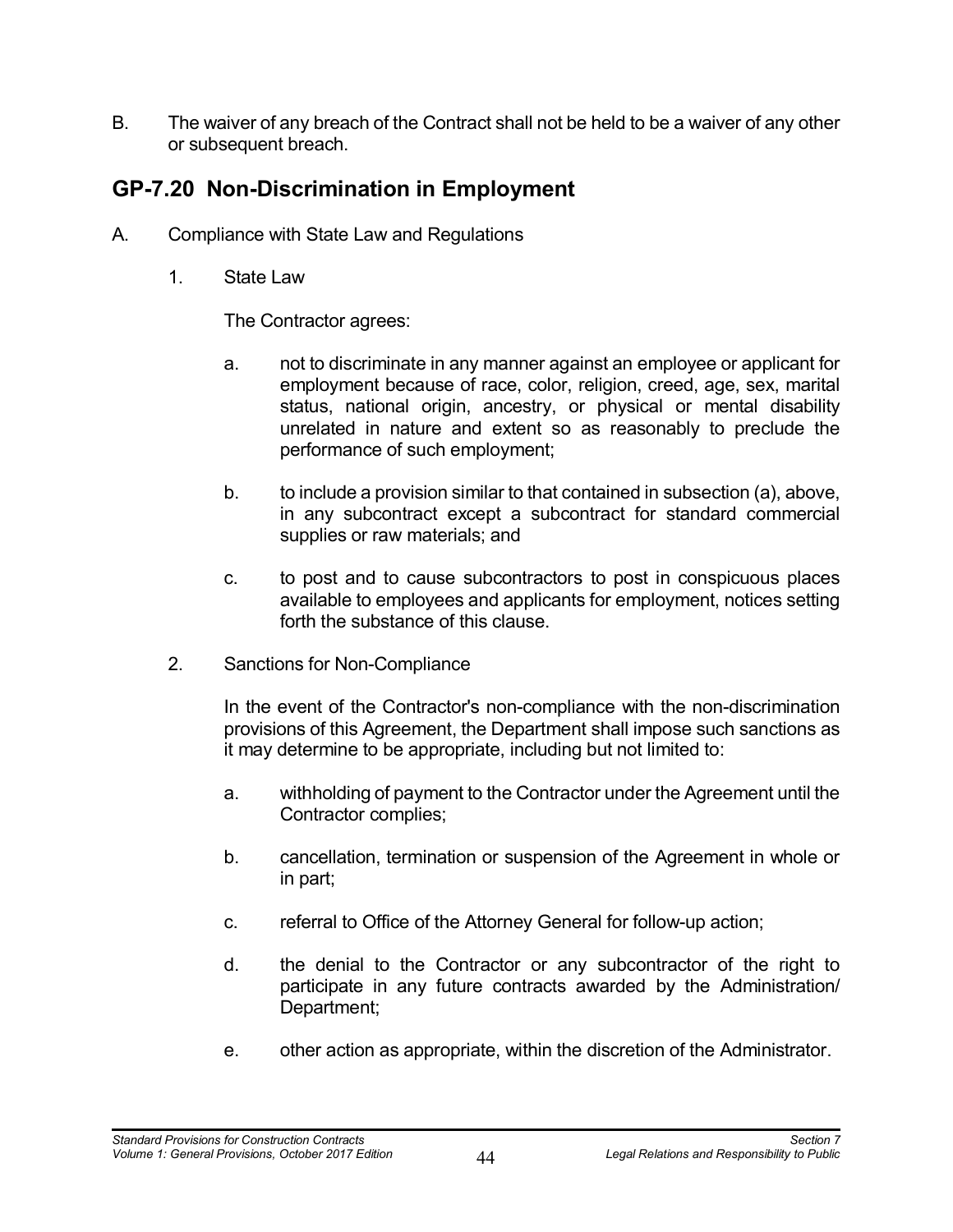B. Compliance with Federal Law

Contractors providing materials, equipment, supplies, or services to the State under this Contract herewith assure the State that they are conforming to the provisions of the **Civil Rights Act of 1964 and Section 202 of Executive Order 11246** of the President of the United States of America as amended by **Executive Order 11375**, as applicable.

The Contractor shall comply with all applicable Federal laws pertaining to nondiscrimination in employment.

## **GP-7.21 Sanctions Upon Improper Acts**

- A. In the event the Contractor, or any of its officers, partners, principals or employees, is convicted of a crime arising out of, or in connection with, the procurement of work to be done or payment to be made under this Contract, the Contract may, in the discretion of the Department, be terminated for default under **GP-8.08**.
- B. **Section 16-203** of the State Finance and Procurement Article of the Annotated Code, and **COMAR 21.08.01**, which relate to contracts with persons convicted of bribery, attempted bribery or conspiracy to bribe are incorporated in this Contract by reference.
- C. **Section 11-205** of the State Finance and Procurement Article and **COMAR 21.08.03** relating to collusion for purposes of defrauding the State are incorporated into this Contract by reference.
- D. **Section 16-101** of the State Finance and Procurement Article and **COMAR 21.08.04** relating to debarment for offenses other than bribery are incorporated into this Contract by reference.

## **GP-7.22 Non-Hiring of Employees**

No employee of the State of Maryland or any unit thereof, whose duties as such employee include matters relating to or affecting the subject matter of this Contract, shall, while so employed, become or be an employee of the party or parties hereby contracting with said State of Maryland or any unit thereof.

## **GP-7.23 Choice of Law**

The Parties hereby agree that:

A. This Contract was made and entered into in Maryland, and under the laws of Maryland.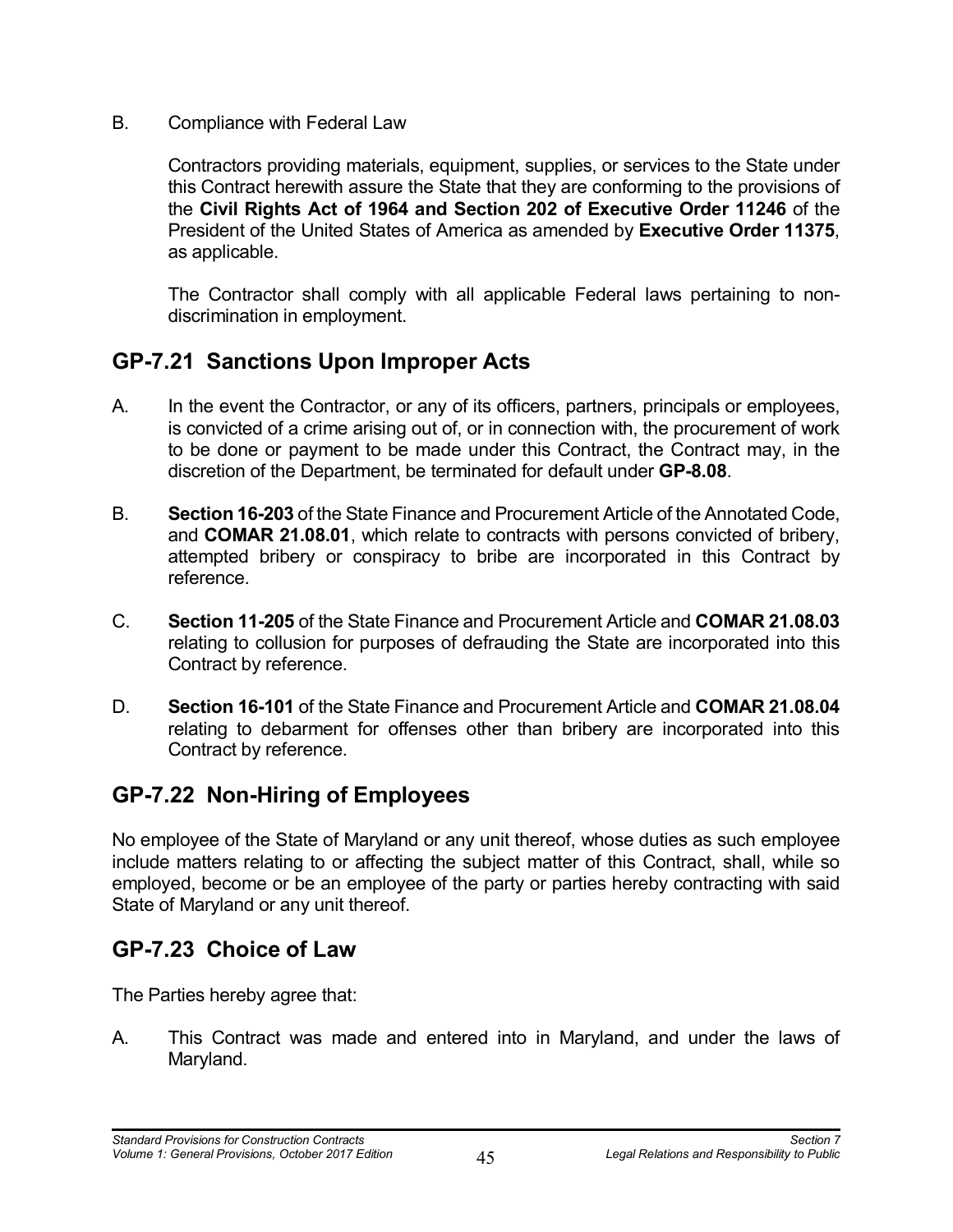B. The law of Maryland shall govern the resolution of any issue arising in connection with this Contract, including, but not limited to, all questions concerning the validity of this Contract; the capacity of the parties to enter therein; any modification or amendment thereto; and the rights and obligations of the parties hereunder.

## **GP-7.24 Contingent Fee Prohibition**

- A. The Contractor warrants that it has not employed or retained any person, partnership, corporation, or other entity, other than a bona fide employee or agent working for the Contractor, to solicit or secure this Contract, and that it has not paid or agreed to pay any person, partnership, corporation, or other entity, other than a bona fide employee or agent, any fee or any other consideration contingent on the making of this Contract.
- B. For breach or violation of this warranty, the Administration shall have the right to terminate this Agreement without liability, or, in its discretion, to deduct from the Contract price or consideration, or otherwise recover, the full amount of such fee, commission, percentage, brokerage fee, gift or contingent fee.

# **GP-7.25 Multi-Year Contracts Contingent Upon Appropriations**

If the General Assembly fails to appropriate funds or if funds are not otherwise made available for continued performance for any fiscal period of this Contract succeeding the first fiscal period, this Contract shall be canceled automatically as of the beginning of the fiscal year for which funds were not appropriated or otherwise made available; provided, however, that this will not affect either the State's rights or the Contractor's rights under any termination clause in this Contract. The effect of termination of the Contract hereunder will be to discharge both the Contractor and the State from future performance of the Contract, but not from their rights and obligations existing at the time of termination. The Contractor shall be reimbursed for the reasonable value of any non-recurring costs incurred but not amortized in the price of the Contract. The State shall notify the Contractor as soon as it has knowledge that funds may not be available for the continuation of this Contract for each succeeding fiscal period beyond the first.

## **GP-7.26 Cost and Price Certification**

- A. The Contractor by submitting cost or price information certifies that, to the best of its knowledge, the information submitted is accurate, complete, and current as of a mutually determined specified date prior to the conclusion of any price discussions or negotiations for:
	- 1. A negotiated contract, if the total contract price is expected to exceed \$100,000 or a smaller amount set by the Procurement Officer.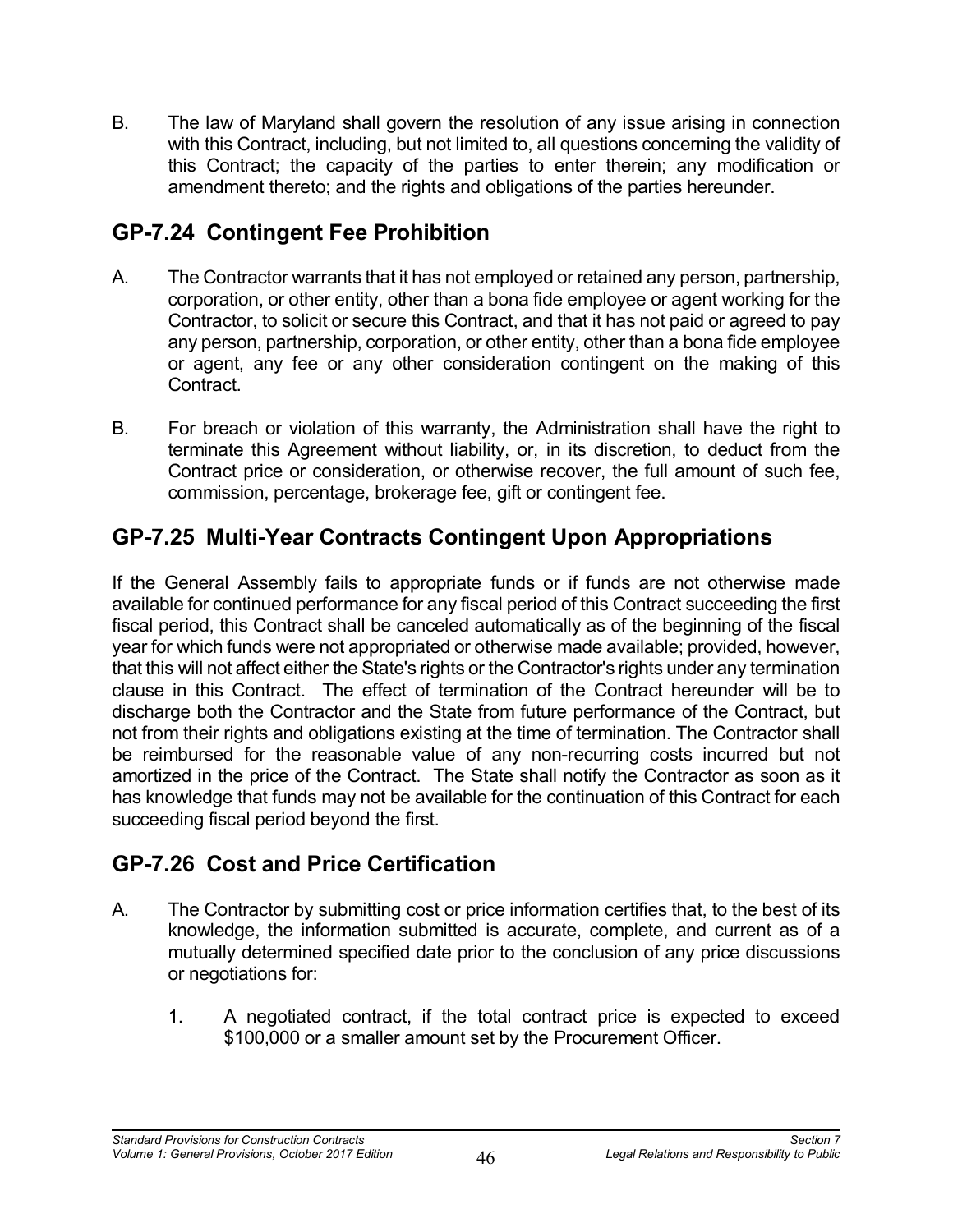- 2. A change order or contract modification, expected to exceed \$100,000 or a smaller amount set by the Procurement Officer.
- B. The price under this Contract and any change order or modification hereunder, including profit or fee, shall be adjusted to exclude any significant price increase occurring because the Contractor furnished cost or price information which, as of the date agreed upon between the parties, was inaccurate, incomplete, or not current.

#### **GP-7.27 Corporate Registration and Tax Payment Certification**

Corporations are required to execute a certification of corporation registration and tax payment in the form included in the Contract Documents.

### **GP-7.28 Buy American Steel Act**

The provisions of **COMAR 21.11.02** pertaining to implementation of the "Buy American Steel" Act (**Subtitle 3 of Title 17** of the State Finance and Procurement Article of the Annotated Code of Maryland) are incorporated in this Contract by reference.

### **GP-7.29 Minority Business Enterprise and Affirmative Action**

- A. This Contract is subject to **Executive Order 01.01.1970.15**, December 9, 1970; amended by **Order 01.01.1976.05**, July 9, 1976 (Code of Fair Practices), and **COMAR 21.11.04** Contractor's Affirmative Action Plan Review/Approval and Compliance Monitoring Process-DOT. This Contract is also subject to the applicable provisions of **Title 14, Subtitle 3** of the State Finance and Procurement Article of the Annotated Code of Maryland; **COMAR 21.11.03** Minority Business Enterprise Policies; and provisions of **COMAR 11.01.10** which incorporate by reference the current revision of the Minority Business Enterprise Program. Copies of the Minority Business Enterprise Program may be obtained from the Department of Transportation, Office of Minority Business Enterprise/Equal Employment Opportunity Program, P.O. Box 8755, BWI Airport, Maryland 21240. This Contract is also subject to all applicable Federal and State laws and regulations pertaining to Minority Business Enterprise and Affirmative Action.
- B. To the extent any of the above laws or regulations are applicable to this Contract they are specifically incorporated herein.
- C. Third Tier Contracting:
	- 1. Two conditions must be met before an Administration may approve a third tier contracting arrangement which may be entered into to meet an MBE goal.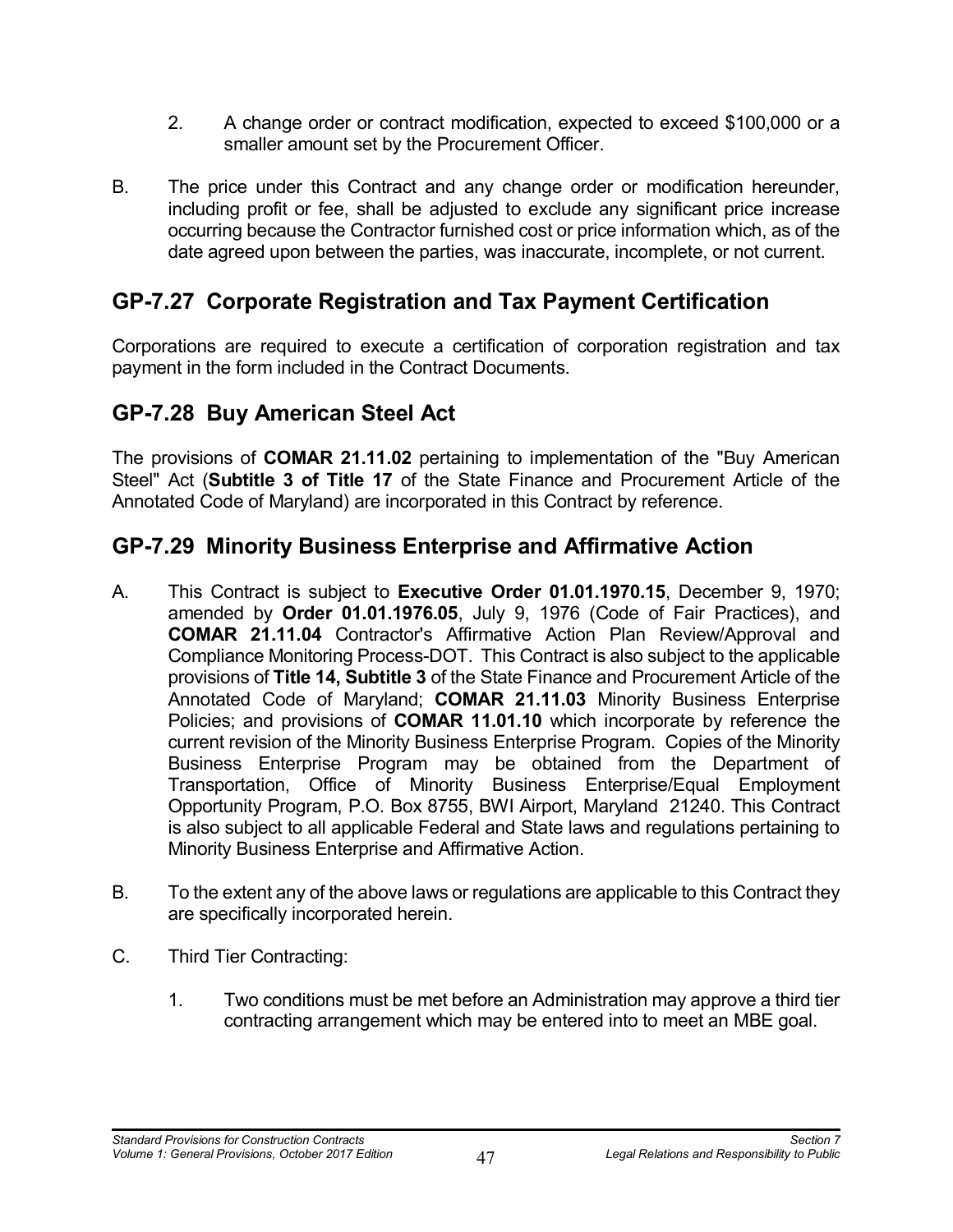- a. The Administration awarding the Contract must be satisfied that there is no way except by third tier contracting that an MBE goal can be achieved;
- b. The Contractor must request of the Administration in writing, prior to the award on the Contract, that approval be granted for each third tier contract arrangement. The request must contain specifics as to why a third tier contracting arrangement should be approved.
- 2. An Administration approving a third tier contract should do so in writing, setting forth the parameters of the Contract. All records of the Contract will be maintained by the Administration granting approval.
- 3. Third tier contracting to meet an MBE goal is to be considered the exception and not the rule.

# **GP-7.30 Prevailing Wage Contracts for Public Works**

- A. The Provisions of **Subtitle 2 of Title 17** of the State Finance and Procurement Article of the Annotated Code of Maryland and **COMAR 21.11.11** pertaining to Prevailing Wage for Public Works are incorporated in construction contracts of Five Hundred Thousand Dollars (\$500,000.00) or more by reference.
- B. When all or a portion of the cost of a project is funded by the U.S. Government, and the cost of the project exceeds Two Thousand Dollars (\$2,000.00) the minimum wage rates and benefits paid to workmen under the Contract shall be those prevailing in the locality as predetermined by the Secretary of Labor pursuant to the Davis-Bacon Act (**40 USC 276a to a-7**) and Regulations (**29 CFR, Part 5**) promulgated there under. Davis Bacon rates applicable to this agreement, if any, are specified elsewhere in the Contract Document.

# **GP-7.31 Small Business Procurements**

If the solicitation for bid indicates that this procurement has been designated for a small business preferences, the appropriate provisions of **COMAR 21.11.01** pertaining to small business preferences shall apply and are incorporated herein by reference.

## **GP-7.32 Financial Disclosure**

The Contractor shall comply with the provisions of **Section 13-221** of the State Finance and Procurement Article of the Annotated Code of Maryland which requires that every business that enters into contracts, leases or other agreements with the State of Maryland or its agencies during a calendar year under which the business is to receive in the aggregate One Hundred Thousand Dollars (\$100,000.00) or more, shall, within 30 days of the time when the aggregate value of these contracts, leases or other agreements reaches One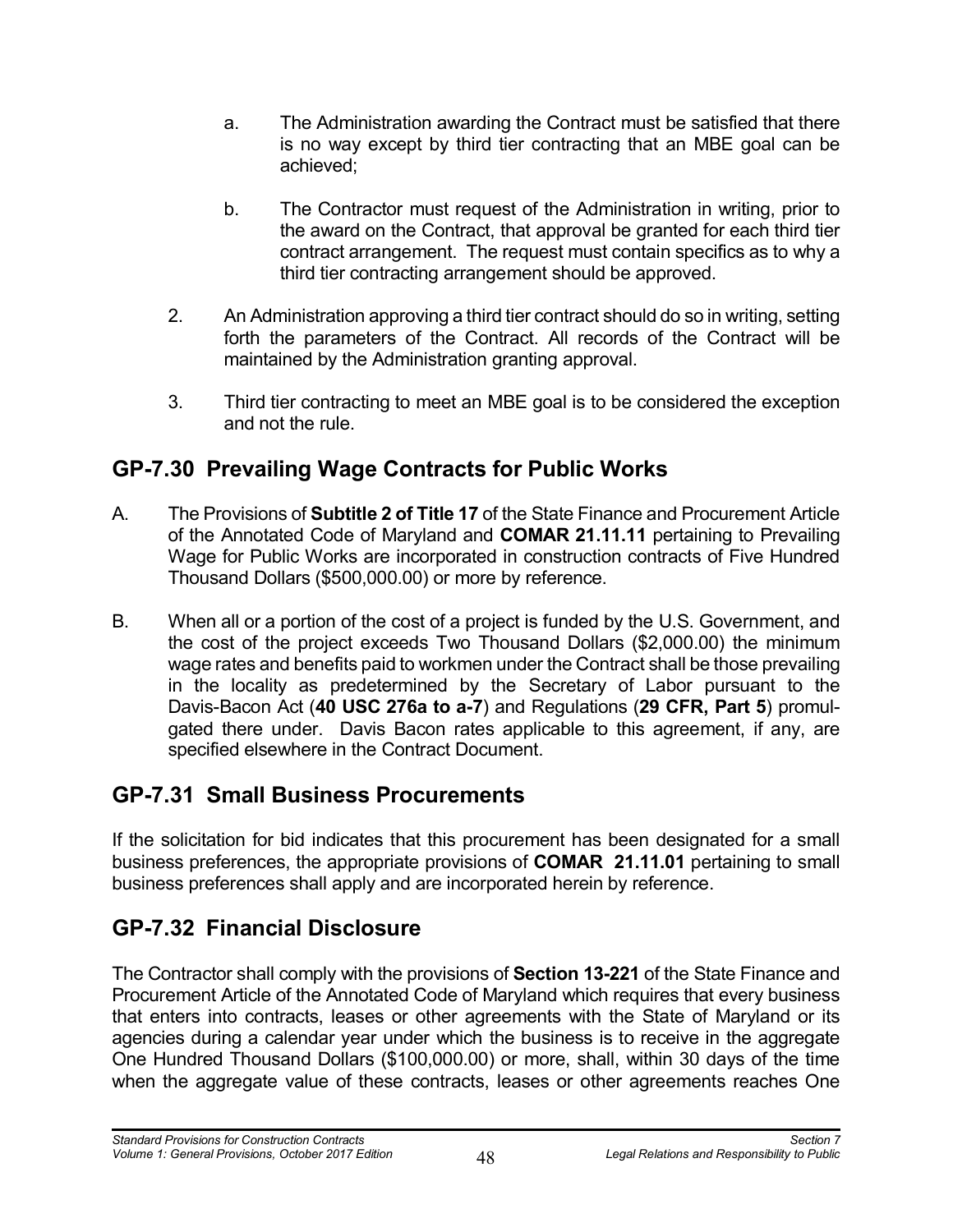Hundred Thousand Dollars (\$100,000.00), file with the Secretary of the State of Maryland certain specified information to include disclosure of beneficial ownership of the business.

## **GP-7.33 Political Contribution Disclosure**

The Contractor shall comply with the provisions of **Article 33, Sections 30-1 through 30-4** of the Annotated Code of Maryland which require that every person that enters into contracts, leases, or other agreements with the State of Maryland or a political subdivision of the State, including its agencies, during a calendar year under which a person receives in the aggregate Ten Thousand Dollars (\$10,000.00) or more, shall on or before February 1 of the following year file with the Secretary of State of Maryland certain specified information to include disclosure of political contributions in excess of One Hundred Dollars (\$100) to a candidate for elective office in any primary or general election.

# **GP-7.34 Conflict of Interest Law**

It is unlawful for any State officer, employee, or agent to participate personally in his/her official capacity through decision, approval, disapproval, recommendation, advice, or investigation in any contract or other matter in which he, his/her spouse, parent, minor child, brother, or sister has a financial interest or to which any firm, corporation, association, or other organization in which he/she has a financial interest or in which he/she is serving as an officer, director, trustee, partner, or employee is a party, or to which any person or organization with whom he/she is negotiating or has any arrangement concerning prospective employment, is a party, unless such officer, employee, or agent has previously complied with the provisions of **Article 40A, Subsection 3-101** et seq of the Annotated Code of Maryland.

# **GP-7.35 Pre-Existing Regulations**

In accordance with the provisions of **Section 11-206** of the State Finance and Procurement Article, Annotated Code of Maryland, the regulations set forth in Title 21 of the Code of Maryland Regulations (**COMAR Title 21**) in effect on the date of execution of this Contract are applicable to this Contract.

## **GP-7.36 Retention of Records**

- A. The Contractor shall retain and maintain all records and documents, including, but not limited to, cost or pricing data, relating to this Contract for three years after final payment by the State hereunder or any applicable statute of limitations, whichever is longer, and shall make them available for inspection and audit by authorized representatives of the State, including the Procurement Officer or his/her designee at all reasonable times.
- B. The Contractor shall include the provisions of this Paragraph in all subcontracts.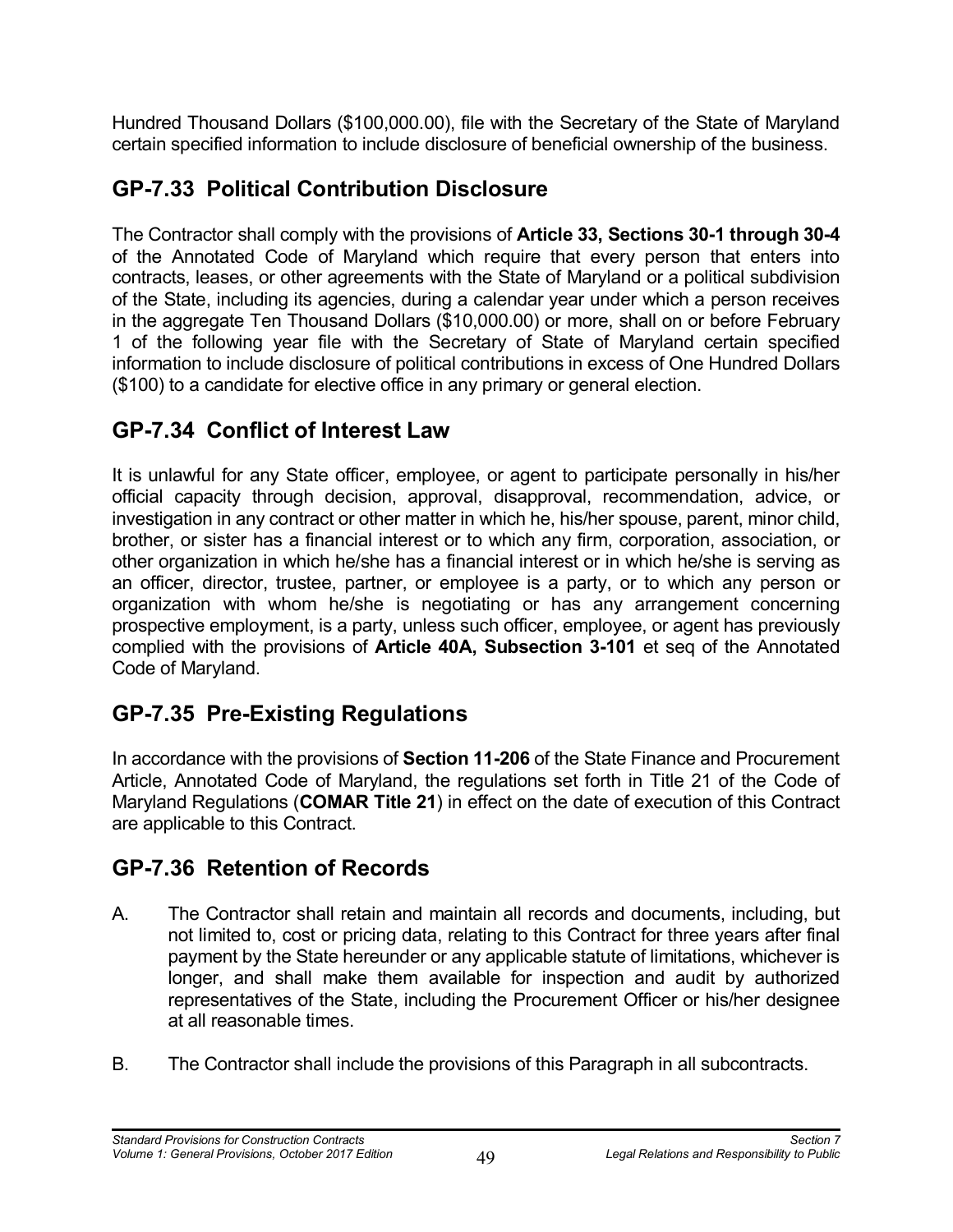### **GP-8.01 Subcontracting**

- A. Except as may be provided elsewhere in the Contract, the Contractor to whom a contract is awarded shall perform with his/her own organization and with the assistance of workmen under his/her immediate supervision, work of a value of not less than fifty (50) percent of the total original value of the Contract.
- B. No portion of the Contract shall be subcontracted, assigned or otherwise disposed of except with the written consent of the Procurement Officer. Any assignment, subcontract or other disposition of all or part of this Contract without the express written consent of the Procurement Officer shall be null and void. Consent to subcontract, assign or otherwise dispose of any portion of the Contract shall not be construed to relieve the Contractor or surety of any responsibility for the fulfilling of all the requirements of the Contract.
- C. The Contractor shall incorporate by reference or otherwise include these General Provisions in every subcontract issued pursuant to or under this Contract, and shall require that the same reference or inclusion be contained in every subcontract entered into by any of its subcontractors.

## **GP-8.02 Notice to Proceed**

After the Contract has been executed, the Administration will, within the time limit specified by the Administration elsewhere in the Contract Documents, issue to the Contractor a "Notice to Proceed" and this notice will stipulate when the Contractor is expected to begin work. The specified contract time shall begin on the date stipulated in the Notice to Proceed or, if an earlier start is authorized in the Notice to Proceed, on the day work (other than the erection of the inspection office construction stakeouts and mobilization) actually starts. Work done prior to receipt of the Notice to Proceed is unauthorized and will not be measured or paid for.

#### **GP-8.03 Prosecution of the Work**

- A. The Contractor shall begin work promptly within the time specified by the Procurement Officer and shall notify the Procurement Officer at least forty eight (48) hours before starting work.
- B. After the work has once been started, it shall be prosecuted continuously on all acceptable working days without stoppage until the entire Contract is complete.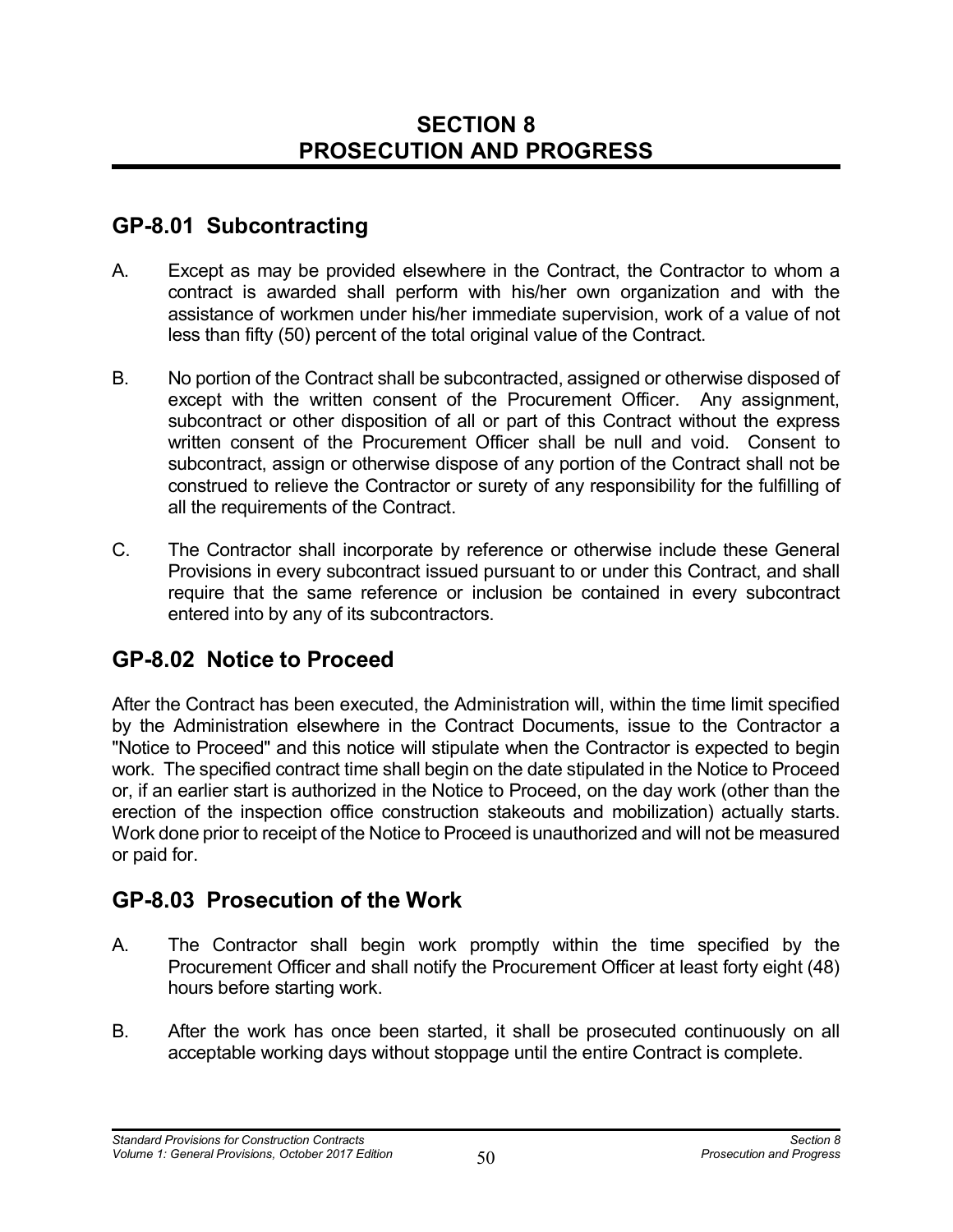C. Should the prosecution of the work for any reason be discontinued, the Contractor shall notify the Procurement Officer of his/her intention to stop and shall also notify the Procurement Officer at least twenty four (24) hours in advance of resuming operations. Said notification shall be confirmed in writing.

### **GP-8.04 Progress Schedule**

- A. Within thirty (30) days after notice to proceed, the Contractor shall furnish the Procurement Officer a "Progress Schedule" showing the proposed order of work and indicating the time required for the completion of the work. Said progress schedule shall be used to establish major construction operations and to check on the progress of the work. The Contractor shall submit revised progress schedules as directed by the Procurement Officer.
- B. If the Contractor fails to submit the progress schedule within the time prescribed, or the revised schedule within the requested time, the Procurement Officer may withhold approval of progress payment estimates until such time as the Contractor submits the required progress schedules or may terminate the Contract for default.
- C. If, in the opinion of the Procurement Officer, the Contractor falls significantly behind the approved progress schedule, the Contractor shall take any and all steps necessary to improve his/her progress. This may require the Contractor to increase the number of shifts, initiate or increase overtime operations, increase days of work in the work week, or increase the amount of construction plants, or all of them. The Procurement Officer may also require the Contractor to submit for approval supplemental progress schedules detailing the specific operational changes to be instituted to regain the approved schedule, all without additional cost to the Administration.
- D. Failure of the Contractor to comply with the requirements of the Procurement Officer under this provision shall be grounds for determination by the Procurement Officer that the Contractor is not prosecuting the work with such diligence as will insure completion within the time specified. Upon such determination, the Procurement Officer may terminate the Contractor's right to proceed with the work, or any separable part thereof, in accordance with **GP-8.08** of these General Provisions.

## **GP-8.05 Limitations of Operation**

The Contractor shall conduct the work at all times in such a manner and in such sequence as will assure the least interference with the public.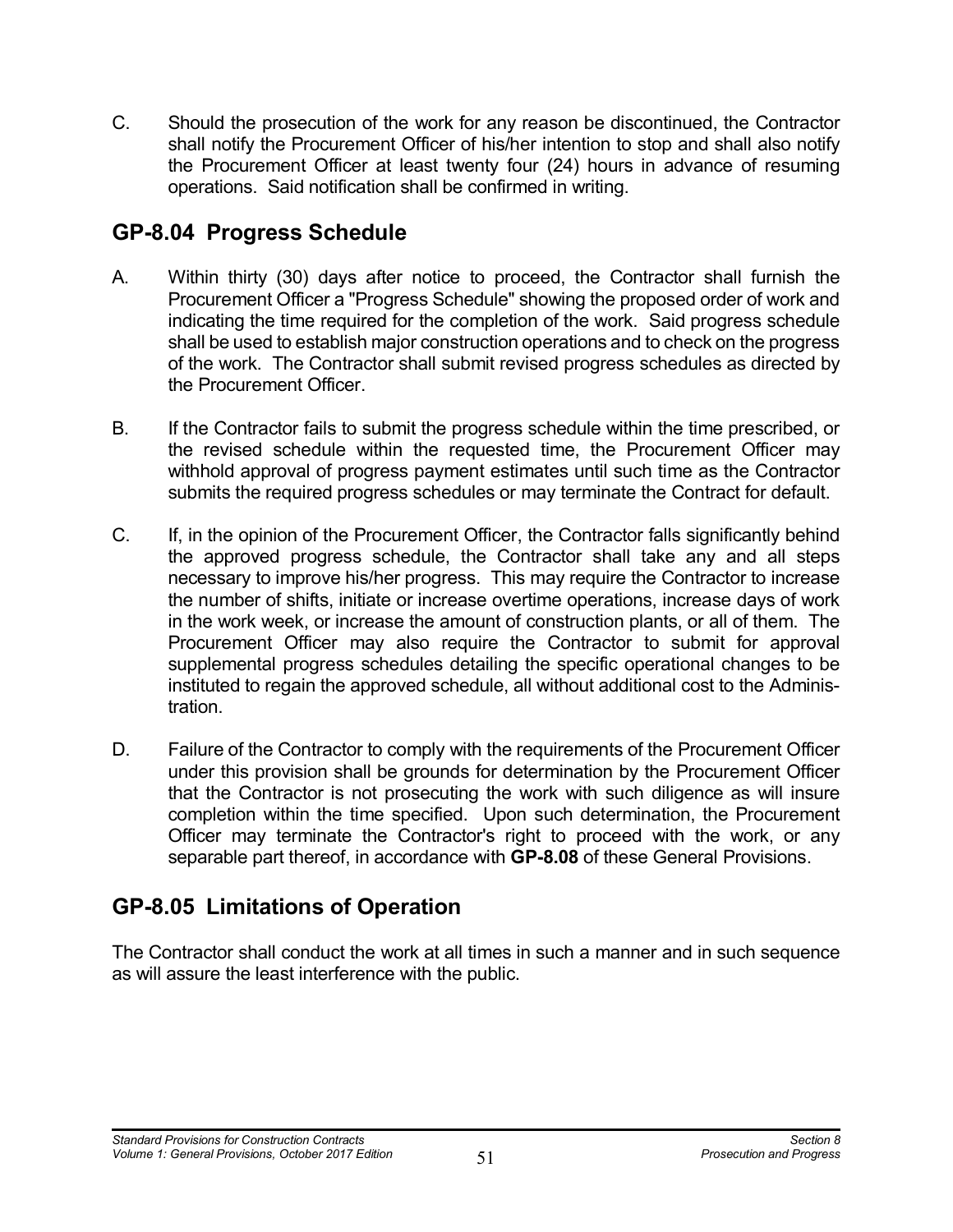#### **GP-8.06 Character of Workmen, Methods and Equipment**

- A. The Contractor shall employ sufficient labor and equipment for prosecuting the several classes of work to full completion in the manner and time required by the Contract.
- B. Workmen must have sufficient skill and experience to perform properly the work assigned to them. All workmen engaged in special work or skilled work shall have sufficient experience in such work and in the operation of the equipment required to perform all work properly and satisfactorily.
- C. Any person employed by the Contractor or by any subcontractor who, in the opinion of the Procurement Officer, does not perform his/her work in a proper manner or is intemperate or disorderly shall, at the written request of the Procurement Officer, be removed forthwith by the Contractor or subcontractor employing such foreman or workman, and shall not be employed again in any portion of the work without the approval of the Procurement Officer.
- D. Should the Contractor fail to remove such person or persons as required above, or fail to furnish suitable and sufficient personnel for the proper prosecution of the work, the Procurement Officer may withhold estimates which are or may become due on the Contract until a satisfactory understanding has been reached.
- E. Equipment to be used on the work shall meet the requirements of the work and produce a satisfactory quality of work. The Procurement Officer may order the removal and require replacement of any unsatisfactory equipment.
- F. When the methods and equipment to be used by the Contractor in accomplishing the construction are not prescribed in the Contract, the Contractor is free to use any methods or equipment that he/she demonstrates to the satisfaction of the Procurement Officer will accomplish the Contract work in conformity with the requirements of the Contract.
- G. When the Contract specifies that the construction be performed by the use of certain methods and equipment, such methods and equipment shall be used unless others are authorized by the Procurement Officer in writing. If the Contractor desires to use a method or type of equipment other than those specified in the Contract, he/she may request authority from the Procurement Officer to do so. The request shall be in writing and shall include a full description of the methods and equipment proposed to be used and an explanation of the reasons for desiring to make the change. If approval is given, it will be on the condition that the Contractor will be fully responsible for producing construction work in conformity with Contract requirements. If, after trial use of the substituted methods or equipment, the Procurement Officer determines that the work produced does not meet Contract requirements, the Contractor shall discontinue the use of the substituted method or equipment and shall complete the remaining construction with the specified methods and equipment. The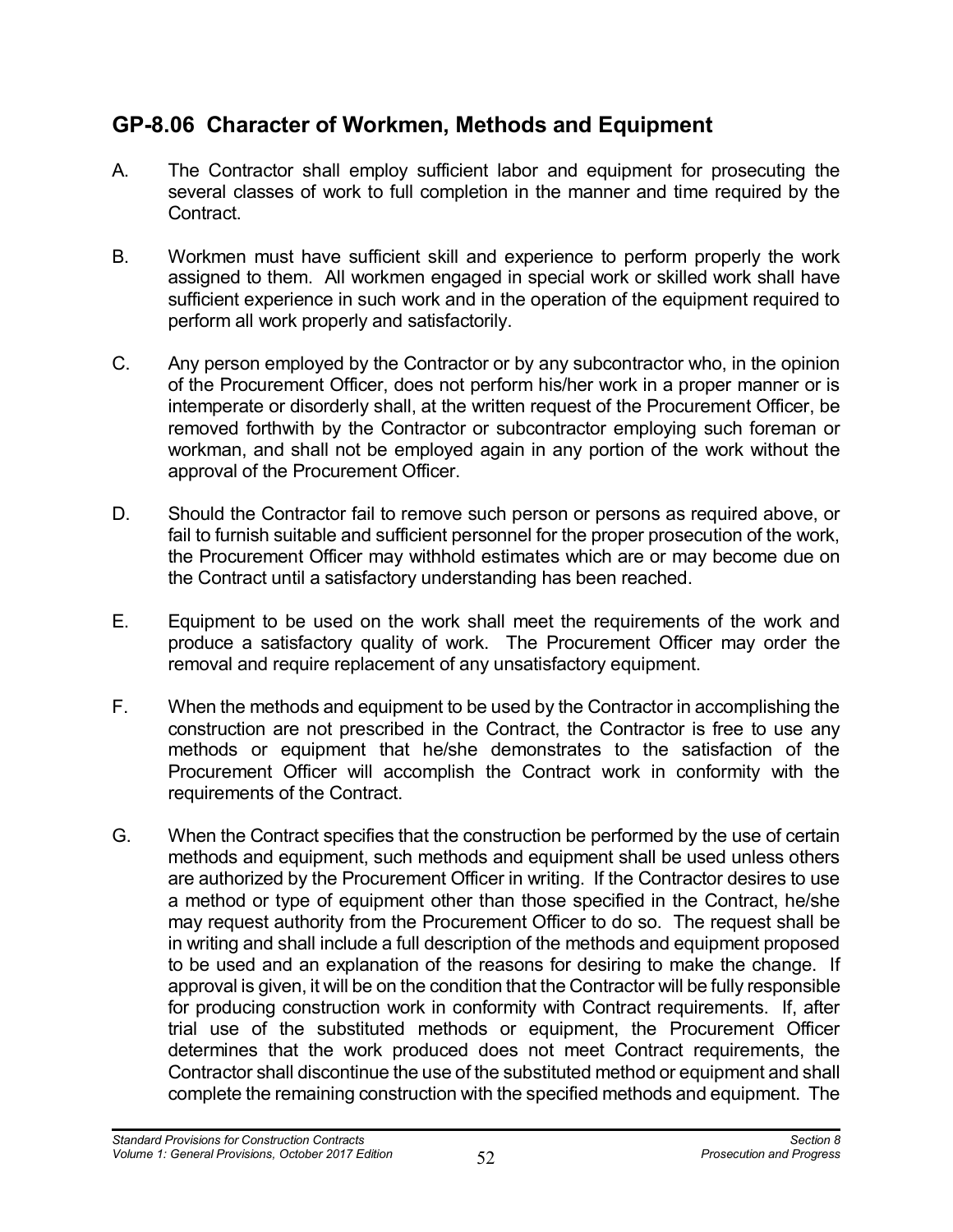Contractor shall remove the deficient work and replace it with work of specified quality, or take such other corrective action as the Procurement Officer may direct. No change will be made in basis of payment for the construction items involved nor in Contract time as the result of authorizing a change in methods or equipment under these provisions.

#### **GP-8.07 Suspension of Work**

- A. The Procurement Officer unilaterally may order the Contractor in writing to suspend, delay, or interrupt all or any part of the work for a period of time as he/she may determine to be appropriate for the convenience of the State.
- B. If the performance of all or any part of the work is for an unreasonable period of time, suspended, delayed, or interrupted by an act of the Procurement Officer in the Administration of this Contract, or by his/her failure to act within the time specified in this Contract (or if no time is specified, within a reasonable time), an adjustment shall be made for any increase in the cost of performance of this Contract (excluding profit) necessarily caused by an unreasonable suspension, delay, or interruption and the Contract modified in writing accordingly. However, no adjustment shall be made under this clause for any suspension, delay, or interruption to the extent that performance would have been so suspended, delayed, or interrupted by any other cause, including the fault or negligence of the Contractor; or for which an equitable adjustment is provided for or excluded under any other provisions of this Contract.

No claim under this clause shall be allowed:

- 1. for any costs incurred more than twenty (20) days before the Contractor shall have notified the Procurement Officer in writing of the act or failure to act involved (but this requirement shall not apply as to a claim resulting from a suspension order); and,
- 2. unless the claim, in an amount stated, is asserted in writing as soon as practicable after the termination of a suspension, delay, or interruption, but not later than the date of final payment under the Contract.

#### **GP-8.08 Termination for Default - Damages for Delay - Time Extensions**

A. If the Contractor refuses or fails to prosecute the work, or any separable part thereof, with such diligence as shall insure its completion within the time specified in this Contract, or any extension thereof, or fails to complete said work within this time, the State may, by written notice to the Contractor, terminate his/her right to proceed with the work, or the part of the work as to which there has been delay. In this event the State may take over the work and prosecute the same to completion, by contract or otherwise, and may take possession of and utilize in completing the work the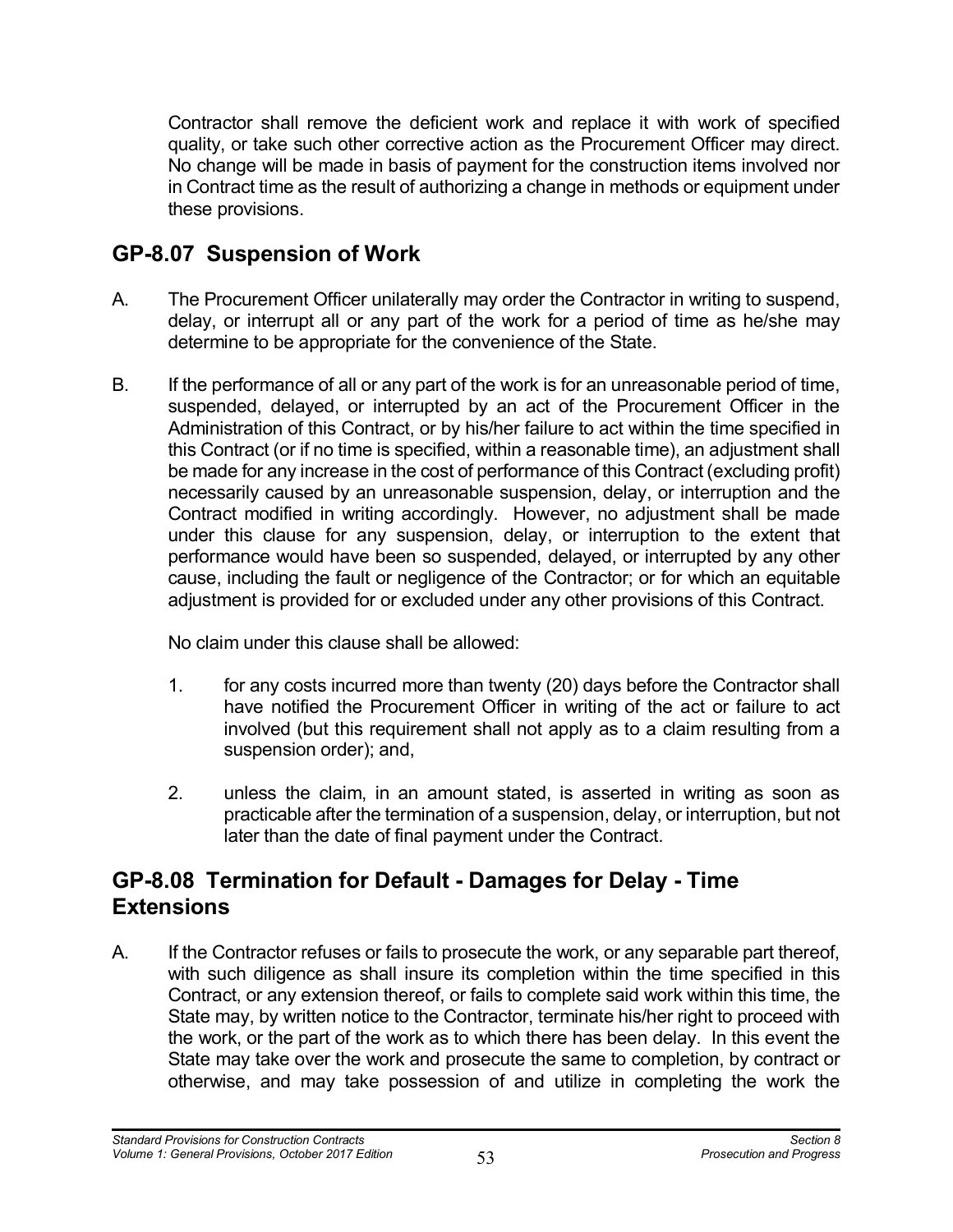materials, appliances, and plant as may be on the site of the work and necessary therefore. Whether or not the Contractor's right to proceed with the work is terminated, he/she and his/her sureties shall be liable for any damage to the State resulting from his/her refusal or failure to complete the work within the specified time.

- B. If fixed and agreed liquidated damages are provided in the Contract and if the State so terminates the Contractor's right to proceed, the resulting damage shall consist of such liquidated damages until a reasonable time as may be required for final completion of the work together with any increased costs occasioned the State in completing the work.
- C. If fixed and agreed liquidated damages are provided in the Contract and if the State does not so terminate the Contractor's right to proceed, the resulting damage shall consist of these liquidated damages until the work is completed or accepted.
- D. The Contractor's right to proceed may not be so terminated nor the Contractor charged with resulting damages if:
	- 1. The delay in the completion of the work arises from unforeseeable causes beyond the control and without the fault or negligence of the Contractor, including but not restricted to, acts of God, acts of the public enemy, acts of the State in either its sovereign or contractual capacity, acts of another Contractor in the performance of a contract with the State, fires, floods, epidemics, quarantine restrictions, strikes, freight embargoes, unusually severe weather, or delays of subcontractors or suppliers arising from unforeseeable causes beyond the control and without the fault or negligence of both the Contractor and the subcontractors or suppliers; and
	- 2. The Contractor, within 10 days from the beginning of any such delay (unless the Procurement Officer grants a further period of time before the date of final payment under the Contract), notifies the Procurement Officer in writing of the causes of delay. The Procurement Officer shall ascertain the facts and the extent of the delay and extend the time for completing the work when, in his/her judgment, the findings of fact justify such an extension, and his/her findings of fact shall be final and conclusive on the parties, subject only to appeal as provided in the "Disputes" clause of this Contract.
- E. If, after notice of termination of the Contractor's right to proceed under the provisions of this clause, it is determined for any reason that the Contractor was not in default under the provisions of this clause, or that the delay was excusable under the provisions of this clause, the rights and obligations of the parties shall, if the Contract contains a clause providing for termination for convenience of the State, be the same as if the notice of termination had been issued pursuant to the clause. If, in the foregoing circumstances, this Contract does not contain a clause providing for termination for convenience of the State, the Contract shall be equitably adjusted to compensate for the termination and the Contract modified accordingly; failure to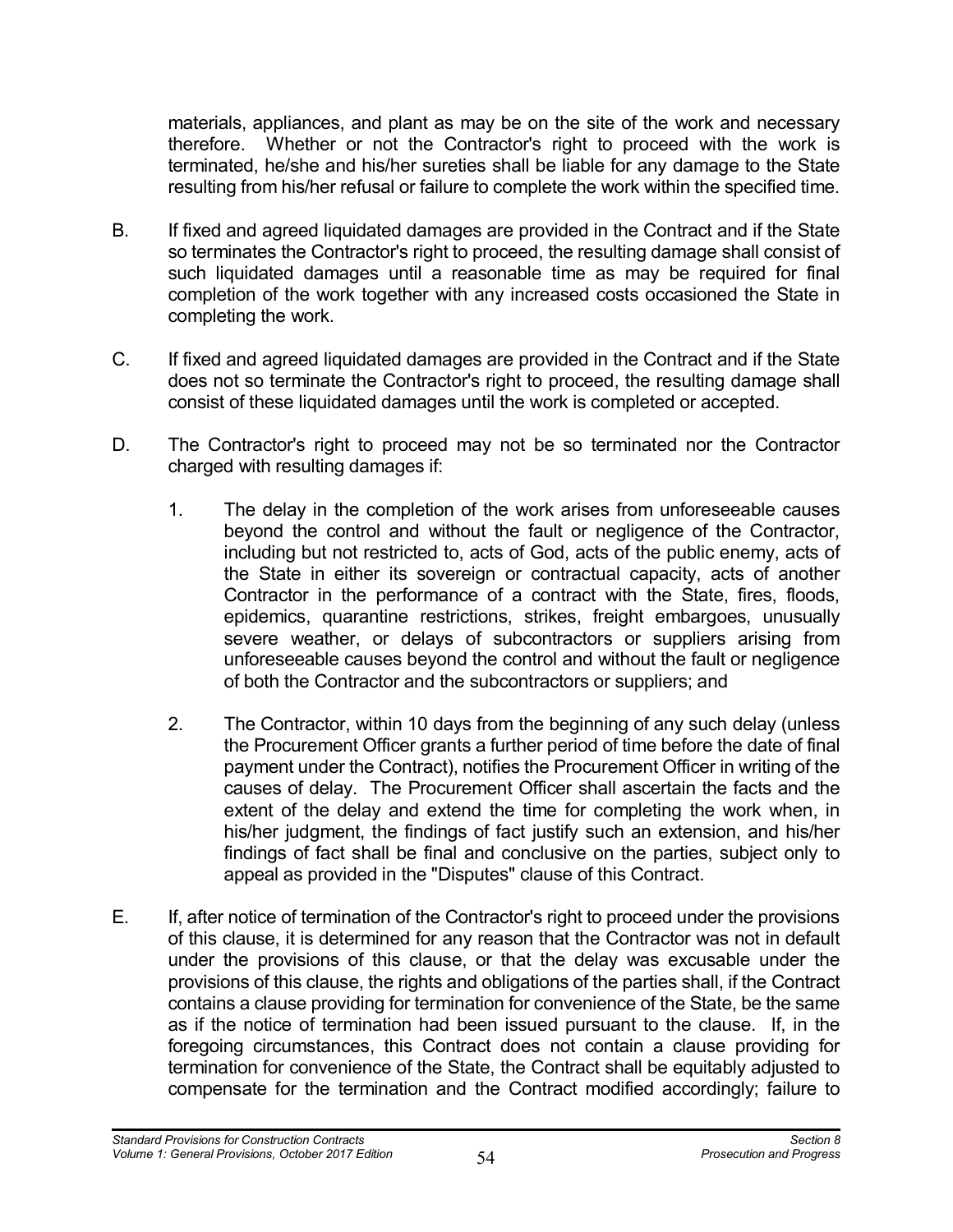agree to any such adjustment shall be a dispute concerning a question of fact within the meaning of the clause of this Contract entitled "Disputes".

- F. The rights and remedies of the State provided in this clause are in addition to any other rights and remedies provided by law or under this Contract.
- G. As used in Paragraph D.1. of this clause, the term "subcontractors or suppliers" means subcontractors or suppliers at any tier.

#### **GP-8.09 Liquidated Damages**

- A. Time is an essential element of the Contract and it is important that the work be vigorously prosecuted until completion.
- B. For each day that any work shall remain uncompleted beyond the time(s) specified elsewhere in the Contract, the Contractor and/or his/her surety shall be liable for liquidated damages in the amount(s) provided for in the solicitation, provided, however, that due account shall be taken of any adjustment of specified completion time(s) for completion of work as granted by approved change orders.

#### **GP-8.10 Termination for Convenience of the State**

- A. The performance of work under this Contract may be terminated by the State in accordance with this clause in whole, or from time to time in part, whenever the Procurement Officer shall determine that such termination is in the best interest of the State. Any such termination shall be effected by delivery to the Contractor of a Notice of Termination specifying the extent to which performance of work under the Contract is terminated, and the date upon which such termination becomes effective.
- B. After receipt of Notice of Termination, and except as otherwise directed by the Procurement Officer, the Contractor shall:
	- 1. Stop work under the Contract on the date and to the extent specified in the Notice of Termination;
	- 2. Place no further orders or subcontracts for materials, services or facilities, except as may be necessary for completion of the portion of the work under the Contract as is not terminated;
	- 3. Terminate all orders and subcontracts to the extent that they relate to the performance of work terminated by Notice of Termination;
	- 4. Assign to the State in the manner, at the times, and to the extent directed by the Procurement Officer, all of the right, title, and interest of the Contractor under the orders and subcontracts so terminated, in which case the State shall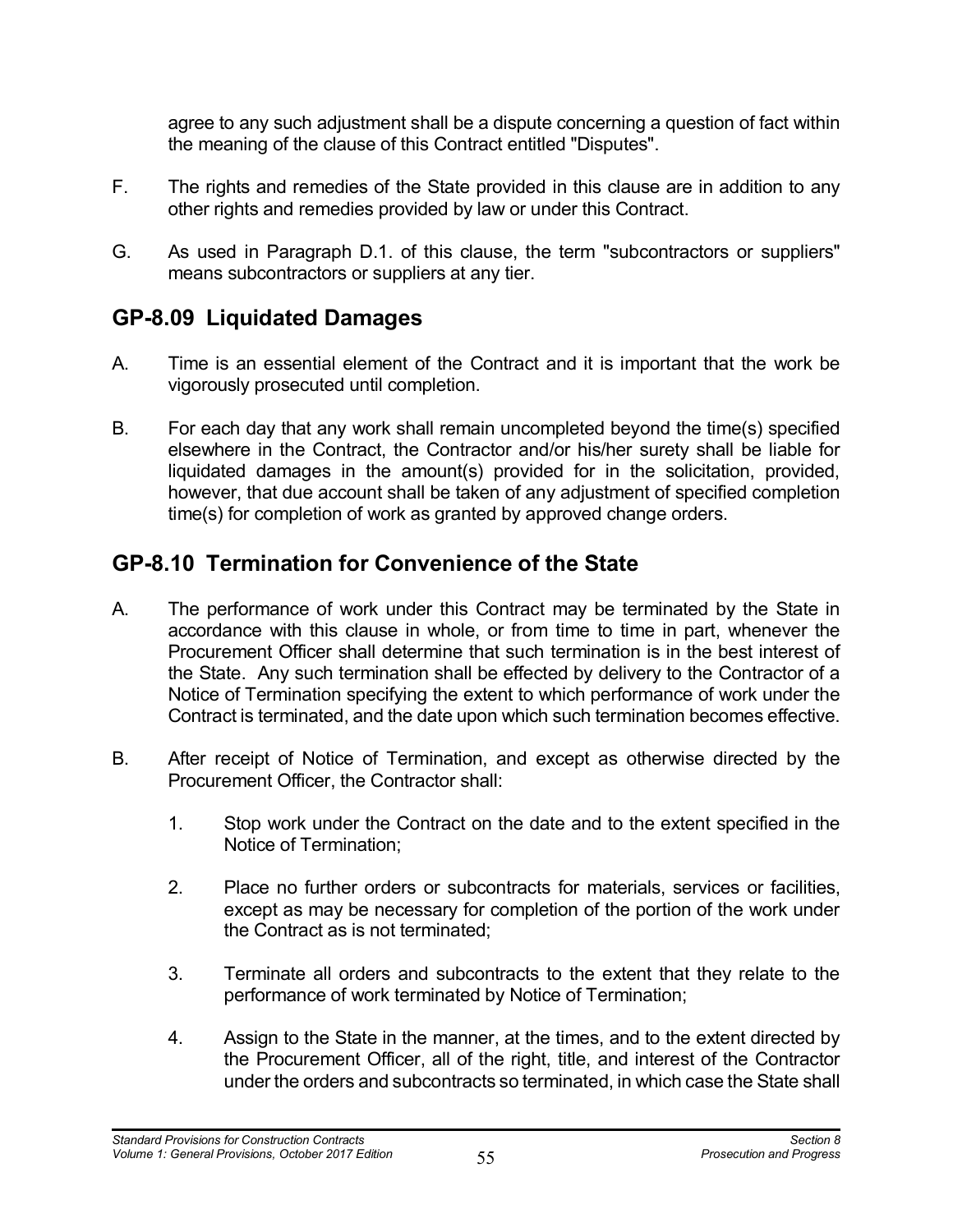have the right, in its discretion, to settle or pay any or all claims arising out of the termination of such orders and subcontracts;

- 5. Settle all outstanding liabilities and all claims arising out of the termination of orders and subcontracts, with the approval or ratification of the Procurement Officer, to the extent he/she may require, which approval or ratification shall be final for all the purposes of this clause;
- 6. Transfer title and deliver to the State, in the manner, at the times and to the extent, if any, directed by the Procurement Officer:
	- a. the fabricated or unfabricated parts, work in process, completed work, supplies, and other material produced as a part of, or acquired in connection with the performance of the work terminated by the Notice of Termination, and
	- b. the completed or partially completed plans, drawings, information, and other property which, if the Contract had been completed, would have been required to be furnished to the State;
- 7. Use its best effort to sell, in the manner, at the times, to the extent, and at the price or prices directed or authorized by the Procurement Officer, any property of the types referred to in 6 above; provided, however, that the Contractor:
	- a. may not be required to extend credit to any purchaser, and
	- b. may acquire any such property under the conditions prescribed by and at a price or prices approved by the Procurement Officer; and provided further that the proceeds of any such transfer or disposition shall be applied in reduction of any payments to be made by the State to the Contractor under this Contract or shall otherwise be credited to the price or cost of the work covered by this Contract or paid in such other manner as the Procurement Officer may direct;
- 8. Complete performance of such part of the work as may not have been terminated by the Notice of Termination; and
- 9. Take any action that may be necessary, or as the Procurement Officer may direct, for the protection and preservation of the property related to this Contract which is in the possession of the Contractor and in which the State has or may acquire an interest. The Contractor shall submit to the Procurement Officer a list, certified as to quantity and quality, of any or all items of termination inventory not previously disposed of, exclusive of items the disposition of which has been directed or authorized by the Procurement Officer, and may request the State to remove such items or enter into a storage agreement covering them. Not later than fifteen (15) days thereafter,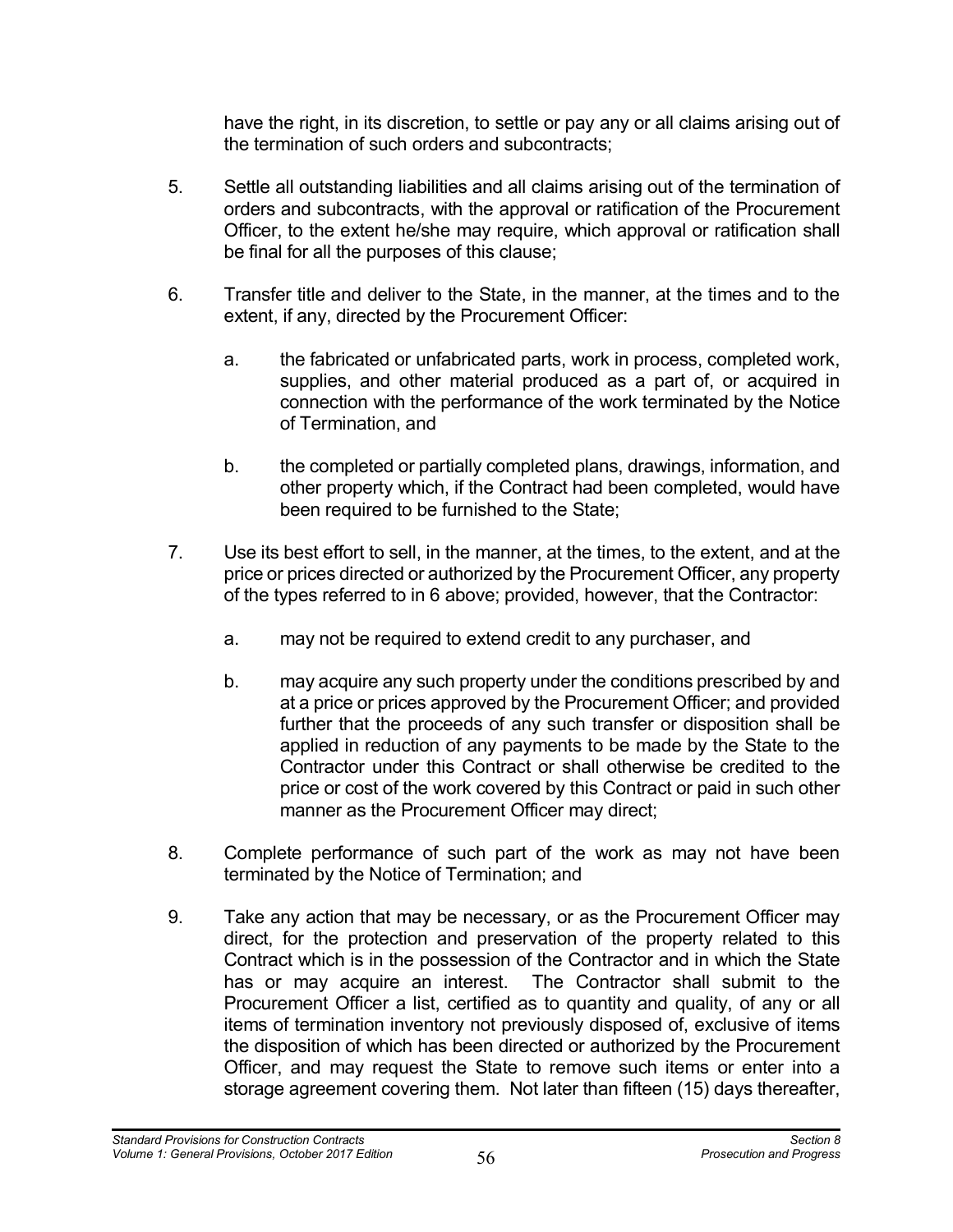the State shall accept title to such items and remove them or enter into a storage agreement covering the same; provided, that the list submitted shall be subject to verification by the Procurement Officer upon removal of the items, or if the items are stored, within forty five (45) days from the date of submission of the list, and any necessary adjustment to correct the list as submitted shall be made prior to final settlement.

- C. After receipt of a Notice of Termination, the Contractor shall submit to the Procurement Officer his/her termination claim, in the form and with certification prescribed by the Procurement Officer. This claim shall be submitted promptly but in no event later than one (1) year from the effective date of termination, unless one or more extensions in writing are granted by the Procurement Officer, upon request of the Contractor made in writing within the one year period or authorized extension thereof. However, if the Procurement Officer determines that the facts justify such action, he/she may receive and act upon any such termination claim at any time after the one year period or any extension thereof. Upon failure of the Contractor to submit his/her termination claim within the time allowed or any extension thereof, the Procurement Officer may determine, on the basis of information available to him, the amount, if any, due to the Contractor by reason of the termination and shall thereupon pay to the Contractor the amount so determined.
- D. Subject to the provisions of Paragraph C., the Contractor and the Procurement Officer may agree upon the whole or any part of the amount or amounts to be paid to the Contractor by reason of the total or partial termination of work pursuant to this clause, which amount or amounts may include a reasonable allowance for profit on work done; provided, that such agreed amount or amounts, exclusive of settlement costs, shall not exceed the total contract price as reduced by the amount of payments otherwise made and as further reduced by the Contract price of work not terminated. The Contract shall be amended accordingly, and the Contractor shall be paid the agreed amount. Nothing in Paragraph E. of this clause, prescribing the amount to be paid to the Contractor in the event of failure of the Contractor and the Procurement Officer to agree upon the whole amount to be paid to the Contractor by reason of the termination of work pursuant to this clause, shall be deemed to limit, restrict, or otherwise determine or affect the amount or amounts which may be agreed upon to be paid to the Contractor pursuant to this paragraph.
- E. In the event of the failure of the Contractor and the Procurement Officer to agree as provided in Paragraph D, upon the whole amount to be paid to the Contractor by reason of the termination of work pursuant to this clause, the Procurement Officer shall pay to the Contractor the amounts determined by the Procurement Officer as follows, but without duplication of any amounts agreed upon in accordance with Paragraph D:
	- 1. For completed supplies or services accepted by the State (or sold or acquired as provided in paragraph B.7. above) and for which payment has not theretofore been made, a sum equivalent to the aggregate price for the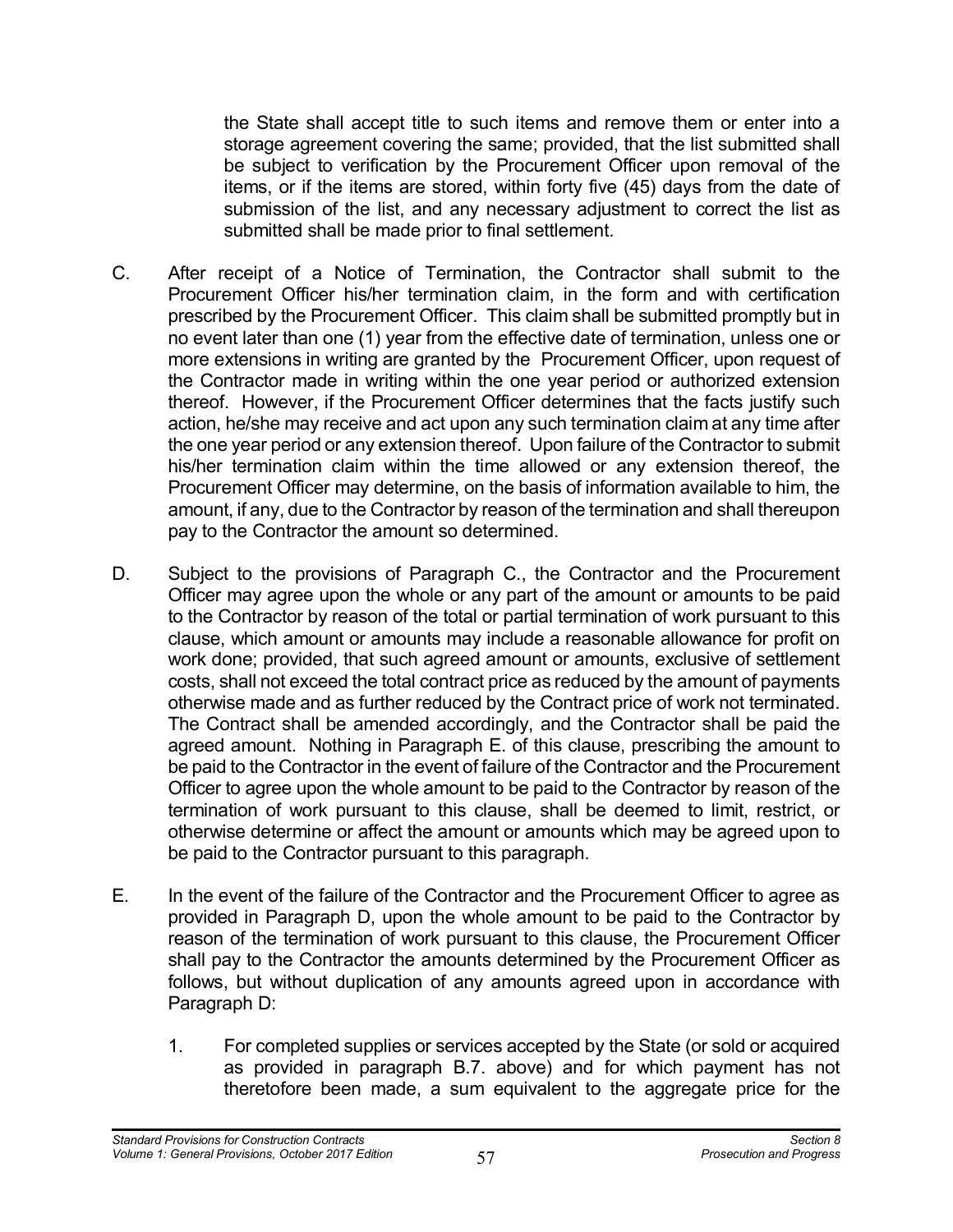supplies or services computed in accordance with the price or prices specified in the Contract, appropriately adjusted for any saving of freight or other charges;

- 2. The total of:
	- a. the costs incurred in the performance of the work terminated, including initial costs and preparatory expense allocable thereto, but exclusive of any costs attributable to supplies or services paid or to be paid for under paragraph E.1. hereof;
	- b. the cost of settling and paying claims arising out of the termination of work under subcontracts or orders, as provided in paragraph B.5. above, which are properly chargeable to the termination portion of the Contract (exclusive of amounts paid or payable on account of supplies or materials delivered or services furnished by subcontractors or vendors before the effective date of the Notice of Termination, which amounts shall be included in the costs payable under (a) above); and
	- c. a sum, as profit on a. above, determined by the Procurement Officer to be fair and reasonable; provided, however, that if it appears that the Contractor would have sustained a loss on the entire Contract had it been completed, no profit shall be included or allowed under this subdivision c. and an appropriate adjustment shall be made reducing the amount of the settlement to reflect the indicated rate of loss; and
	- d. the reasonable cost of settlement accounting, legal, clerical, and other expenses reasonably necessary for the preparation of settlement claims and supporting data with respect to the terminated portion of the Contract and for the termination and settlement of subcontracts thereunder, together with reasonable storage, transportation, and other costs incurred in connection with the protection or disposition of property allocable to this Contract.
- 3. The total sum to be paid to the Contractor under 1. and 2. of this Paragraph shall not exceed the total Contract price as reduced by the amount of payments otherwise made and as further reduced by the Contract price of work not terminated. Except for normal spoilage, and except to the extent that the State shall have otherwise expressly assumed the risk of loss, there shall be excluded from the amounts payable to the Contractor as provided in E.1. and 2.a. above, the fair value, as determined by the Procurement Officer, of property that is destroyed, lost, stolen, or damaged so as to become undeliverable to the State or to a buyer pursuant to Paragraph B.7.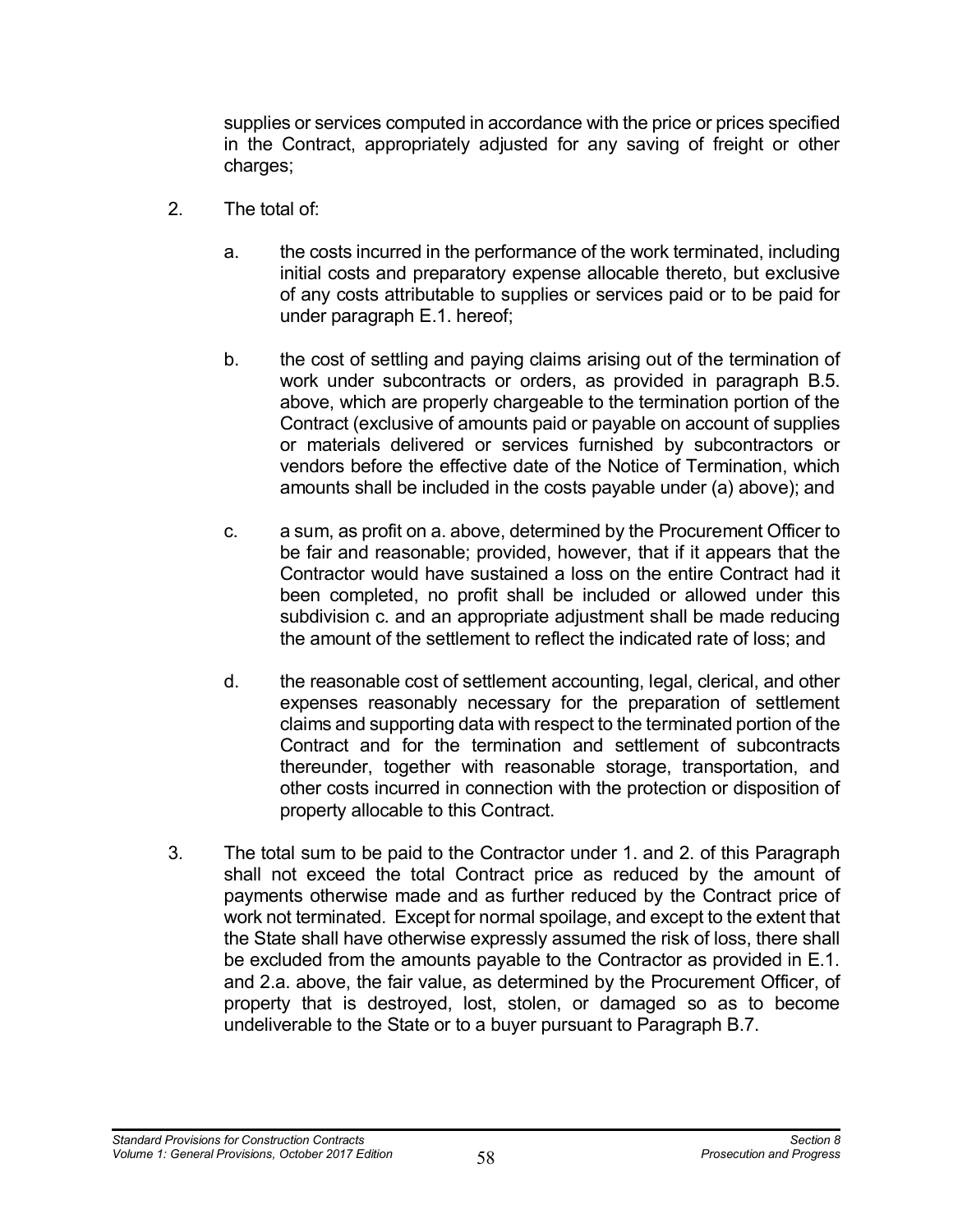- F. Costs claimed, agreed to, or determined pursuant to C., D., E., and I. hereof shall be in accordance with **COMAR 21.09** (Contract Cost Principles and Procedures) as in effect on the date of this Contract.
- G. The Contractor shall have the right of appeal, under the clause of this Contract entitled "Disputes", from any determination made by the Procurement Officer under paragraph C., E., or I. hereof, except that if the Contractor has failed to submit his claim within the time provided in Paragraph C. or I. hereof, and has failed to request extension of such time, he/she shall have no such right of appeal. In any case where the Procurement Officer has made a determination of the amount due under Paragraph D., E., or I. hereof, the State shall pay to the Contractor the following:
	- 1. If there is no right of appeal hereunder or if no timely appeal has been taken, the amount so determined by the Procurement Officer; or,
	- 2. If an appeal has been taken, the amount finally determined on such appeal.
- H. In arriving at the amount due the Contractor under this clause there shall be deducted:
	- 1. All unliquidated advance or other payments or account theretofore made to the Contractor, applicable to the terminated portion of this Contract;
	- 2. Any claim which the State may have against the Contractor in connection with this Contract; and
	- 3. The agreed price for, or the proceeds of sale of, any materials, supplies, or other things acquired by the Contractor or sold, pursuant to the provisions of this clause, and not otherwise recovered by or credited to the State.
- I. If the termination hereunder be partial, the Contractor may file with the Procurement Officer a claim for an equitable adjustment of the price or prices specified in the Contract relating to the continued portion of the Contract (the portion not terminated by the Notice of Termination), and such equitable adjustment as may be agreed upon shall be made in such price or prices. Any claim by the Contractor for an equitable adjustment under this clause shall be asserted within ninety (90) days from the effective date of the termination notice, unless an extension is granted in writing by the Procurement Officer.
- J. The State may, from time to time, under such terms and conditions as it may prescribe, make partial payments and payments on account against costs incurred by the Contractor in connection with the terminated portion of this Contract whenever, in the opinion of the Procurement Officer, the aggregate of such payments shall be within the amount to which the Contractor shall be entitled hereunder. If the total of such payments is in excess of the amount finally agreed or determined to be due under this clause, such excess shall be payable by the Contractor to the State upon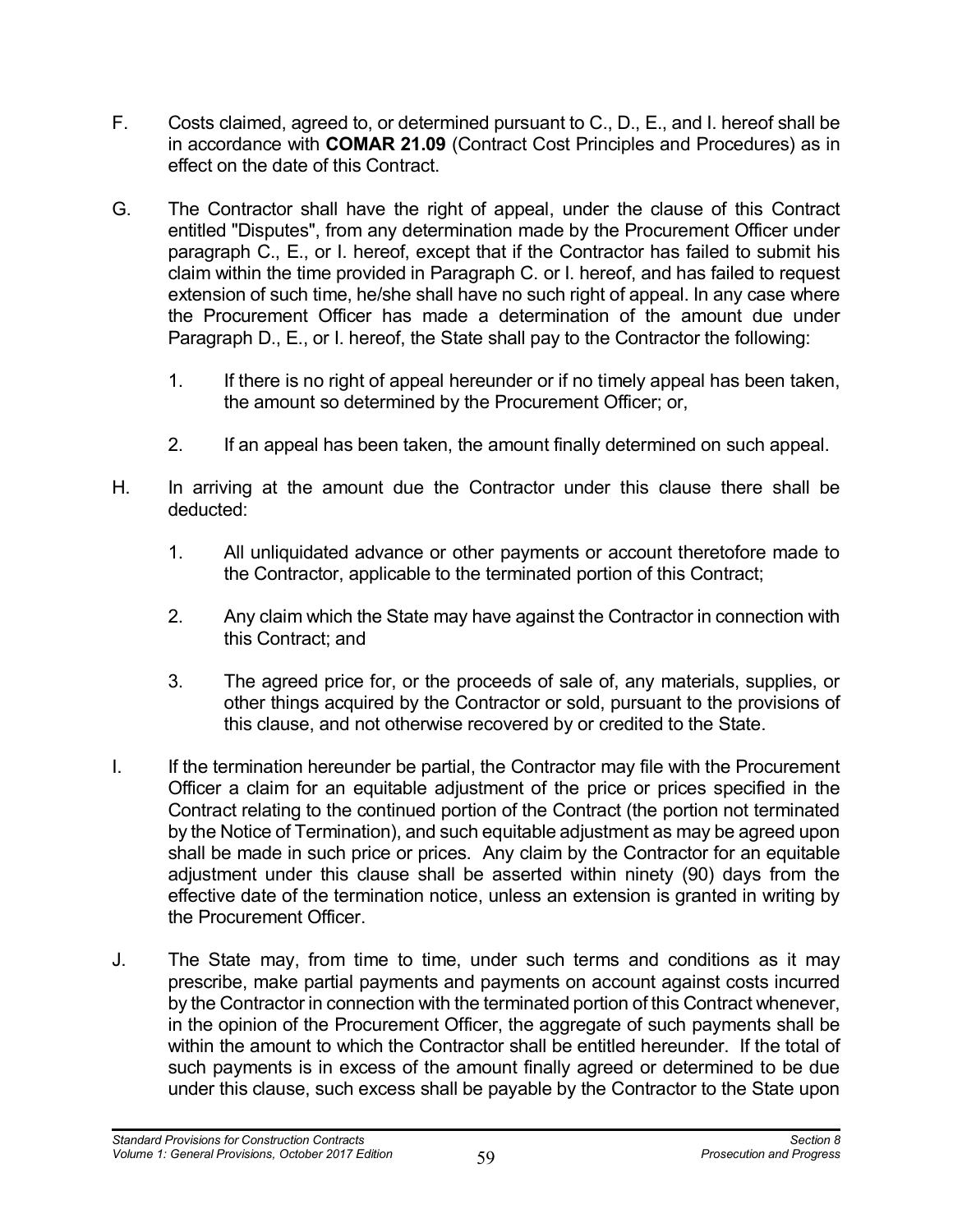demand, together with interest computed at the prime rate established by the State Treasurer for the period from the date such excess payment is received by the Contractor to the date on which the excess is repaid to the State; provided, however, that no interest shall be charged with respect to any such excess payment attributable to a reduction in the Contractor's claim by reason of retention or other disposition of termination inventory until ten days after the date of the retention or disposition, or a later date as determined by the Procurement Officer by reason of the circumstances.

K. Unless otherwise provided for in this Contract, or by applicable statute, the Contractor shall, from the effective date of termination until the expiration of three years after final settlement under this Contract, preserve and make available to the State at all reasonable times at the office of the Contractor but without direct charge to the State, all his/her books, records, documents and other evidence bearing on the costs and expenses of the Contractor under this Contract and relating to the work terminated hereunder, or, to the extent approved by the Procurement Officer, photographs, micro-photographs, or other authentic reproductions thereof.

### **GP-8.11 Successful Termination of Contractor's Responsibility**

A contract will be considered as successfully fulfilled when the work has been completed in accordance with the terms of the Contract; when final acceptance has occurred; when final payment has been authorized; when all of the obligations of the Contractor and his/her surety have been complied with; and when final payment has been made.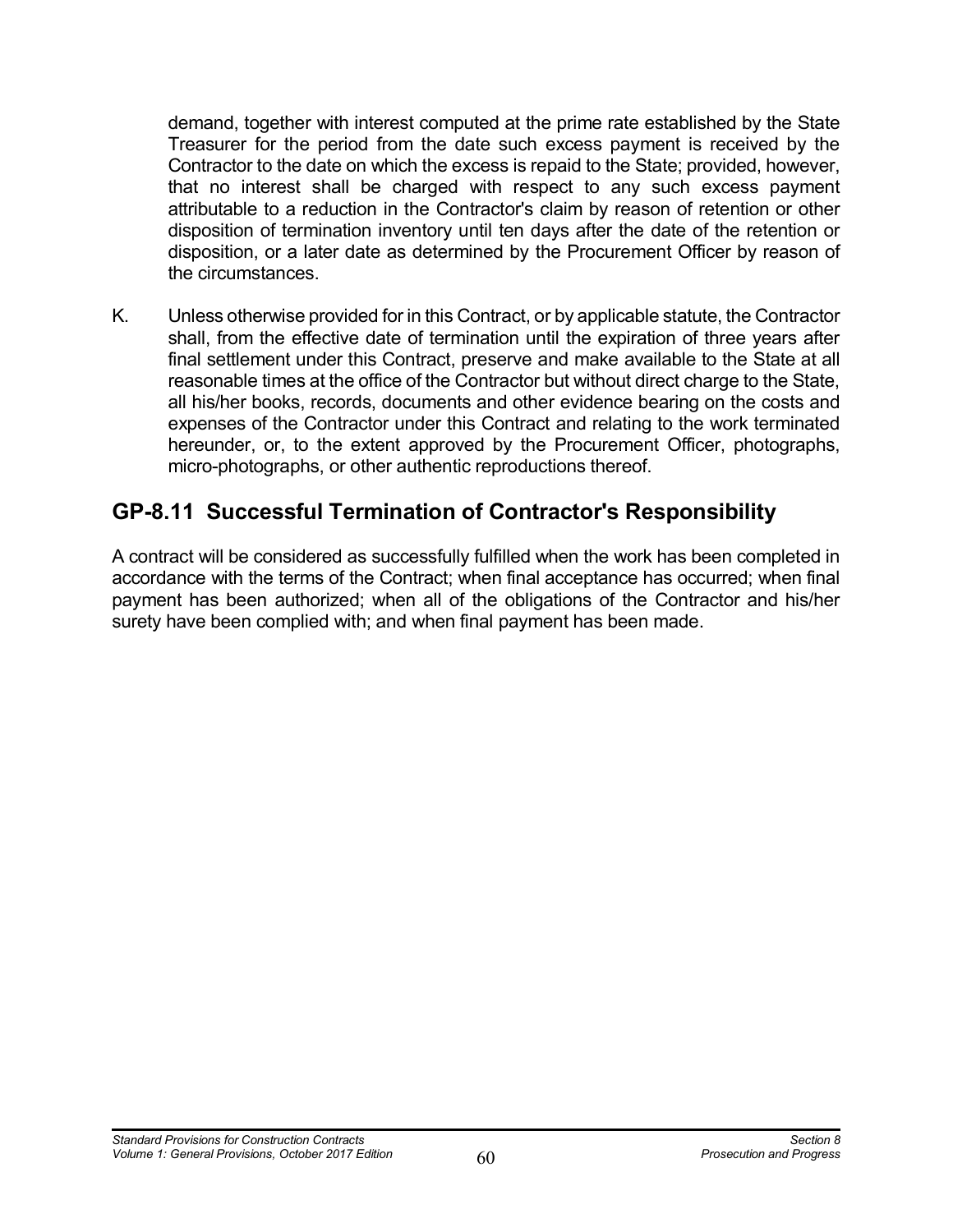### **SECTION 9 PAYMENT**

#### **GP-9.01 Scope of Payment**

- A. Payment to the Contractor will be made for the actual quantities of contract items performed in accordance with the plans and specifications and if, upon completion of the construction, these actual quantities show either an increase or decrease from the quantities given in the bid schedule, the Contract unit prices will still prevail, except as provided in **GP-4.04** Variations in Estimated Quantities.
- B. The payment of any partial estimate or of any retained percentage except by and under the approved final estimate and voucher, in no way shall affect the obligation of the Contractor to repair or renew any defective parts of the construction or to be responsible for all damages due to such defects.
- C. When requested in writing by the Contractor and approved by the Procurement Officer, payment allowance will be made for non-perishable material to be incorporated in the work delivered and stockpiled at the work site or other approved site. Material for which payment has been made, wholly or partially, shall not be removed from the worksite or other approved site.
- D. Payment to the Contractor under this section for materials on hand in no way will be construed as acceptance by the Administration of title to the material. Title shall remain with the Contractor until the project has been completed and accepted in accordance with **GP-5.13**.
- E. Contractor shall indicate his/her Federal Tax Identification or Social Security Number on the face of each invoice billed to the State.
- F. On contracts in excess of Twenty-Five Thousand Dollars (\$25,000) the Contractor and any Subcontractor with a lower tier subcontract, prior to receiving a progress or final payment under this Contract, shall first certify in writing that he/she has made payment from proceeds of prior payments, and that he/she will make timely payments, from the proceeds of the progress or final payment then due him, to his/her subcontractors and suppliers in accordance with his/her contractual arrangements with them.
- G. The Contractor shall also obtain from each subcontractor a certification that it has made payment from proceeds of prior payments to any of its lower tier subcontractors and will make timely payments to its lower tier subcontractors and suppliers in accordance with its contractual arrangements with them. This certification is not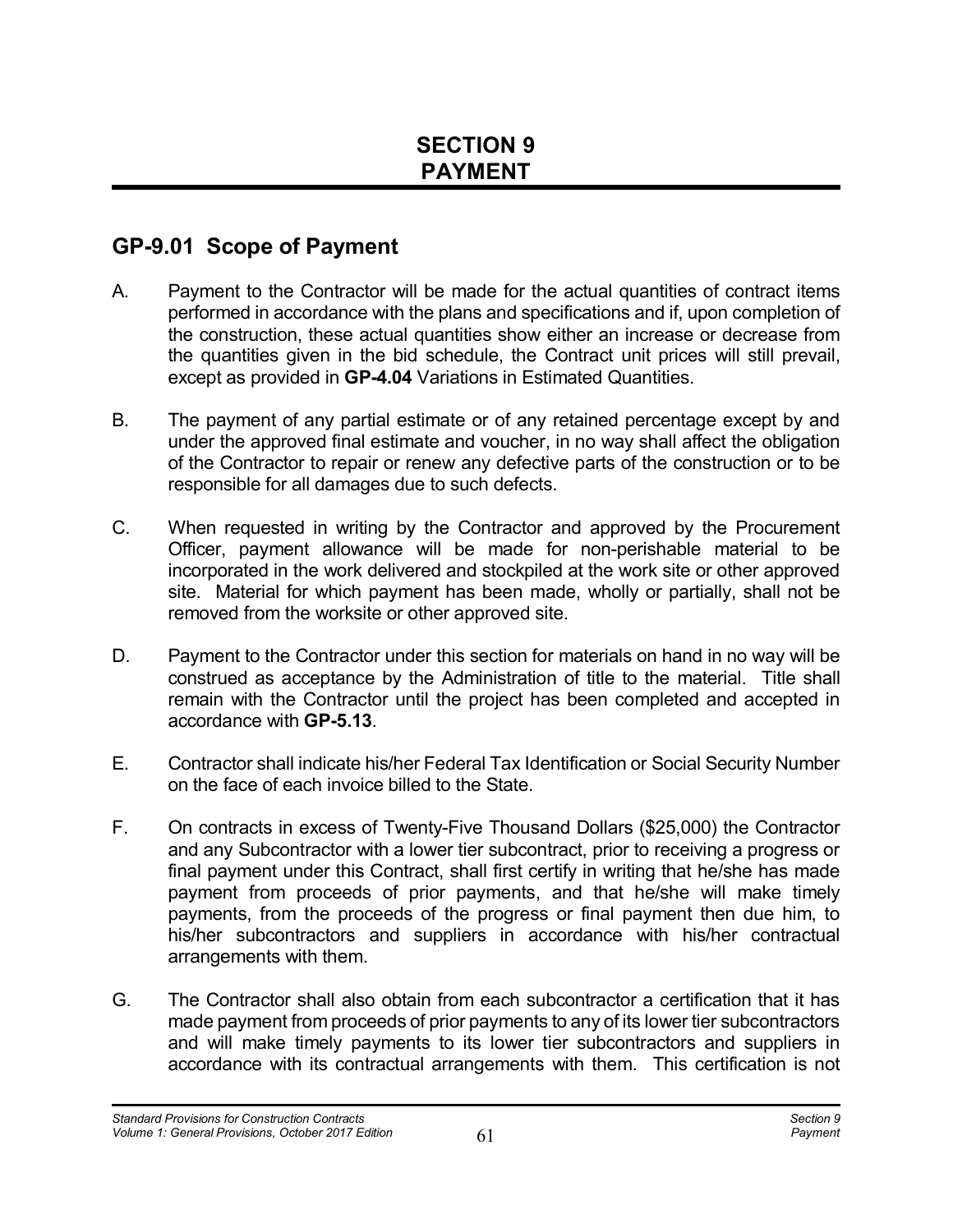required from subcontractors who have no lower tier subcontractor. These certifications may be required by the Procurement Officer for contracts of Twenty-Five Thousand Dollars (\$25,000) or less.

H. In addition to any other remedies provided by law or this Contract, any contractor or subcontractor of any tier who fails to make payments as required by the certifications set forth in the above paragraphs within thirty (30) days from the date such payment is due shall be obligated to include with such payment interest at the rate of ten (10) percent per annum from the date the payment was due to the date the payment was actually made to the subcontractor or lower tier subcontractor.

### **GP-9.02 Force Account Work**

When the Contractor is required to perform work as a result of additions or changes to the Contract for which there are no applicable unit prices in the Contract, the Administration and Contractor shall make every effort to come to an agreed upon price for the performance of such work. If an agreement cannot be reached, the Administration may require the Contractor to do such work on a force account basis to be compensated in accordance with the following:

- 1. Labor. For all labor and for foremen in direct charge of the specific operations, the Contractor shall receive the actual wages for each and every hour that said labor and foremen are actually engaged in such work.
- 2. Materials. For materials accepted by the Procurement Officer and used, the Contractor shall receive the actual cost of such materials delivered on the work, including transportation charges paid by him (exclusive of machinery rentals as hereinafter set forth).
- 3. Equipment. For any machinery or special equipment (other than small tools, whether rented or owned), the use of which has been authorized by the Procurement Officer, the Contractor shall receive the rates agreed upon in writing before such work is begun, or the Contractor shall receive those rates which may be specified elsewhere in the Special Provisions. For the purpose of definition, equipment with a new cost of Five Hundred Dollars (\$500) or less will be considered small tools.
- 4. Materials and Supplies Not Incorporated in the Work. For materials and supplies expended in the performance of the work (excluding those required for rented equipment) and approved by the Procurement Officer, the Contractor shall receive the actual cost of such materials and supplies used. The Contractor shall receive a reasonable allowance for materials used but not expended in the performance of the work.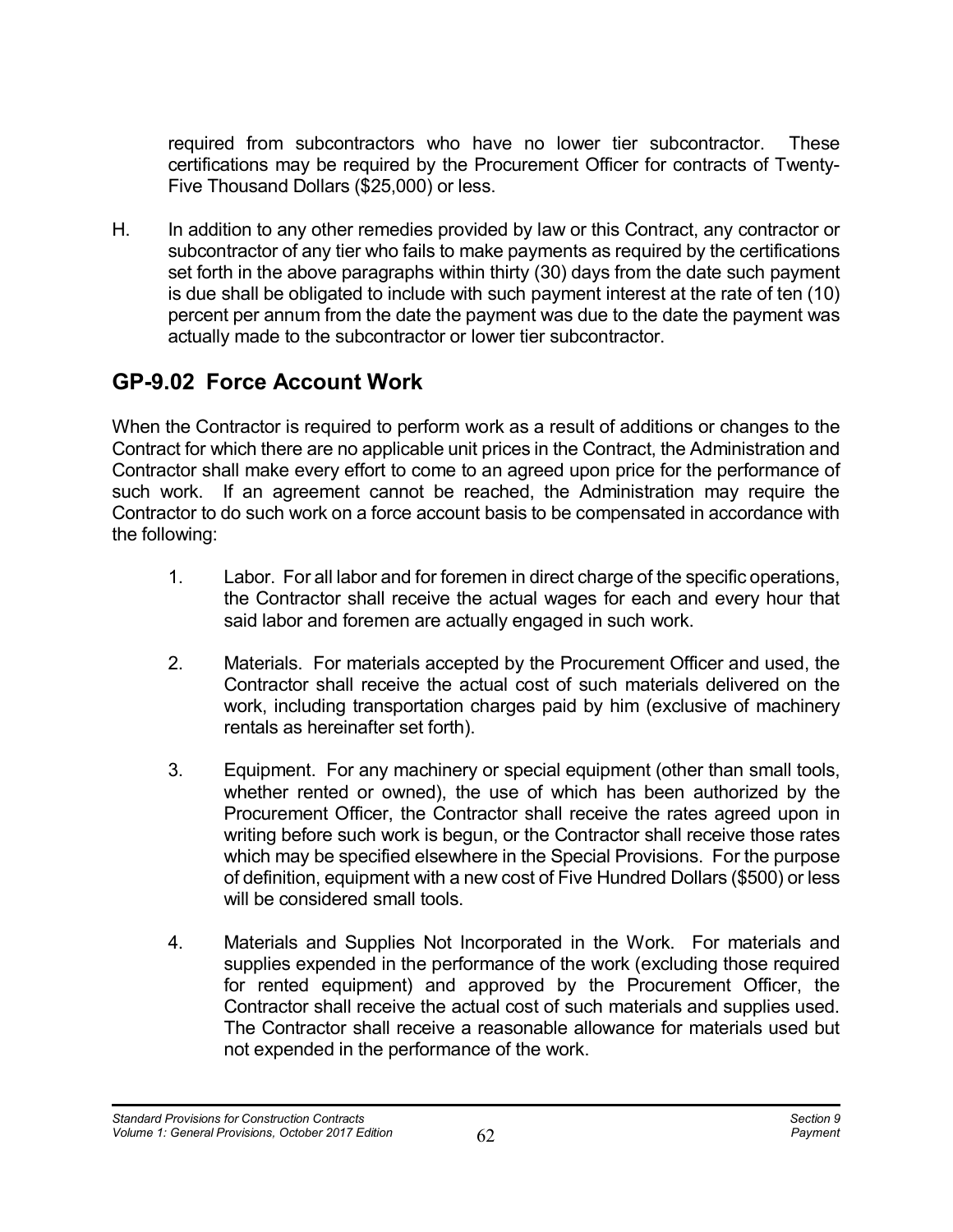- 5. Subcontractors. The Contractor shall receive the actual cost of work performed by a subcontractor. Subcontractor's cost is to be determined as in 1., 2., 3., and 4. above, plus the fixed fee for overhead and profit allowance computed as in 7.
- 6. Superintendence. No additional allowance shall be made for general superintendence, the use of small tools, or other costs for which no specific allowance is herein provided.
- 7. Contractor's Fixed Fee. The Procurement Officer and the Contractor shall negotiate a fixed fee for force account work performed pursuant to this **GP-9.02** by his/her forces and by his/her subcontractor(s), as compensation for overhead and profit for the work performed. Failure of the Contractor and the Procurement Officer to negotiate a fixed fee consistent with applicable cost principles in **COMAR 21.09.01**, shall be treated as a dispute pursuant to **GP-5.15** and the Contractor shall proceed diligently with the performance of the force account work to completion. The Contractor's fixed fee shall include an amount equal to the sum of sixty five (65) percent of 1. which shall include, but not be limited to the following:
	- a. Compensation for all costs paid to, or in behalf of, workmen by reason of subsistence and travel allowances, health and welfare benefits, pension fund benefits or other benefits that may be required by collective bargaining agreement or other employment contract generally applicable to the classes of labor employed in the work.
	- b. Bond premiums, property damage, liability and workmen's compensation insurance premiums, unemployment insurance contributions and Social Security taxes on the force account work.

In addition, the Contractor's fixed fee may include an amount not to exceed twenty (20) percent of 2. and five (5) percent of 4., and five (5) percent of 5. with the exception of that portion chargeable to equipment as defined above.

- 8. Compensation. The compensation as set forth above shall be received by the Contractor as payment in full for change order work done on a force account basis. At the end of each day, the Contractor's representative and the Procurement Officer shall compare records of the cost of work as ordered on a force account basis.
- 9. Statements. No payment will be made for work performed on a force account basis until the Contractor furnishes the Procurement Officer duplicate itemized statements of the cost of such force account work detailed as to the following: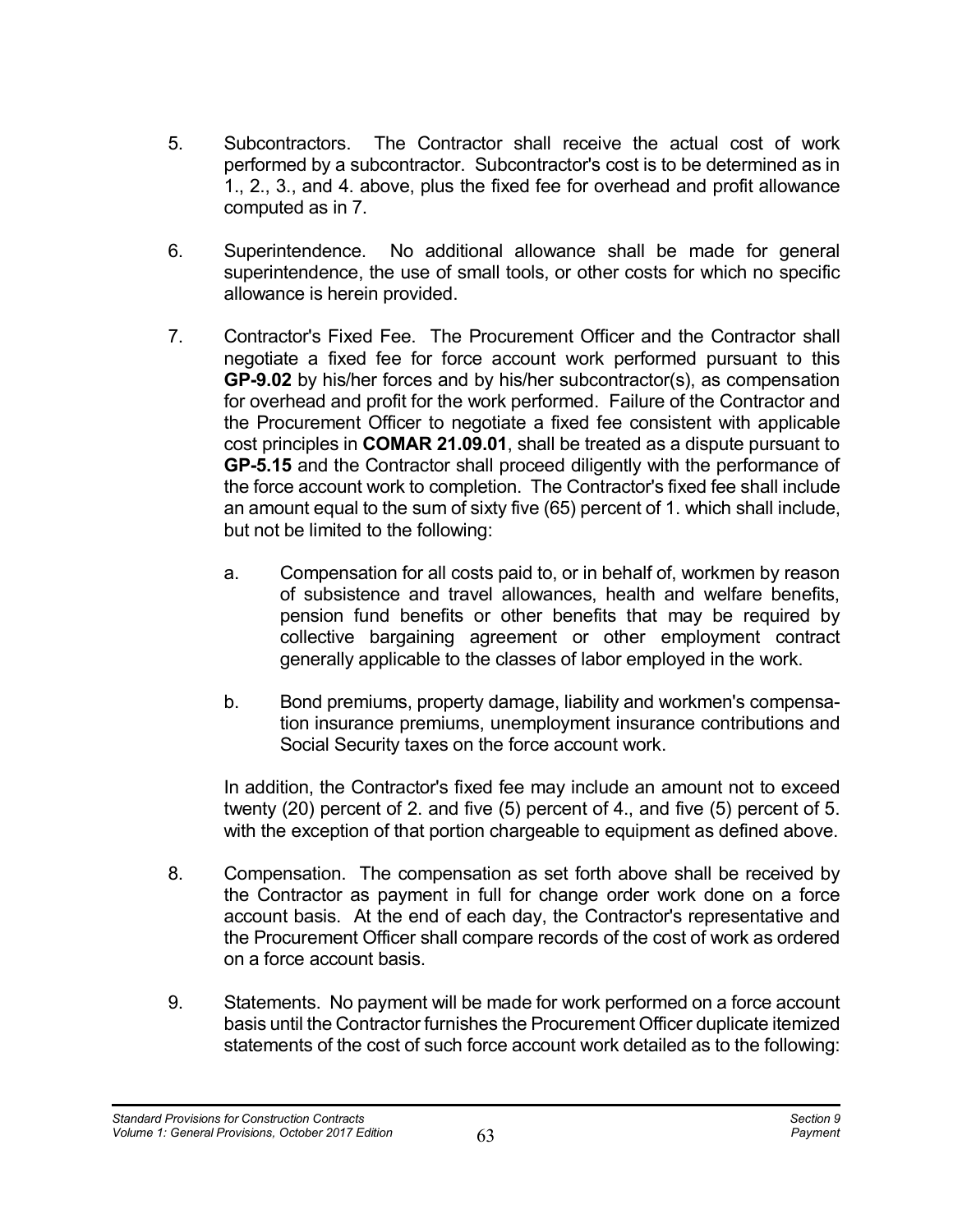- a. Name, classification, date, daily hours, total hours, rate, and extension for such laborer, or foreman.
- b. Designation, dates, daily hours, total hours, rental rate, and extension for each unit of machinery and equipment.
- c. Quantities of materials, prices and extensions.
- d. Transportation of materials.
- e. Payments of items under 9.a. shall be accomplished by copies of certified payrolls. Under 9.b., original receipted invoices for rentals must be provided if requested by the Procurement Officer. 9.c. and 9.d. shall be accompanied by original receipted invoices for materials used and transportation charges. If, however, the materials used in the force account work are not specifically purchased for such work but are taken from the Contractor's stock, then in lieu of the original invoices the statements shall contain or be accompanied by an affidavit of the Contractor which shall certify that such materials were taken from his/her stock, that the quantity claimed was actually used and that the price and transportation of the material as claimed represent actual cost. Any request for payment under this Section should be submitted in the order outlined by the above.

# **GP-9.03 Progress Payments**

- A. Current Estimates.
	- 1. Lump Sum Contracts. If requested by the Administration, the Contractor shall furnish an acceptable breakdown of the lump sum Contract price showing the amount included therein for each principal category of the work. Said breakdown shall be in such detail so as to provide a basis for estimating monthly progress payments.
	- 2. Monthly Estimates. Each month the Administration will pay the Contractor for the Contract value of the work satisfactorily performed during the preceding calendar month, including authorized extras and additions less five (5) percent. The five (5) percent of the total Contract value retained by the Administration will not be released until final payment (unless partially released in a semi-final payment). Current estimates will be based upon the Procurement Officer's estimate of quantity (including materials and/or equipment complete in place) satisfactorily performed. In the instance of lump sum items, the Procurement Officer's estimate shall be the proper fraction of the lump sum items satisfactorily performed during the preceding month. All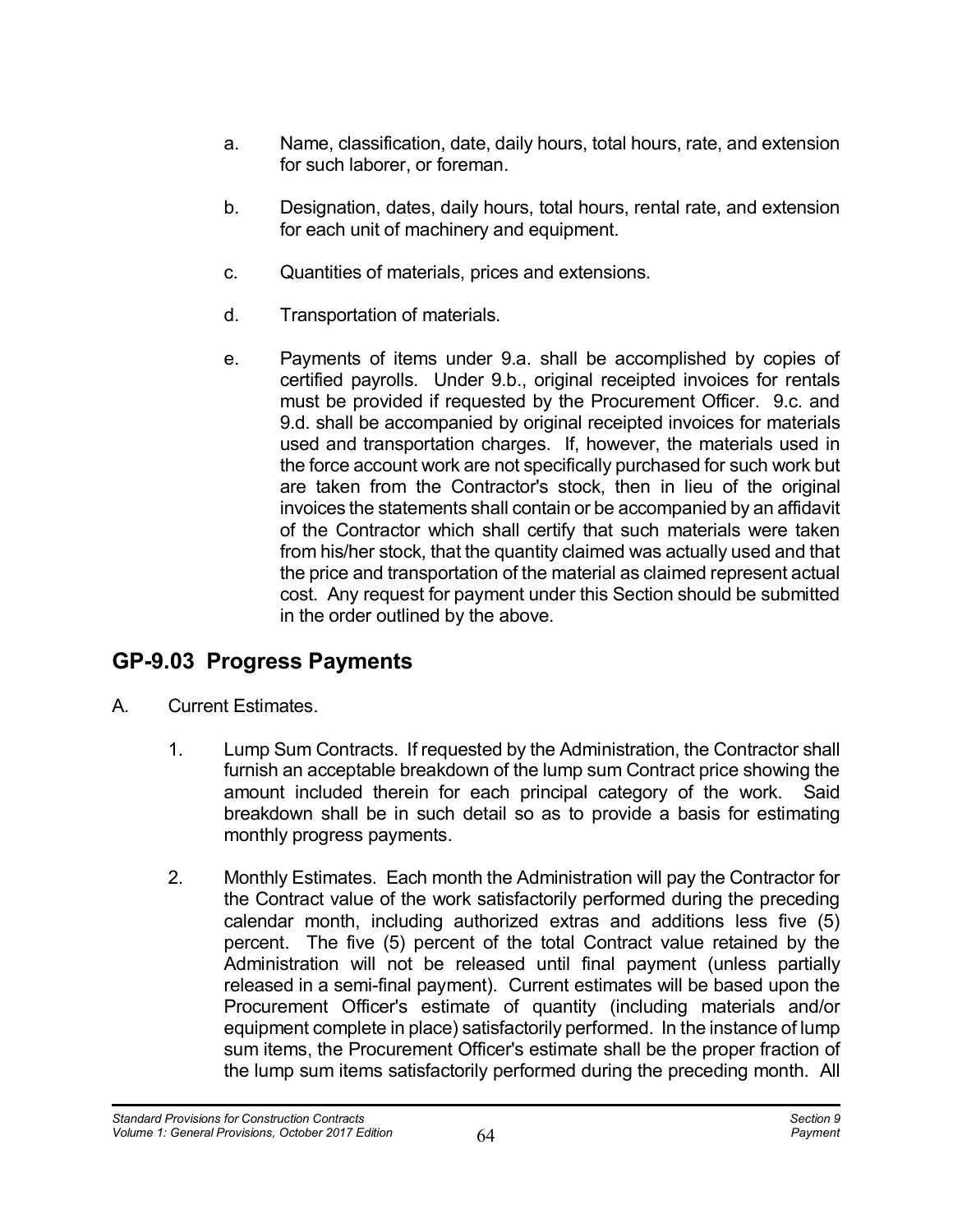quantities, estimates and fractions will be reasonably accurate approximations and are subject to correction

- a. in subsequent current estimates,
- b. in any semi-final estimate and,
- c. in final payment.

Any and/or all partial payments may be withheld in the event current requirements of the specifications have not been complied with by the Contractor. Should either the Procurement Officer or the Contractor be of the opinion that any estimates, quantities and/or fractions (either as to an individual current estimate or accumulations thereof) do not represent a reasonably accurate approximation of actual work, then details questioned shall be reviewed and then any corrections adjusted for in the next current estimate.

- 3. Escrow Accounts For Retained Funds. The Contractor may elect to have retained funds paid to an escrow agent who may invest the funds in an approved interest-bearing account which, upon completion of the Contract, will be paid to the Contractor to the extent to which the Contractor is entitled. The Contractor's election to use the escrow account procedure must be indicated on the Contract documents, and the escrow agreement must be in a form and under terms approved by the Administration. The Contractor shall forfeit his/her right to the use of the escrow account if he/she refuses or fails to indicate an election prior to execution of the Contract. NOTE: This provision **GP-9.03** A.3 shall not apply if it conflicts with any Federal grant or regulation affecting this Contract.
- B. Semi-Final Estimate Payments.
	- 1. Upon completion of the project and the acceptance by the Administration of the project for maintenance, the Administration, at the Contractor's request and with consent of surety, will pay the Contractor, within thirty (30) calendar days of said request, what is hereby known as a semi-final estimate payment. Such a semi-final estimate payment will be based upon
		- a. quantities the Administration has computed and set up as proposed final quantities, and
		- b. a reasonably accurate estimate for those quantities for which the Administration has not yet completed computations. The quantities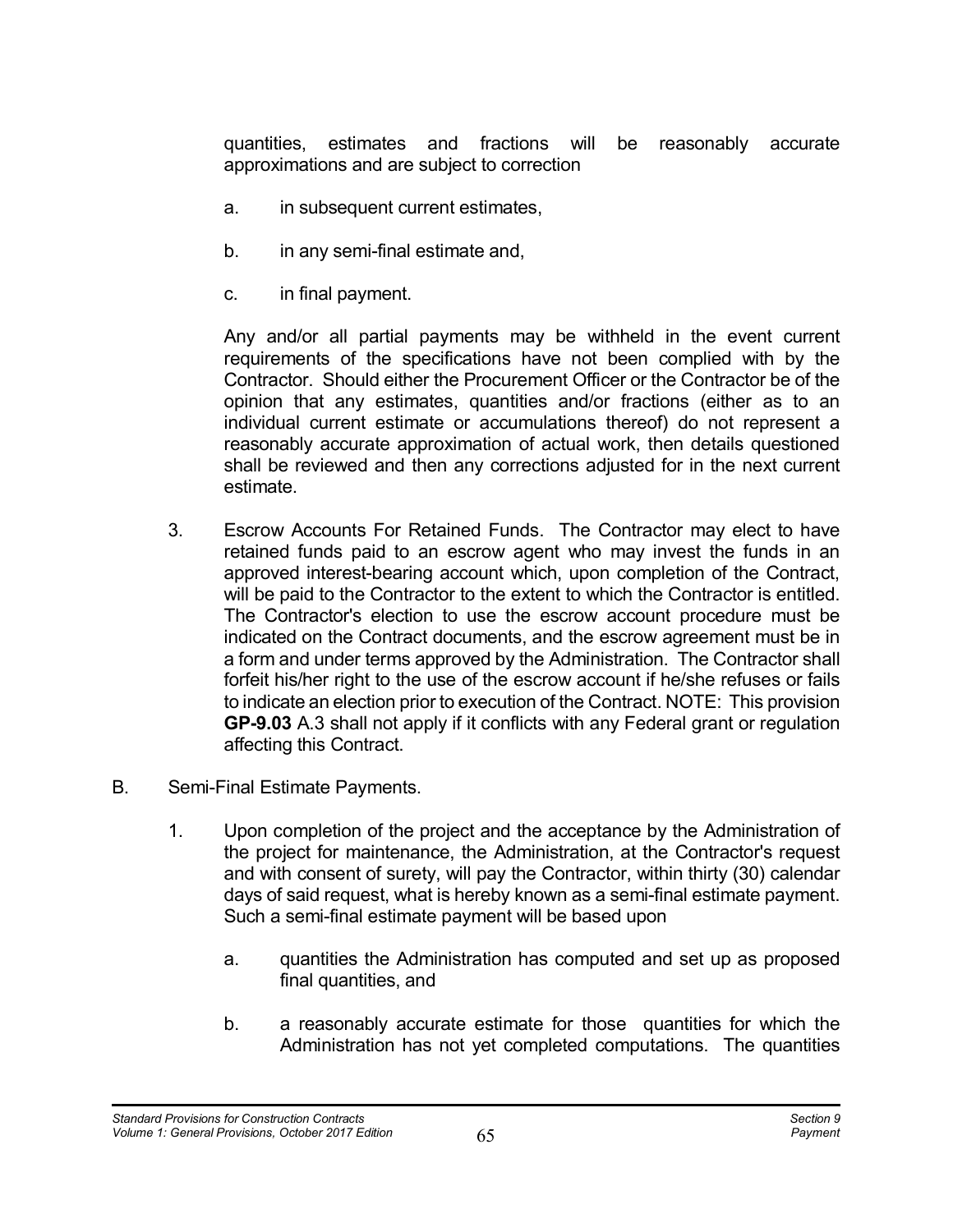which the Administration sets forth as proposed final quantities shall be so designated.

- 2. To arrive at the amount of semi-final estimate payment there shall be deducted from the apparent estimated value of the Contract
	- a. total of all amounts previously paid to the Contractor as current estimates, and
	- b. sums deemed chargeable against the Contractor properly deductible, including liquidated damages, and as a retainage, a sum not less than one (1) percent of the total value of the Contract.
- 3. In cases where there has been substantial completion of the project and there are remaining only inconsequential or minor work items such as painting, seeding, mulching, or planting to be completed and such items cannot be completed for an extended period of time because of seasonal or weather conditions, there shall be made a semi-final inspection and if the work completed is found by the Administration to be satisfactory, then there is deemed to be partial acceptance on the entire project except for the uncompleted work items. Upon the above referred to partial acceptance, the Administration, within thirty (30) days from such partial acceptance, upon request of the Contractor and with consent of surety, shall pay to the Contractor, what is hereby known as a partial semi-final estimate payment. Such a semi-final estimate payment will be based upon:
	- a. quantities the Administration has computed and set up as proposed final quantities, and
	- b. a reasonably accurate estimate for those quantities for which the Administration has not yet completed computations. The quantities which the Administration sets forth as proposed final quantities shall be so designated.
- 4. To arrive at the amount of semi-final estimate payment, there shall be deducted from the apparent estimated value of the Contract:
	- a. total of all amounts previously paid to the Contractor as current estimates, and
	- b. sums deemed chargeable against the Contractor properly deductible, including liquidated damages, and as a retainage, a sum equal to one (1) percent of the total value of the Contract. (Said retainage is not to be less than Two Thousand Dollars (\$2,000)).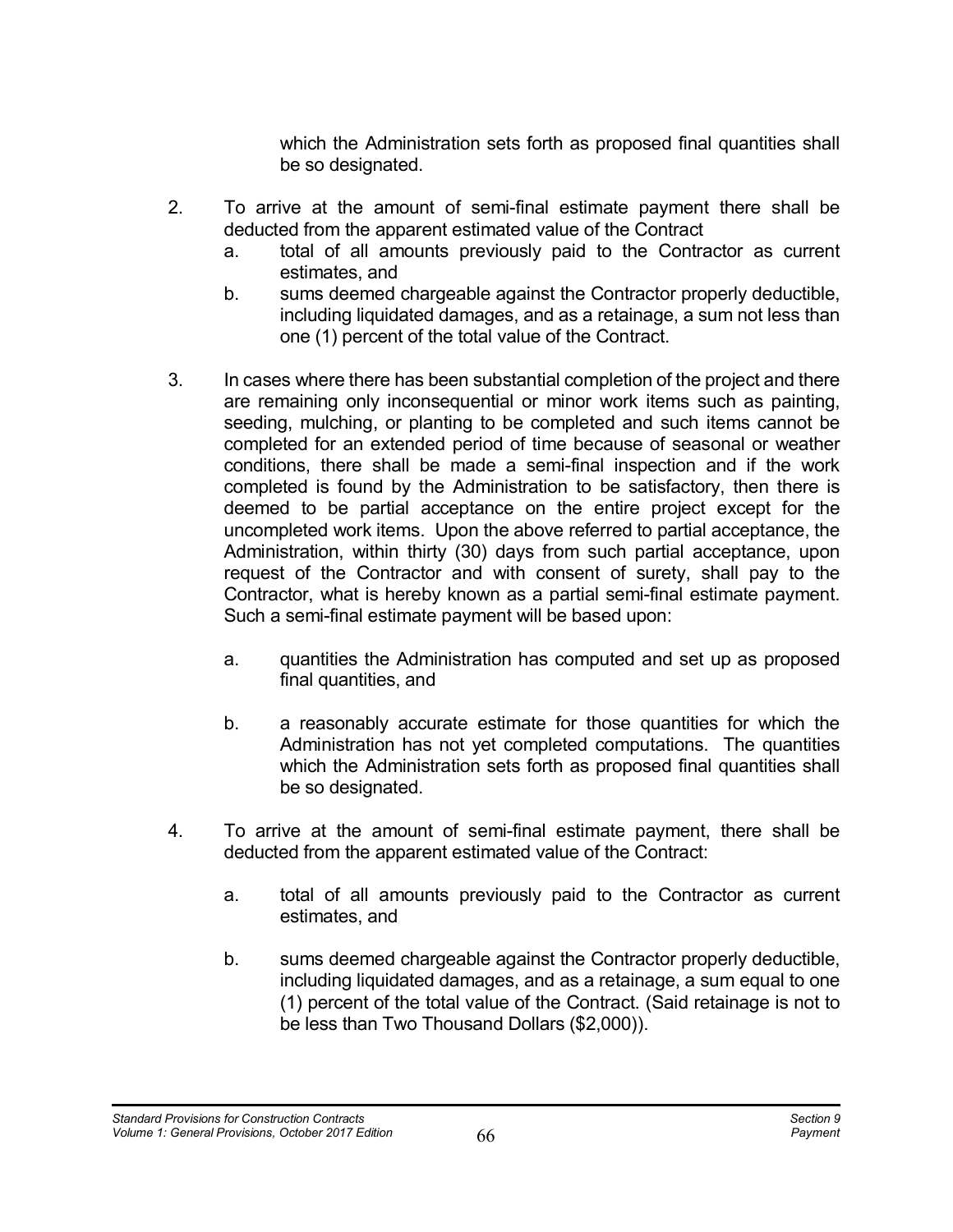5. If all retained funds have not been paid to an escrow agent, as provided for in **GP-9.03** A.3, the Administration shall, upon payment of the semi-final estimate, place the remaining retainage in an interest-bearing escrow account, as designated and on such terms and conditions as specified by the Procurement Officer. At the time of final payment, any retainage due, and any interest accrued on the retainage due from the time of payment of the semi-final estimate, shall be paid to the Contractor.

## **GP-9.04 Final Acceptance and Final Payment**

- A. When the Contractor has completed a contract, and it has been accepted for maintenance in accordance with the provisions of **GP-5.13**, the Administration will promptly proceed:
	- 1. To make any necessary final surveys;
	- 2. To complete any necessary computation of quantities; and
	- 3. To submit to the Contractor, within 60 days after final completion and acceptance of the project by the Procurement Officer for maintenance, for his/her consideration, a tabulation of the proposed final quantities. This tabulation shall be accompanied by a statement setting forth:
		- a. the additional work performed under change orders and/or supplemental agreements;
		- b. the authorized extension of time;
		- c. the number of days which have been charged against the Contractor as having been used to complete the Contract; and
		- d. any deductions, charges or liquidated damages which have been made or imposed.
- B. The Contractor shall then have a period of ten (10) calendar days, dating from the date upon which he/she received the aforementioned tabulation from the Administration, in which:
	- 1. To decide whether or not he/she will accept final payment upon such a basis, and
	- 2. To notify the Administration, in writing, of his/her decision. The Contractor may request an additional period up to ten (10) calendar days in which to notify the Administration of his/her decision. In the event the Contractor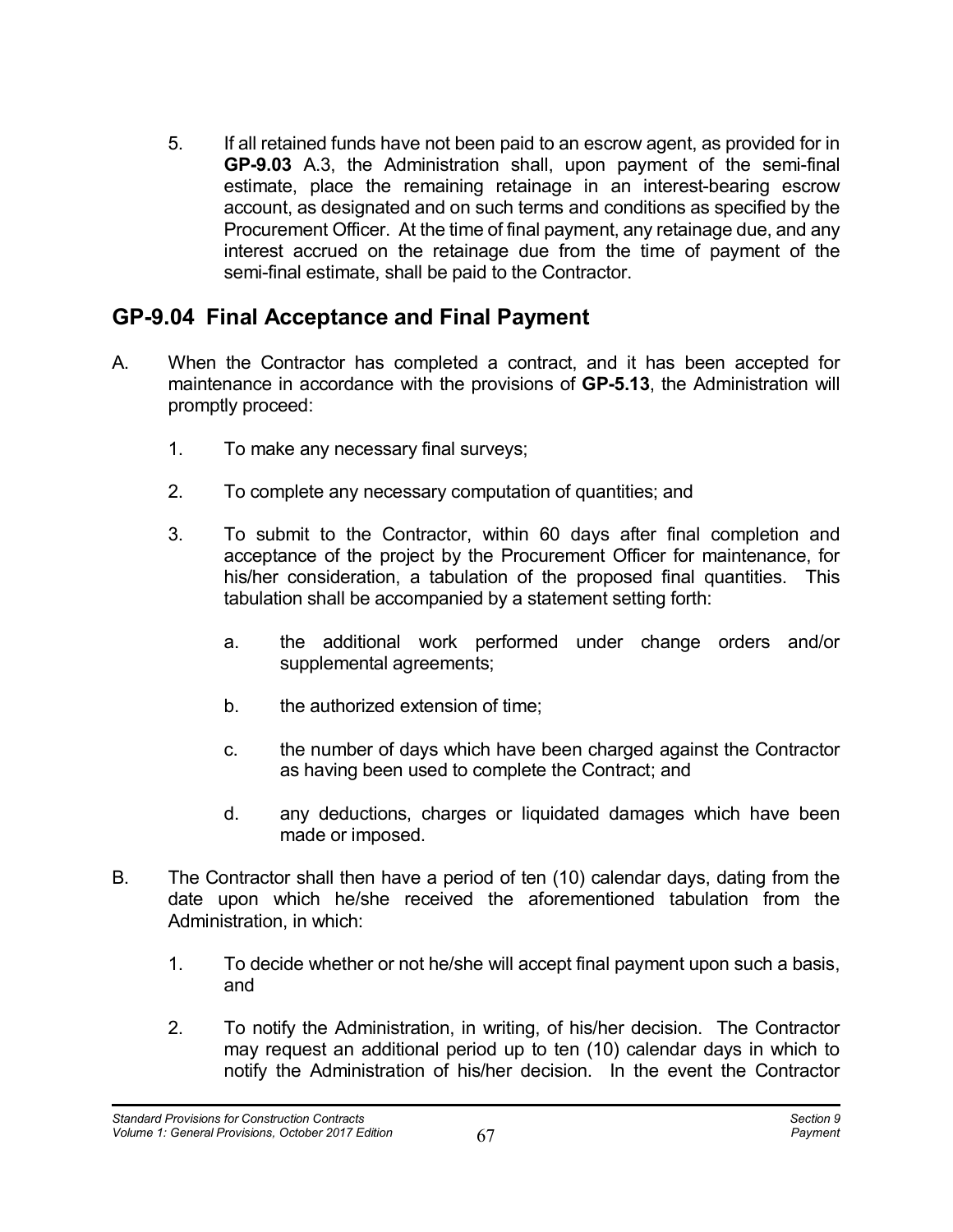notifies the Administration that he/she protests final payment on such a basis, that notification shall outline the reason(s) for said protest.

- C. Upon receipt of a notification of acceptance as provided for in Paragraph B. above, the Administration shall prepare the final estimate and final payment forms and submit them to the Contractor. These forms shall show all data noted in Paragraph A. above, together with deductions for all prior payments. The Contractor shall execute these forms and return them to the Administration within thirty (30) calendar days from the date they are received for execution and payment. If such signed forms are not received by the Administration within the specified time, the Administration will prepare duplicate forms for execution and payment. Such action by the Administration shall be deemed to constitute acceptance and final payment.
- D. If, under the provisions of Paragraph B. above, the Contractor notifies the Administration of his/her protest and non-acceptance of the data submitted to him, the Administration shall pay the Contractor a semi-final estimate, or an additional semi-final estimate in the event a semi-final estimate has already been paid based upon the data noted in Paragraph A. above, with deductions for all prior payments. A retainage equal to one (1) percent of the total value of the Contract shall be withheld by the Administration. The acceptance of such semi-final estimate, or additional semi-final estimate, shall not be considered as a waiver on the part of the Contractor of his/her right to pursue his/her protest and press for acceptance and final payment.
- E. In the event the Contractor does not accept the data submitted to him/her as described in Paragraph A. above and/or has outstanding a claim filed in accordance with **GP-5.14**, the Procurement Officer and the Contractor shall confer at mutually convenient times and endeavor to reconcile all points of disagreement expeditiously. If such reconciliation is accomplished, the Administration will promptly proceed with acceptance and final payment on the reconciled basis and in accordance with the provisions of Paragraph C. above.
- F. If reconciliation is not accomplished within thirty (30) days, the decision of the Procurement Officer shall be reviewed by the Administrator and appropriate legal counsel. After review by the Administrator, the decision of the Procurement Officer is deemed to be the final action. The Procurement Officer shall furnish a copy of the final decision to the Contractor by certified mail, return receipt requested. This decision may be appealed by the Contractor to the Maryland State Board of Contract Appeals. This must be done by filing a written notice of appeal to the Appeals Board within (30) days from the date of the final decision. Failure to provide timely notification to the Procurement Officer shall constitute a waiver by the Contractor of his/her right under the Disputes Clause and final payment may be made by the Administrator based on the Procurement Officer's recommendation.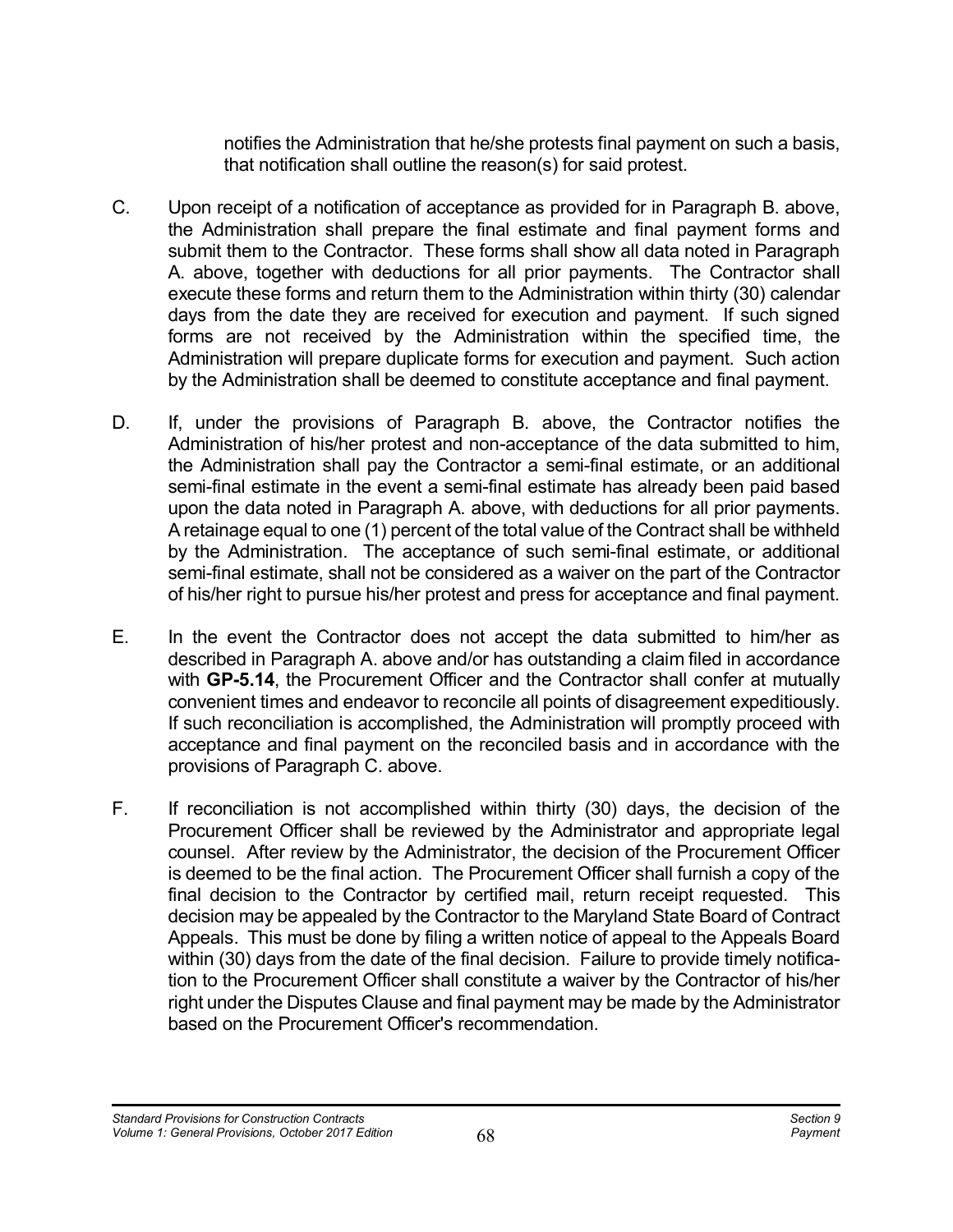- G. All prior partial estimates and payments shall be subject to correction at the time of acceptance and final payment and if the Contractor has been previously overpaid, the amount of such overpayment shall be set forth in the Final Payment forms and the Contractor hereby agrees that he/she will reimburse the Administration for such overpayment within six (6) months of receipt of such advice, and his/her surety will not be granted release from obligations under the terms of the Contract until reimbursement has been made in full.
- H. Payment for the full apparent value of the Contract thus determined shall become due and payable to the Contractor within ninety (90) days after acceptance of the project by the Procurement Officer for maintenance, as hereinafter provided. As a condition precedent to final payment, the Contractor shall be required to execute a general release of all claims against the Administration arising out of, or in any way connected with, this Contract.
- I. In accordance with **§7-222** of the State Finance and Procurement Article of the Annotated Code of Maryland, certification must be obtained from the Comptroller of the Treasury, and the Employment Security Administration, that all State taxes have been paid prior to release of final payment on a construction contract. The check will be processed and mailed only after notification is received from both departments that no State tax is owed.

## **GP-9.05 Late Payments**

- A. Payments to the Contractor pursuant to this Contract shall be made no later than 30 days after the State's receipt of a proper invoice from the Contractor. Charges for late payment of invoices, other than as prescribed by **Title 15, Subtitle 1**, of the State Finance and Procurement Article, Annotated Code of Maryland, or by the Public Service Commission of Maryland with respect to regulated public utilities, as applicable, are prohibited.
- B. A proper invoice shall include: a description of the items or services provided; the date the goods were received or the inclusive dates the services were rendered; the Contract prices(s); retention, if any; the basis for the billing; the Contract or purchase order number; the Contractor's Federal Tax Identification Number or Social Security Number; the name and address of the proper invoice recipient.
- C. In order to receive payment of interest, the Contractor must submit a proper invoice for accrued interest within thirty (30) calendar days after the payment date of the amount on which the interest is claimed to have accrued. Interest may not be claimed for more than one year following the thirty first (31) calendar day after the date that a proper invoice was received, or on amounts representing unpaid interest, or on an amount due under a contract remaining unpaid for any period prior to July 1, 1983,